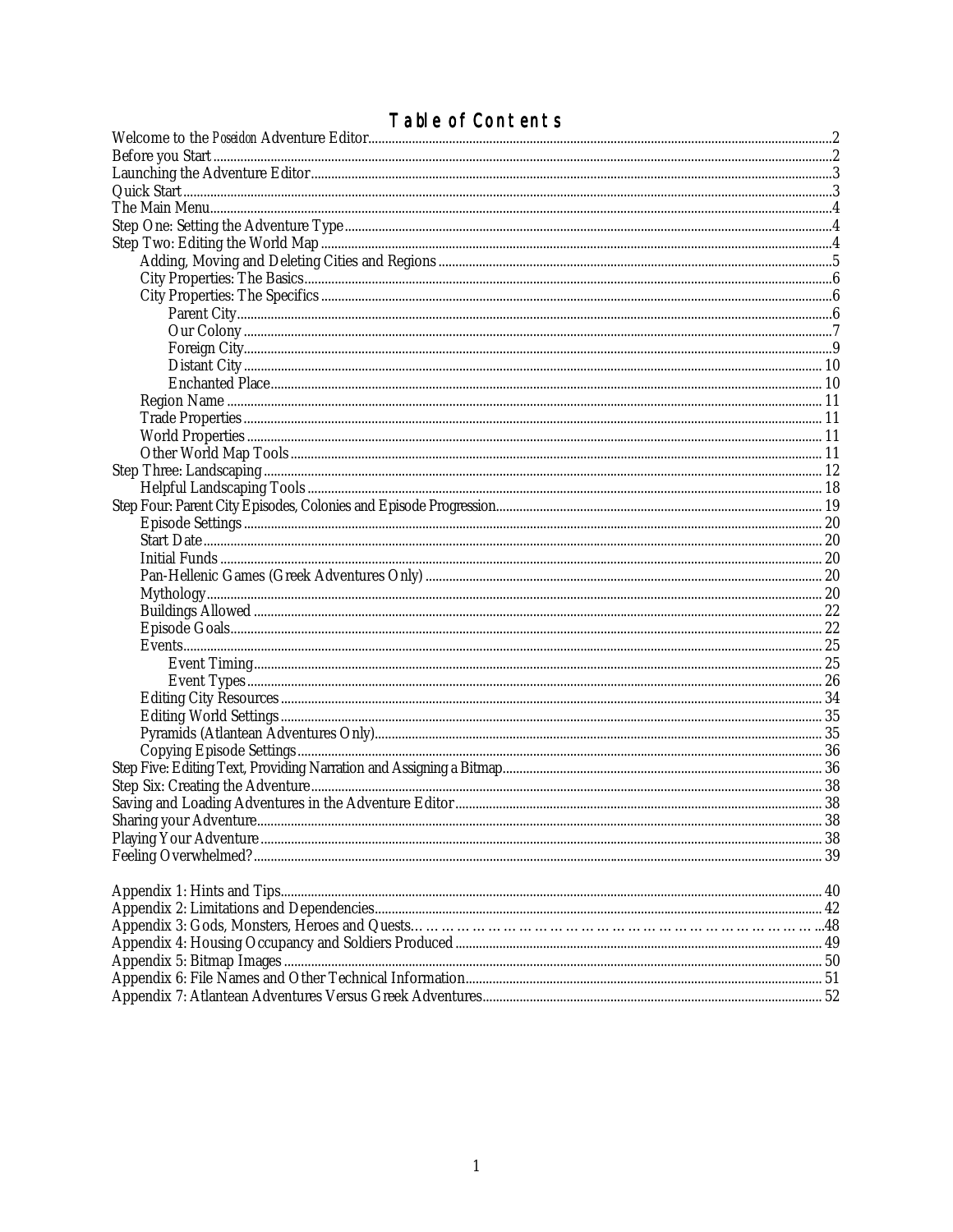#### <span id="page-1-0"></span>Welcome to the Poseidon Adventure Editor

With the *Poseidon* Adventure Editor, you can create your own Greek or Atlantean epics. This guide tells you everything you need to know to create adventures of mythic proportions.

If you are already familiar with the *Zeus* Adventure Editor, most of this guide will be old hat to you. Consult **Appendix 7** for some key differences between Atlantean and Greek adventures.

#### Before you Start **First, get a pencil and some paper. You are going to need them.**

Before you jump into designing your adventure, take some time to write down your vision. The more you plan out in advance, the easier it will be to create your dream adventure. Here are the types of things you should figure out before you even open the *Poseidon* Adventure Editor:

- **1. Ultimately, what do you want the player to achieve?** Do you want the player to lead an economic powerhouse? Or, maybe you want the player's military to be the mightiest in the entire world. Perhaps you want to test the player's skills as a diplomat, a city planner, an industrialist, etc., or maybe you want to test a combination of skills. Regardless, having a clear idea of the central challenge of your adventure will help you immeasurably as you design it.
- **2. Now that you have a central challenge in mind, what obstacles are you going to put in the player's way?** Let's say you want the player to make tons of drachmas. You could make this very easy for the player by giving him access to all the resources he could ever want and plenty of allies, vassals and colonies to sell goods to. Or, you could make this quite

**Need Inspiration?** There are plenty of resources on ancient Greek history and mythology on the web and in your local bookstore and library. Here are just a few:

#### **Websites**

The Perseus Project [\(http://www.perseus.tufts.edu\).](http://www.perseus.tufts.edu) The Perseus Project contains a wealth of information on ancient Greek culture and history, including many texts translated from ancient Greek.

Encyclopedia Mythica [\(http://www.pantheon.org/mythica/areas/\).](http://www.pantheon.org/mythica/areas/) If it's a Greek god, monster or hero, you're bound to find the information you need here.

Bulfinch's Mythology [\(http://www.bulfinch.org\).](http://www.bulfinch.org) Bulfinch's Mythology covers some of the most famous Greek stories.

### Books

Edith Hamilton's *Mythology*. It wouldn't be a list of resources on Greek mythology without Edith Hamilton.

Robert Morkot's *The Penguin Historical Atlas of Ancient Greece.* This book provides a good overview of ancient Greek history and details how Greece's borders changed through time.

Lesley and Roy A. Adkins' *Handbook to Life in Ancient Greece.* This book is a catch-all that provides a general overview of Greek history, culture and mythology.

As for Atlantis, the original source is Plato, and you can find many of his dialogues at the Perseus Project web site. He discusses Atlantis in the Critias and Timaeus Dialogues.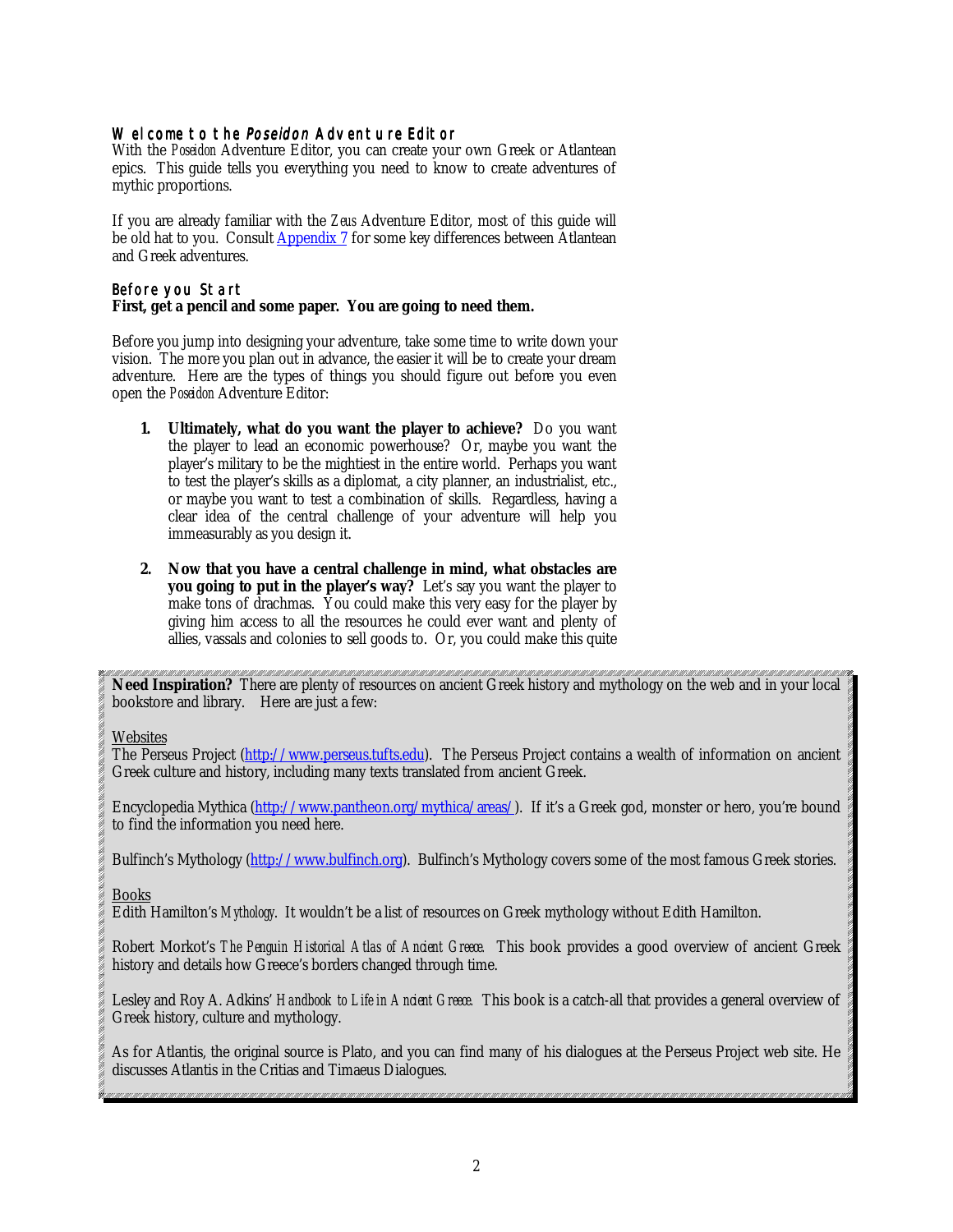<span id="page-2-0"></span>challenging by limiting the player's resources, allowing for very few opportunities to export goods, and creating events that interrupt the flow of trade. The more obstacles you place in front of the player, the more difficult your adventure will be.

- **3. Who are the other characters in your adventure?** You can populate the player's world with a wide array of gods, heroes, monsters and other city leaders. You can use these other characters to help the player on his way or to impede the player's success. For city leaders, it's valuable to decide which will be allies and which will be rivals, and which resources each city will have. Keep in mind that each of the other cities in the world can only need and produce four items in total (for example, a city can need four items and produce nothing, need three items and produce one, need two items and produce two, etc).
- **4. Create a story.** You have a main character that's the player. You have a plot (the central challenge and the obstacles preventing the player from overcoming the challenge). And, you have a supporting cast. Now, all you need to do is link these things together to form a story. Use the story to describe to the player why certain things are happening. For example, let's say that you want the player to build an economically strong empire, but you've put him in a location that has few natural resources. Why is the player building a city in harsh surroundings? Maybe he was ostracized from his home city (which is now a rival) and is setting out to prove that he can make it on his own. Or, maybe Demeter, mourning over the loss of her daughter Persephone, has rendered the world barren, and it is up to the player to help the goddess get her daughter back and return the world to its former prosperity. Let your imagination run wild!

This is a good time to think about how many episodes your adventure will have, and what the player will be expected to accomplish in each episode.

You don't necessarily have to figure out all of these things in the order presented here. You can certainly have a myth or story in mind first and fill in the other details. Regardless of the order in which you think about the above, it is important that you give each item careful consideration.

### Launching the Adventure Editor

To launch the Adventure Editor, start *Poseidon* and select 'Poseidon Adventure Editor' from the Main Menu. In the screen that appears, enter a file name, which can be up to fifteen characters long, for your Adventure. Don't worry: you'll have an opportunity to come up with a more elaborate name for your adventure later. You can also select a pre-existing adventure from the list provided.

After you select a name for your adventure, or choose a pre-existing adventure to edit, the Editor's Main Menu will appear.

#### Quick Start

All the steps for creating your own adventure are discussed at length below. But, if the spirit of discovery is extremely strong in you, and you want to figure things out for yourself, here are some basic guidelines that will make your life easier.

- ♦ **First, plan out your entire adventure on paper!**
- ♦ Then, specify whether your adventure [takes place in Atlantis or Greece.](#page-3-0) In Atlantean adventures, the player will be able to build science buildings, pyramids and a Hippodrome. In Greece, the player will be able to build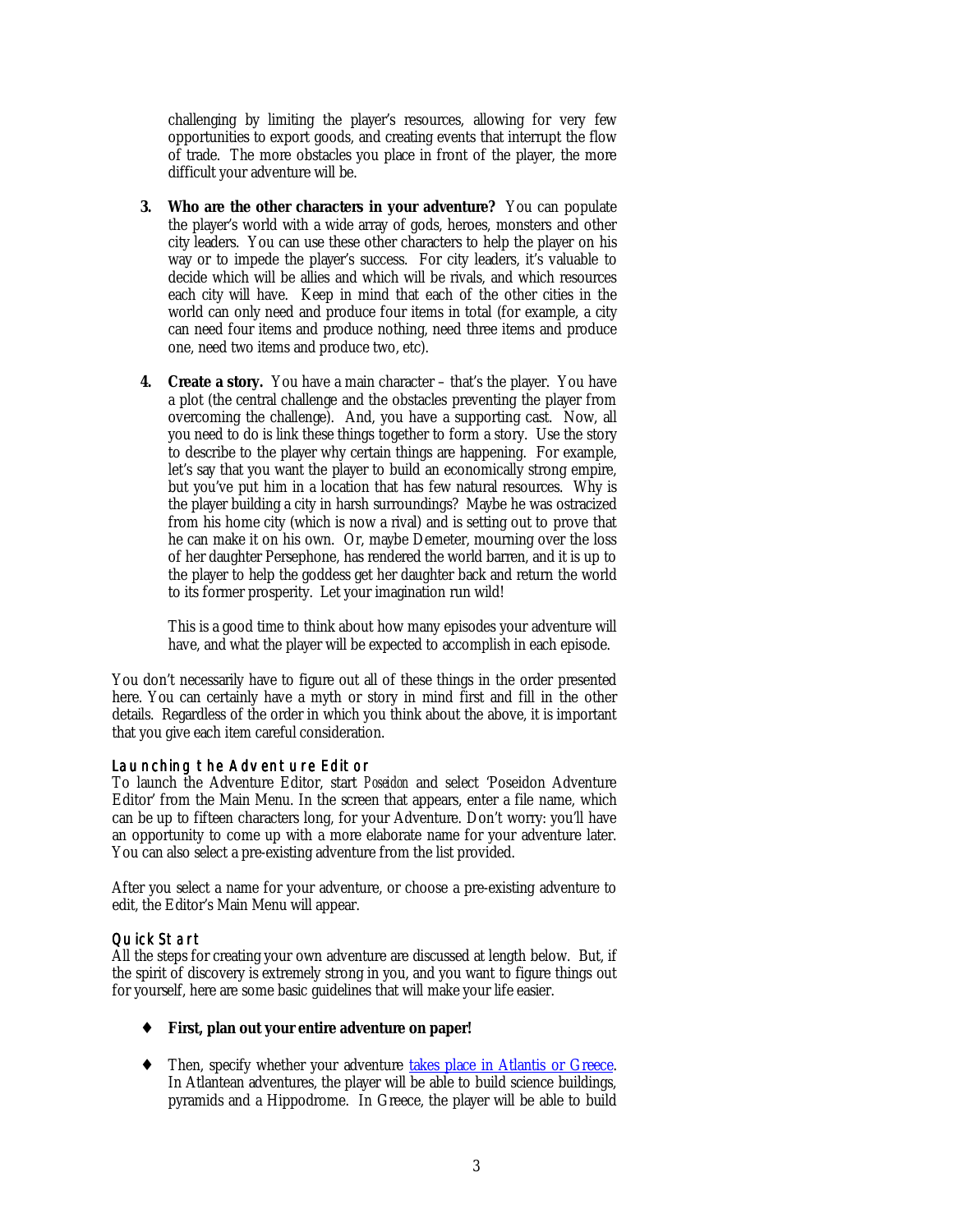<span id="page-3-0"></span>culture buildings. For a complete listing of the differences between Atlantean and Greek adventures, consul[t Appendix 7.](#page-51-0)

- Next, [edit the World Map.](#page-4-0) Add all the cities that you think will play a role in your adventure. If you need to, you can always come back to the World Map and add more cities later. But, it will be much easier on you if you have a complete World Map before planning the rest of your adventure.
- Once the World Map is set, [edit the parent city's landscape,](#page-11-0) as well as the landscapes for any colony sites. You'll need some of the information from each city's landscape to plan events.
- ♦ [Add episodes](#page-18-0) to the Parent City list as necessary, and determine the episode progression.
- ◆ Designate each episode'[s settings.](#page-19-0)
- Create some [text](#page-35-0) for each episode, and for the adventure title, introduction and victory. Create some [MP3 files](#page-36-0) if you are providing narration for your text. Also, select a **bitmap image**.
- ◆ [Create the adventure](#page-37-0) through the File Menu.
- ♦ Play your adventure! Exit the Adventure Editor, and in the screen that appears, choose 'Play Zeus.' After you choose a leader name, the Choose Game screen appears. Select 'Custom Adventures.' You should see the file name of the adventure you just created listed. Select it, and click the button next to 'Begin Adventure' to enter your new world.

#### The Main Menu

The editor's Main Menu is the control center for your adventure. From here, you can access information about all the episodes in your adventure and determine the make-up of the Greek world. The first thing you should do is set the Adventure Type.

## Step one: Setting the Adventure Type

The type of adventure you choose determines the players' nationality, and it also determines the buildings available to the player. Your choices are Atlantean and Greek. Consult [Appendix 7 f](#page-51-0)or a list of differences between Atlantean and Greek adventures.

To set adventure type, click the button in the upper right corner of the Main Menu. It should read 'Atlantean' when you first open the Adventure Editor. Click the button to change the player's nationality to 'Greek.' Click it again to switch it back to 'Atlantean.'

### Step Two: Editing the World Map

After you've picked the Adventure Type, click the 'Edit World Map' button located in the top left corner of the Main Menu. When you click the 'Edit World Map' button, a blank map of Greece and the surrounding area appears.

First, select the World Map that you would like to use for your adventure. Click the fourth tab, which is the World Properties tab. A thumbnail of the selected map appears. Above the thumbnail are two small arrow buttons. Use these buttons to change the World Map.

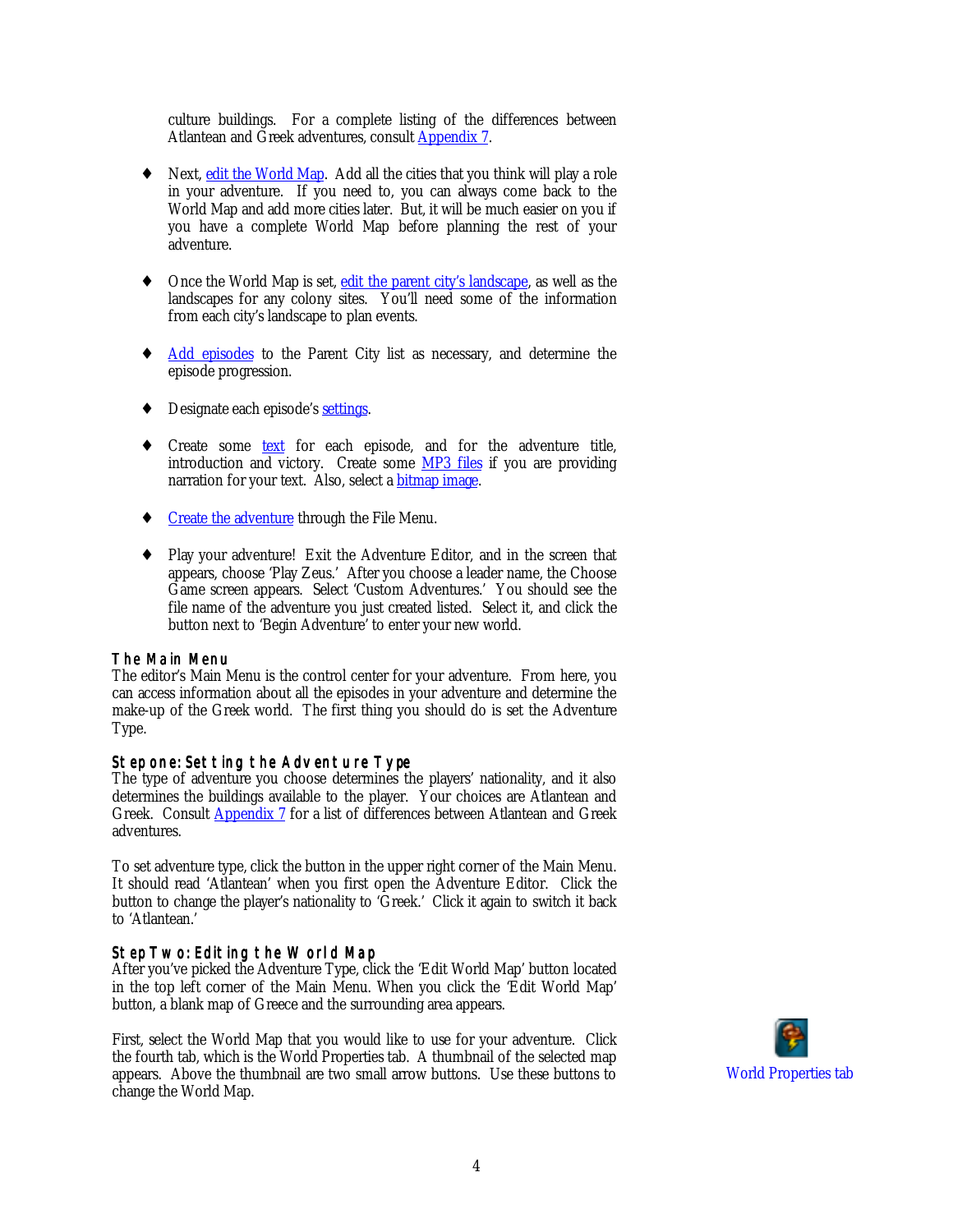<span id="page-4-0"></span>If you are planning an Atlantean adventure, click the left-arrow button for easiest access to the Atlantean World Maps.

After you've chosen a World Map, the next step is to add cities to the world.

## Adding, Moving and Deleting Cities and Regions

To place some cities on the map, click the first tab, the 'Add/Move World Object' tab, and click the 'Add City' button. Then, click the spot on the map where you'd like the city to appear. Keep clicking until you place all the cities in your world. Now, add some region names to the World Map. With the first tab selected, click the 'Add Region' button and click on the spot on the map where you'd like the region name to appear.

To move a city or region, click the 'Move' button. One city or region has a marquee around it, and the word 'Move' is white. If the object with the marquee around it is the one you'd like to move, point to the desired location and click. If you want to move a different object, first right-click the mouse button to deselect the current object. Then, left-click the object you want to move. The marquee appears around it. Click on its new location to move it.

If you want to delete a city or region, make sure that the marquee is around it, indicating that it is selected. Then, click the 'Delete Selected Object' button at the bottom of the Control panel. The selected object disappears. If you want to clear the map of all cities and regions, click the 'Delete All Objects' button.



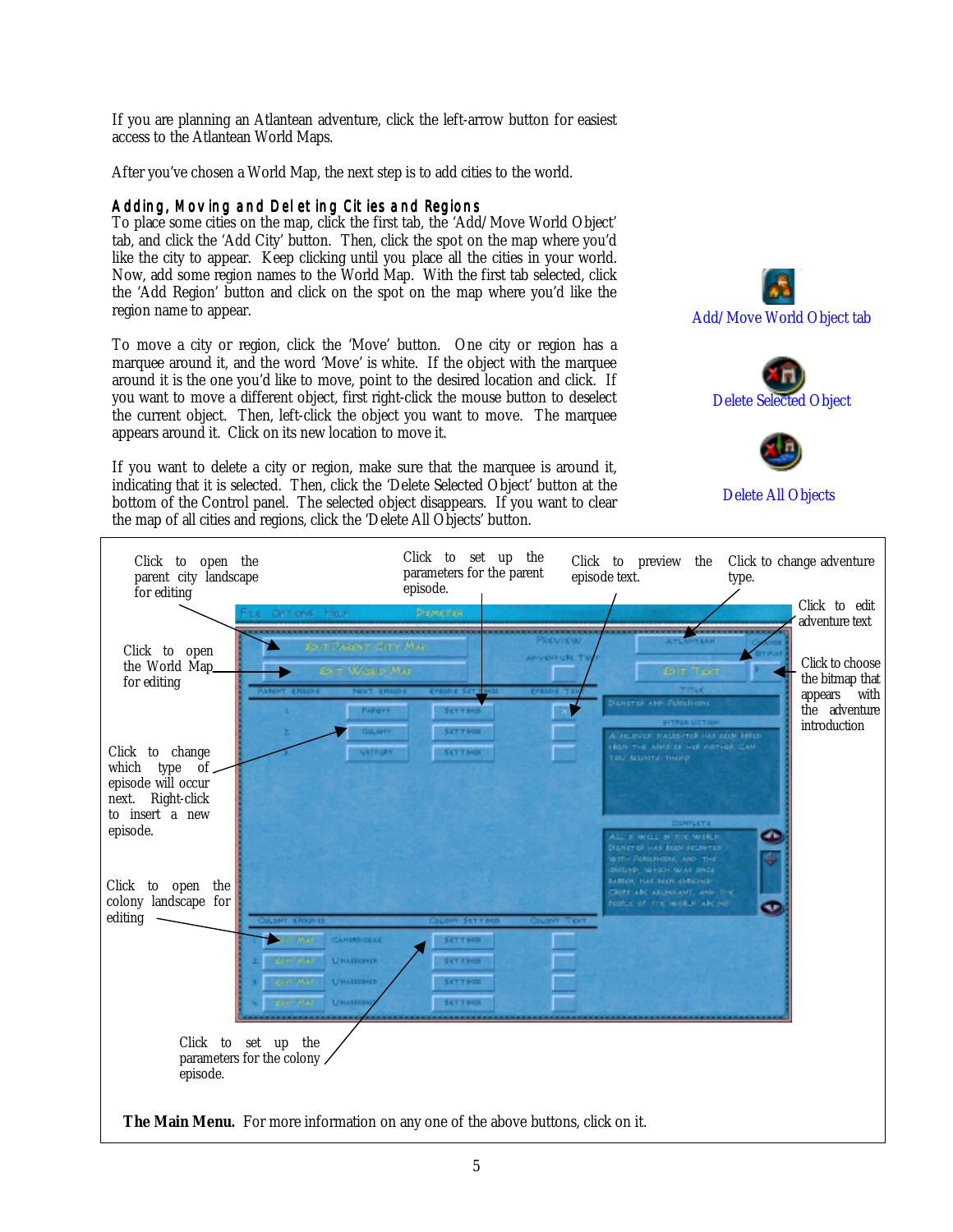#### <span id="page-5-0"></span>City Properties: The Basics

Now that you've placed some cities on the map, it's time to give them each unique characteristics (you don't really want them all to be named Amphipolis, do you?). Select the second tab, the 'City Properties' tab, then select a city by clicking on it. Several buttons appear on the Control panel, underneath the tabs. Use these buttons to set the characteristics of each city.

There are a few characteristics you must define for all cities. These characteristics are:

**City Name.** Click this button to choose a name for the selected city. You can enter a name of your own choosing, or click the square button next to 'Choose City Name' to select a name from a list.

**Label Location.** The 'Label Location' button is to the right of the 'City Type' button. Click this button to move the location of the label. Click repeatedly to cycle through the different locations. Changing the location of the label has no effect on gameplay.

**City Type.** A city's type determines its basic place in the player's world. To choose a city type, click the button that appears under 'Leader' (the button should read 'Foreign City'). The types are Parent City, Our Colony, Foreign City, Distant City and Enchanted Place. The buttons on the Control panel change depending on the type of city you chose. The city types and the decisions to make with regard to them are discussed in more detail below.

Two other buttons also always appear, no matter which city type you specify:

**City Number.** Each city has its own number. You use these numbers in event planning to determine which city is doing what to whom. *Poseidon* automatically assigns a number, in sequential order, to each city as you place it on the map.

You can use the 'City Number' button to select a city to edit. Click the 'City Number' button and enter in the number of the city you'd like to edit. The information for that city is listed on the Control Panel.

**Routes Shown/Routes Hidden.** Use this button to help you design routes in the game. Editing routes can be messy if you see all of the routes between all of the cities at the same time. To make life easier, click the 'Routes Shown' button to change it to 'Routes Hidden.' The routes to the selected city disappear from the map. A 'Routes Hidden' command supercedes any 'Routes Shown' command. For example, if Amphipolis is set to 'Routes Shown,' but Athens is set to 'Routes Hidden,' a route *does not* appear between the two cities. To see the routes again, click 'Routes Hidden' to switch to 'Routes Shown.' Click <u>here</u> for more information on routes.

#### City Properties: The Specifics

Below are the decisions you'll make for each city type. After you determine a city's characteristics, be sure to write the information down:

#### Parent City

The city that you designate as 'Parent City' is the player's 'home base' throughout the adventure. You can only designate one city as 'Parent City,' and every adventure must begin there.

Be sure to write down the *city number* for the Parent City.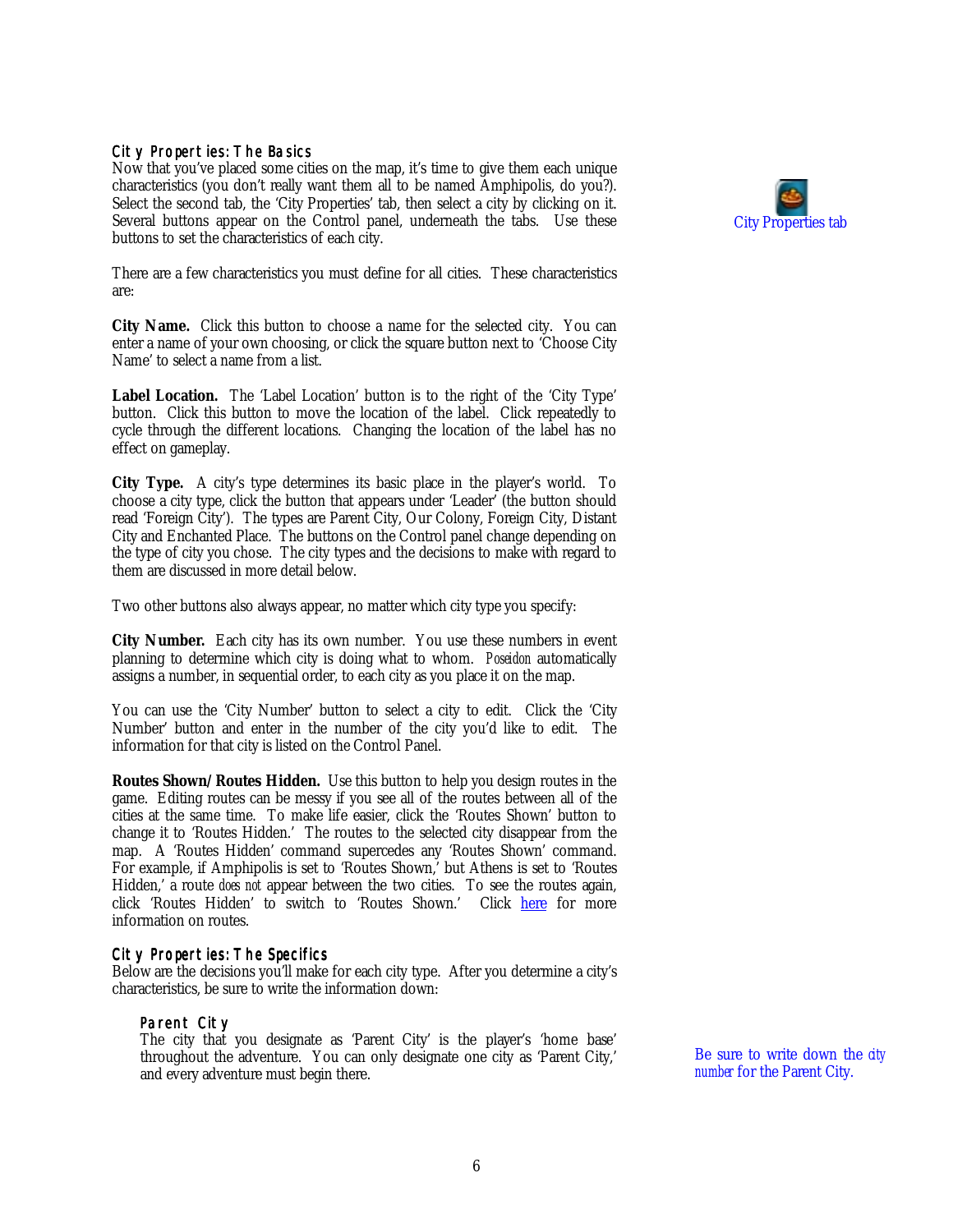<span id="page-6-0"></span>In addition to choosing the **basics**, pick a leader name for the city. This is the person that runs the parent city while the player is off establishing a new colony. To select a leader name, click the 'Leader Name' button and pick a name from the list provided. You must choose a name from the list; you cannot make up your own.

## Our Colony

Cities that you designate as 'Our Colony' are already colonies when the player begins the adventure or are potential colony sites.

In addition to the [basics,](#page-5-0) you'll designate a lot of other characteristics for colony cities. These characteristics determine how the colony interacts with the world when the player isn't leading the colony directly.

First, choose a leader name by clicking on the 'Leader Name' button. You can create a leader name, or pick one from the list provided by clicking the square button next to 'Choose Name.' This person leads the colony, unless the player is leading the city himself.

Beneath the 'Leader Name' button is a button to set the city's nationality. Colonies are always the same nationality as the Parent City (either Greek or Atlantean), so switching nationality won't have any effect.

Below the 'City Type' and 'Nationality' buttons is the 'Active/Inactive' button. Click the button to switch back and forth between the two choices. If you set this button to 'Active,' *then the colony is visible and fully functioning from the beginning of the adventure, as if the player had already founded it.* If you want the player to found the colony during the adventure, set this button to 'Inactive.' The city's graphic on the World Map grays out, and it isn't visible during the adventure until the time comes for the player to establish the colony. Now, decide whether the colony pays tribute by clicking on the 'Tribute Status' button. If the button reads, 'No Tribute,' then the colony does not and will never pay tribute to the player. Click the button to switch to 'Paying Tribute' if you want the colony to pay tribute to the player. Then, pick the tribute that you want the colony to pay by adjusting the buttons next to the word 'Pay.' Click on the button on the left to select an amount and the button on the right to choose an item. Above the 'Pay' settings are the 'Rec,' or tribute receivable, settings. The player never pays tribute to a colony, so you don't need to adjust these settings.

Now, decide how strong the city's military is. You can set military strength from one to six. One is the weakest military possible and six is the strongest. *Also, if you set a city to have a military strength of six, it cannot be conquered.* You can always increase or decrease a city's military strength during an adventure by using a ['Military Buildup/Military Decline' event.](#page-31-0)

**Just where is Mount Ida, anyway?** If you need a map to help you place cities in their proper locations, whip out your trusty 'Geography of the Greek World' that was included with *Zeus: Master of Olympus.* The map has all the cities that we used in our Greek worlds, except for the new ones we used in the Enhancement Pack. For regions, you can try these websites:

[http://www.sikyon.com/Sicyon/smapold\\_eg.html](http://www.sikyon.com/Sicyon/smapold_eg.html) [http://www.britannica.com/bcom/eb/article/single\\_image/0,5716,4461+asmbly%5Fid,00.html](http://www.britannica.com/bcom/eb/article/single_image/0,5716,4461+asmbly%5Fid,00.html)

For Atlantean cities, the best way is to make a note of each city's location on the World Maps used in the Atlantean adventures.

Things to write down about colonies:

- 1. City name
- 2. City number
- 3. Activity status
- 4. Tribute payable and receivable amounts.
- 5. Economic and military strength.
- 6. Items that it sells (produces) and buys (needs).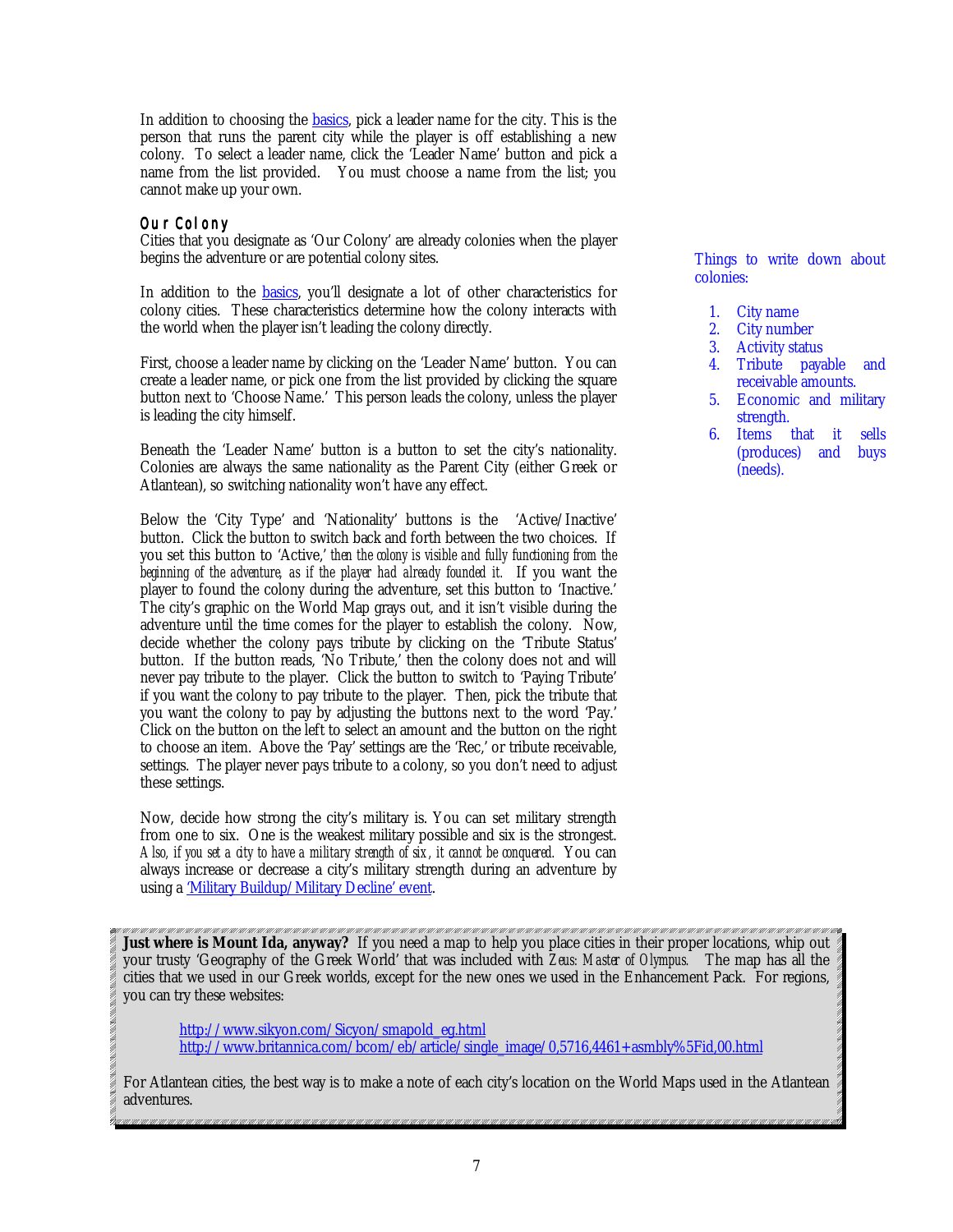Keep in mind that a city's military builds up over time. Even though you may choose to set a city's military strength level at five, five shields won't appear next to the city's name right away. The city builds its military up to the fiveshield level.

Below the 'Military Strength' button is the 'Economic Strength' button. Economic strength is rated on a scale from one to five, where one is the weakest and five is the strongest. You can change a city's economic strength during an adventure by using an ['Economic Prosperity/Economic Decline'](#page-31-0) [event.](#page-31-0)

Next, decide what the city's opinion of the player is at the start of the adventure, or when the city becomes active. Favor is on a scale of 1-100, with one being the lowest.

When you designate the buy and sell items for a colony, these are the goods that the colony will trade when the player *is not in the colony city*. While the player is establishing the colony, he'll have access to all the goods that you specify through the colony's [City](#page-33-0)<br>Resources and Buildings [Resources](#page-33-0) and [Buildings](#page-21-0) **[Allowed se](#page-21-0)ttings.** 



Now, decide what the city buys and sells. Each city can deal in a maximum of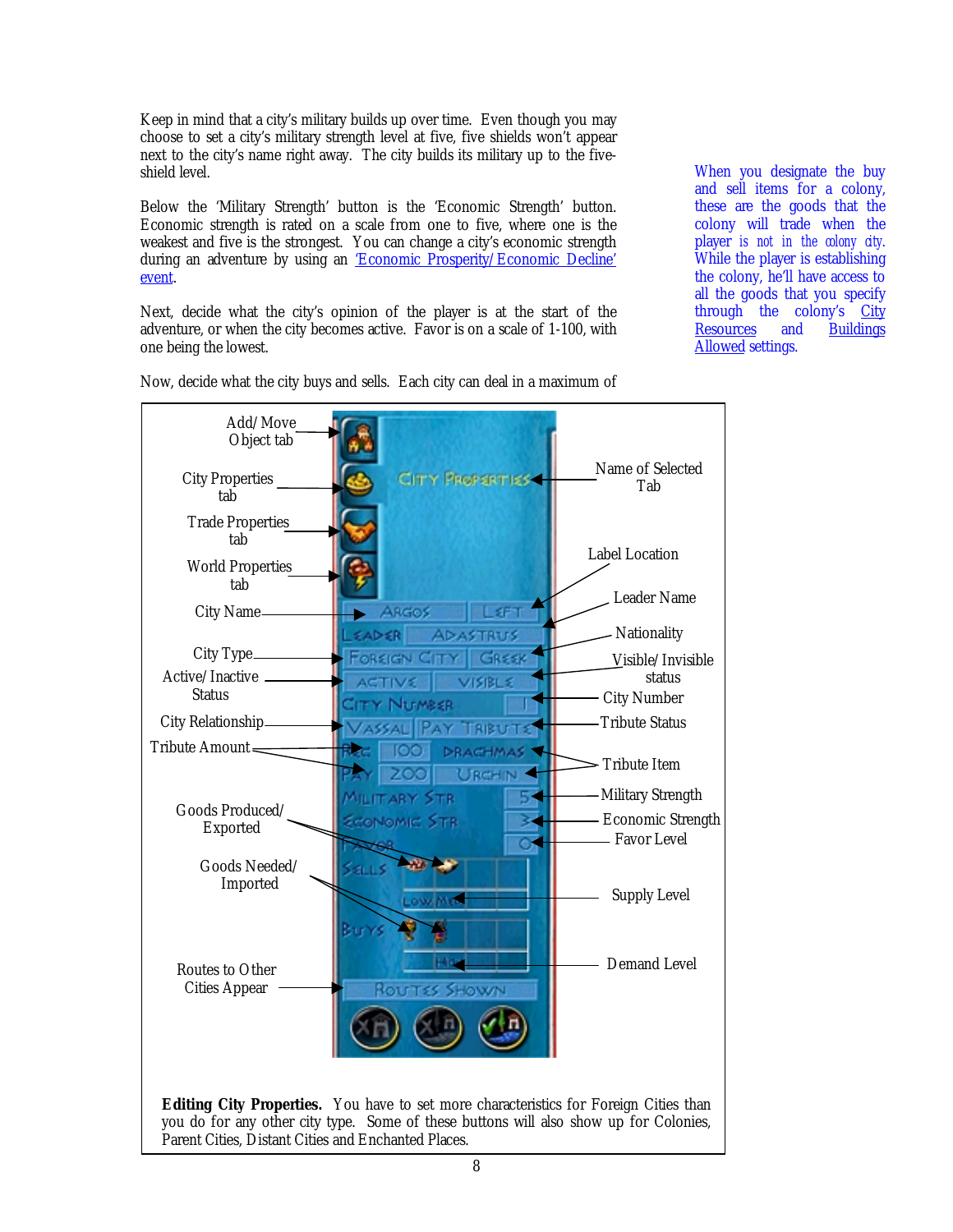<span id="page-8-0"></span>four goods (the total number of goods the city sells plus the total number of goods the city buys cannot exceed four). Click the empty boxes to choose the commodities, then repeatedly click the small boxes under each item to decide how much of each item the city trades. A low level is 12 loads per year, a medium level is 24 loads per year, and a high level is 36 loads per year. You can also set the level to none, in which case it won't buy or sell the good at all. You can change a level during an adventure through a ['Demand Change'](#page-30-0) or ['Supply change' e](#page-30-0)vent.

You should now have a fully defined colony!

#### Foreign City

Your allies, rivals and vassals are all foreign cities. After you set the <u>basics,</u> you can set the city's other characteristics.

Most of the settings for a foreign city are the same as for a colony. First, decide who the city's leader is by clicking on the 'Leader' button and choosing a name from the list provided or specifying your own. Then, choose the city's nationality by clicking the 'Nationality' button. Your choices are Greek, Trojan, Persian, Centaur, Amazon, Oceanid, Mayan, Egyptian, Phoenician and Atlantean.

Now, decide whether the city is active or inactive at the start of the adventure. If the city is active, then the player can have a full range of interactions with it. If the city is inactive, it still appears on the map, but the player cannot interact with it. You can always create a [city becomes active event](#page-32-0) to switch a city from inactive to active during an adventure.

Next to 'Active/Inactive' button is a button that toggles between 'Visible' and 'Invisible.' A visible city appears on the map at the start of an adventure, and an invisible city does not appear. If you want an invisible city to join the world, create a *City appears'* event. By their very nature, invisible cities cannot interact with the player.

Now, choose what relationship the city has with the player. Foreign cities can be rivals, vassals or allies. If the city is a rival, decide whether the rival is already receiving tribute from the player when the adventure starts. If you would like the rival to already be receiving tribute, make sure the 'Tribute Status' button reads, 'Rec Tribute.' If you do not want the player to already be paying tribute to the rival, make sure the button reads, 'No Tribute.' When tribute status is set to 'No Tribute,' the player does not pay tribute to the rival unless the rival conquers the player's city.

If you choose to make a city a vassal, then you can decide whether or not the city pays tribute to the player. Click the 'Tribute Status' button until it reflects your wishes.

Finally, if you make a city an ally, the 'Tribute Status' button is automatically set to 'No Tribute.'

Things to write down about a foreign city:

- 1. City name
- 2. City number
- 3. Relationship with the player: is it an ally, rival or vassal?
- 4. Tribute payable and receivable amounts.
- 5. Visibility and activity statuses
- 6. Economic and military strength.
- 7. Items that it sells (produces) and buys (needs).

000 000 000 000 000 000 000 000 000 000 000 000 000 000 000 000 000 000 000 000 000 000 000 000 000 000 000 00 **What does it mean for a city to have a strong economy or military?** The strength of a city's economy and military determines how the city responds to some of the player's actions. For example, the stronger a city's economy, the more cash it is able to grant in response to a request, or the more money the player can plunder from a rival. Cities friendly to the player can also offer more bail-out money if the player goes into debt. Similarly, friendly cities with strong militaries are able to grant more soldiers in response to the player. On the other hand, rivals with strong militaries are more difficult to defeat.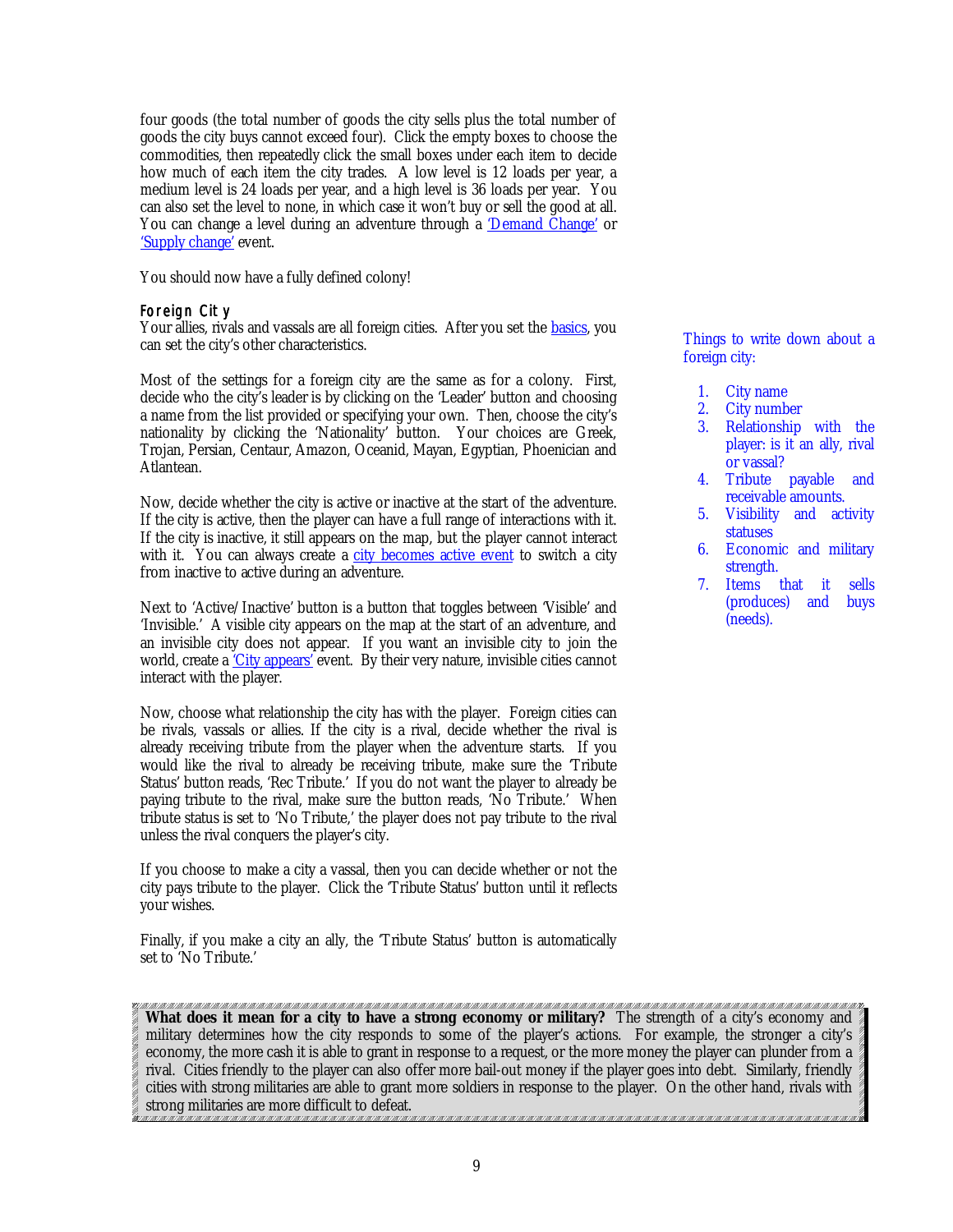<span id="page-9-0"></span>No matter what relationship a city has to a player or what its tribute status is, you should set the tribute receivable and tribute payable. If you choose it to be, the world is an ever-changing place, and an ally one day might be a vassal the next. Next to 'Rec,' enter in the tribute that the city *receives* from the player, should that particular situation arise. Tribute receivable is always drachmas. Next to 'Pay,' enter in the tribute that the city pays the player.

Determine the city's military and economic strength by clicking on the buttons next to 'Military' and 'Economic.' Use ['City Status Change' events](#page-31-0) to change a city's economic or military strength during an adventure.

Next, decide what the city's opinion of the player is at the start of the adventure.

Now, select which items the city sells and buys or, in the case of a rival, needs and produces. The total of sells/produces and buys/needs items cannot exceed four. Choose the items by clicking the empty boxes and picking a commodity from the list provided.

Once the city's resources are in place, click the buttons under each item to determine how much of each item the city buys or sells. You should set these for rivals, too. The items that you list as 'sells' items can be plundered from a rival during a raid, and the higher the supply level, the more plunder the player can take. The items a rival needs make great gifts if the player needs to butter up the city's leader. And, if the rival ever becomes a vassal or an ally, it can trade with the player.

That's all you need to know about defining a rival, ally or vassal.

### Distant City

A distant city trades with the player, but it does not interact with him in any other way.

Set the **basic** information, then click the 'Leader' button to choose a name for the leader of the distant city. Underneath the word 'Leader' is a button you can use to change the appearance of the Distant City. When you click the button, a series of compass points appears. Click on one of these points, and an arrow emerges from the Distant City, pointing in the direction you've specified. You can use these directional points to indicate that the city is located off the map.

Then, designate whether the city is active or inactive at the start of the adventure, and whether the city is visible or invisible.

Now, choose which resources the distant city buys and sells, keeping in mind that the city can deal up to a total of four items. After you chose the commodities, click the 'Supply Level' and 'Demand Level' buttons to determine how much of each item the city trades.

### Enchanted Place

Enchanted places are the homes of monsters and other mythical creatures. Usually, an enchanted place is the destination of a quest. Enchanted places are not directly active with the rest of the world.

In addition to the **basics**, you need to decide whether or not the enchanted place is visible and active at the beginning of the adventure. Remember, you Things to write down about a distant city:

- 1. City name
- 2. City number
- 3. Visibility and activity statuses
- 4. Items that it sells and buys.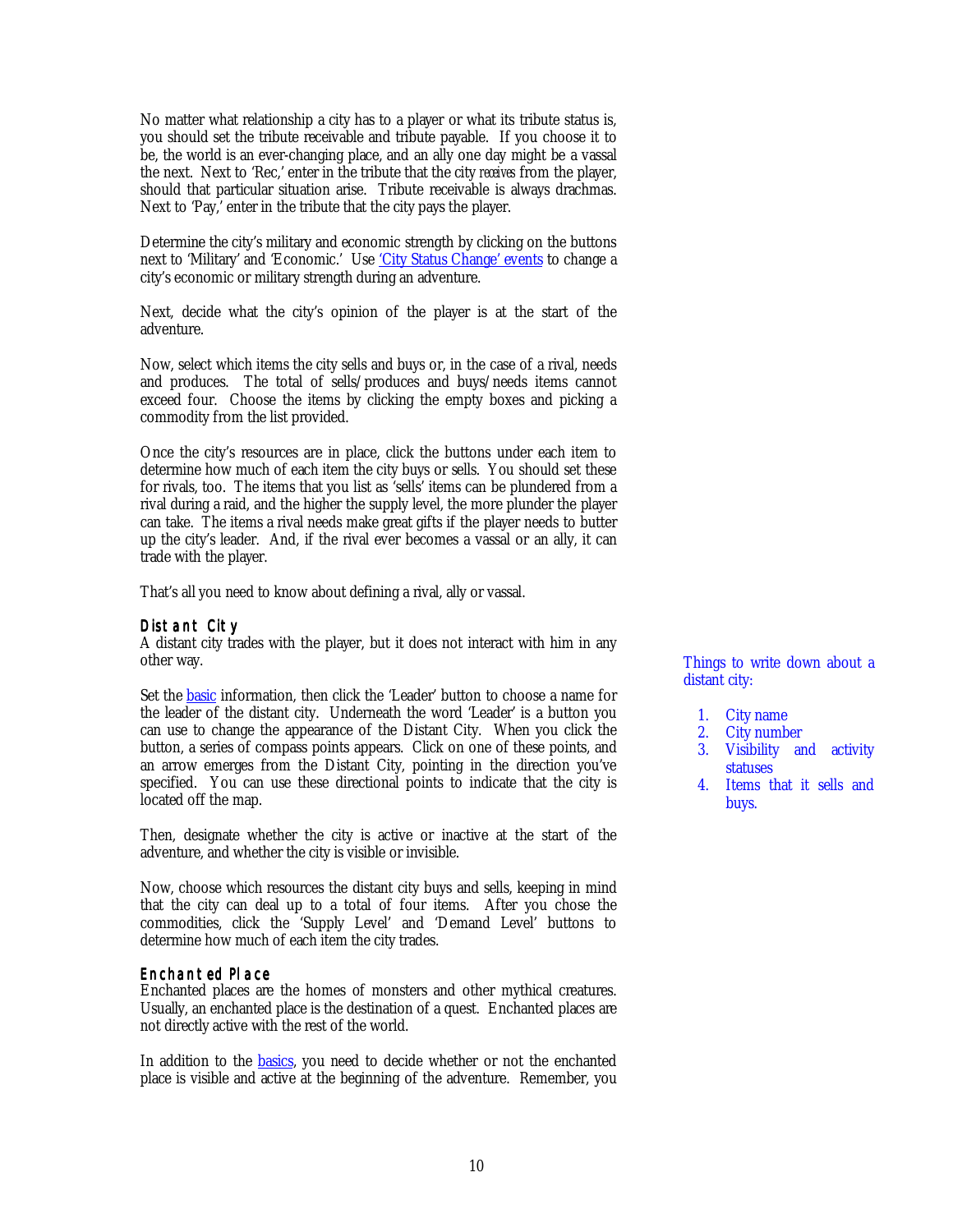<span id="page-10-0"></span>can always use events to make the city appear or disappear (or become active or inactive) during an adventure.

Because the enchanted place has limited interaction with the rest of the world, it cannot participate in many of the events that other types of city can. An enchanted city can only **Become Active**, **Become Inactive**, **Appear**, **Disappear** or be the destination of a [Quest.](#page-27-0)

#### Region Name

When the 'City Properties' tab is selected, you can change a region's name. Click on a region to select it, and a button containing the region's name appears on the Control panel. Click this button, and then enter in your own name for the region, or choose a new name from the list provided.

#### Trade Properties

Click the 'Trade Properties' tab to adjust the routes that connect cities together. These are the routes that anyone – a hero, an army, a trireme, etc. – follows when traveling from one city to another.

To see the routes between cities, make sure that 'Routes Shown' is specified for both cities in question. For more on showing and hiding routes, click [here.](#page-5-0)

*Poseidon* automatically draws a straight route between two cities. If you want to reshape a route, make sure you have the 'Trade Properties' tab selected, then click on a route. The names of the two cities that the route connects appear on the Control panel. Then, click the route again to add a way point. Click the way point and drag your mouse to move it to a new location to change the shape of the route. You can set up to 48 way points on a single route.

To remove a way point, right-click it. You cannot remove the way points at the beginning or end of the route.

By default, all routes on the map are land routes. To change a land route to a sea route, select the route by clicking on it. Then, click the button that reads 'Land Route.' The button switches to 'Sea Route,' and the route itself turns blue.

During the game, the player will only see the routes that connect the city he is leading (colonies and the parent city) to the other cities in the world. The player will not see the routes that link non-player cities together. Because they are not visible to the player, these routes do not have to look particularly good, but you should still make sure that they are the right *kind* of route (i.e., land route or sea route). Otherwise, you might see soldiers walking across water!

#### World Properties

Click the 'World Properties' tab to set the prices of all the goods in the world. You can change a price by clicking it and entering in a new price on the keypad that appears. If you would like to return all the prices to their default settings, click the 'Reset Prices' button.

After you finish setting up the World Map, click the 'Save World Settings' button. The information you entered is saved, and you are returned to the Main Menu. You can also save the map through the File Menu.

### Other World Map Tools

There are a few tools at your disposal to help you design your World Map. Most of these tools can be found in the File Menu.

Things to write down about an enchanted place:

- 1. City name<br>2. City numb
- City number
- 3. Visibility and activity **statuses**



Trade Properties tab

Trade properties have an impact on the types of buildings a player will build and on his military choices. If a sea route is in place between two cities, trade will occur at a Pier. And, if military is sent to a city that is connected by a sea route, the player will be able to send warships in addition to land-based forces.

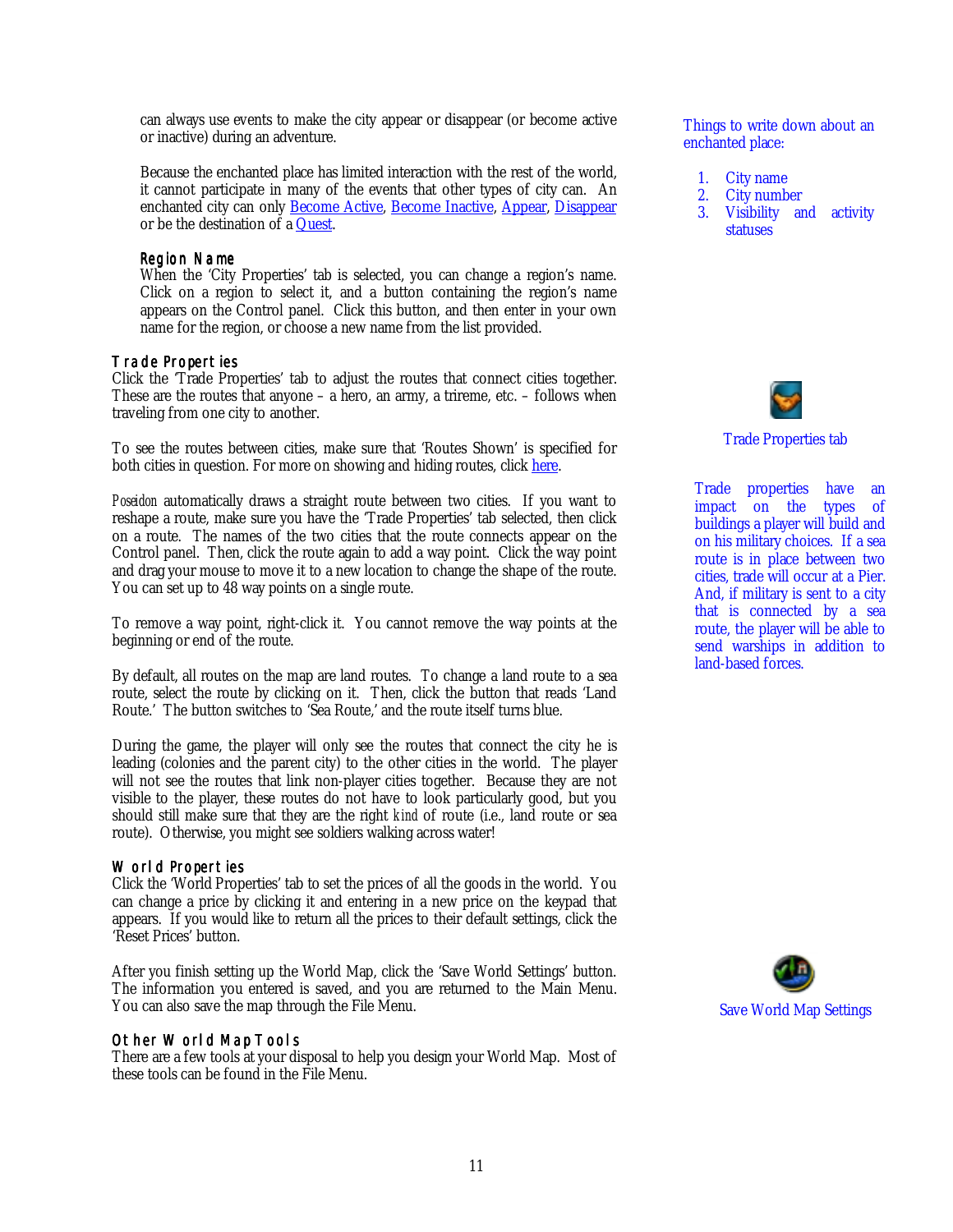<span id="page-11-0"></span>If you've made a few mistakes on your map, you can choose Revert Map to go back to your previous save. You can also import a map from another adventure. Of course, you can save the map from the File Menu, and you can also return to the Main Menu.

The Options Menu adjusts the display and sound options, and the Help Menu gives you access to this file and allows you to adjust your Balloon Help settings.

### Step Three: Landscaping

Now that you have the player's world set, it's time to design the areas where the player will build cities. You'll need to design a landscape for the player's parent city and all colony sites.

To begin landscaping the player's parent city, click the 'Edit Parent City Map' button. When you do, an expanse of empty, flat land appears.

Before you begin putting down any terrain features, decide how large a play area you would like. Go to the File Menu and choose 'New Map.' Then, specify a size from the list provided. Your choices are Tiny, Small, Medium, Large, Huge and Enormous. The default map size is medium.

Now, design terrain to your heart's content! Begin by selecting a paintbrush, and then choosing a terrain type. Then, paint the terrain onto the map by clicking and dragging your mouse.

The tabs on the Control panel contain everything you need to create the landscape:

**Paintbrush.** Click the 'Paintbrush' tab to select a paintbrush size. Use the large paintbrush sizes to block out large areas of terrain, and use the smaller paintbrush sizes to add in fine details.

**Empty Land.** Players do most of their building on this type of terrain.

Basic Landscaping Instructions Most terrain is placed as follows:

- 1. Select a paintbrush
- 2. Select a terrain type
- 3. Click or click and drag the mouse to paint the terrain on the landscape.

**World Level Hints, Tips and Tricks.** Keep the following in mind as you design the World Map:

**Write down each city's characteristics!** This can't be stressed enough. Writing down each city's name and its characteristics will help immeasurably when you plan events. If nothing else, at least write down each city's number. You are going to need it!

**Consider creating ranges of cities of the same type.** When you first start placing cities on the World Map, try to do so in groups. For example, place the Parent City first, followed by all the colonies, followed by all the allies, etc. The result will be that cities of the same type will be grouped together sequentially. This will come in handy if you want to introduce some randomization into your events. Let's say you want the player to be repeatedly asked for goods from different allies. Instead of creating separate events, you can create a single, recurring event, and ask the program to pick one of your allies at random each time the event occurs. This will only work, however, if all the ally cities are grouped in a range sequentially, i.e. that the allies are cities seven through nine, not city two, city seven and city nine.

**Consider creating more colony sites than colony episodes.** Let's say that you're planning an Adventure that has two colony episodes. If you designate three colony sites, you'll instantly add to the Adventure's replayability! Since a player will be able to choose only two out of the three options, he'll have to play it again to see what the remaining colony is like.

**Don't forget to check supply and demand levels.** If you have any supply or demand levels set to 'none,' double-check to make sure that that is what you really want. If a level is set to 'none,' the commodity won't show up as an item that a city needs/imports or produces/exports. If you do set a commodity's supply or demand level to 'none,' you can always create a [supply or demand change event](#page-30-0) so that the city will begin visibly producing or needing it.

**Make tributes seem realistic.** When setting tributes, try to make them as realistic as possible. For tribute payable, select an item that you know that the city will be able to produce. Tribute receivable is always drachmas.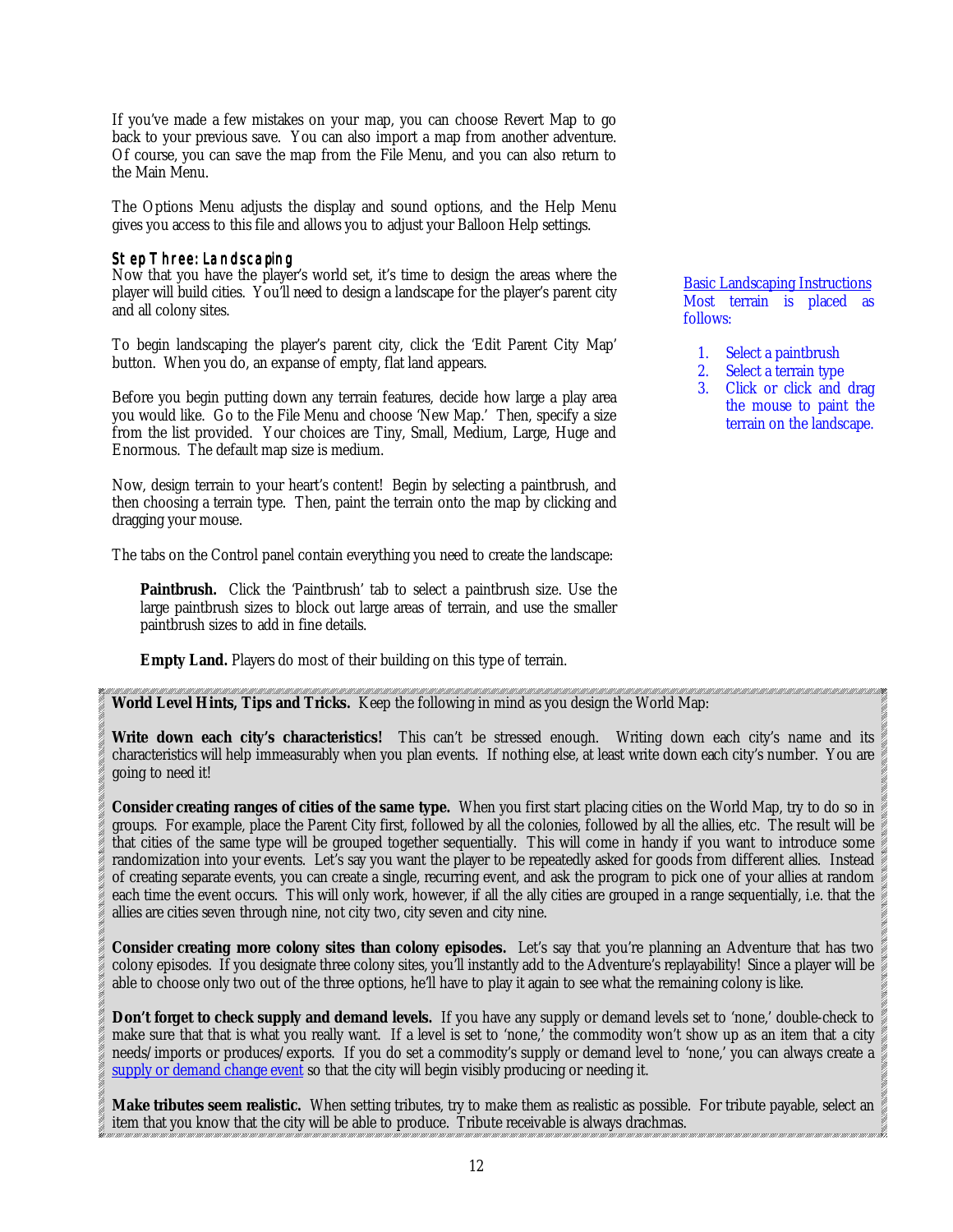<span id="page-12-0"></span>When you begin a new map, all of the terrain is empty, and you won't notice any effect if you try to place additional empty land. Think of empty land as a way to erase most types of other terrain that you put down.

**Forest.** Players can harvest planks of wood from trees. Choose the 'Forest' tab, then click and drag the mouse and watch trees appear.

When you choose the 'Forest' tab, a button appears on the Control Panel. Click the button to switch between 'Temperate' and 'Tropical' trees. The difference between the two types of trees is purely visual and has no effect on gameplay. You can't have both temperate and tropical trees on the same landscape.

If you would like players to harvest wood from the trees, don't forget to [set](#page-33-0) [wood as a city resource.](#page-33-0)

**Water.** There are three types of water terrain: water, beach and marshland.

Water can play host to urchins and fish. You also must have water in a city if you want the player to be able to trade by water, to be attacked by invaders via the sea, or to be attacked by Poseidon, Kraken or Scylla. If you want anyone to come to the player's city via water, make sure that the water extends to the edge of the landscape. Otherwise, you won't be able to place the **[Entry and](#page-17-0)** [Exit points.](#page-17-0)

When placing bodies of water, don't forget to create some sections of straight coastline. Otherwise, players won't be able to place water buildings such as Piers, Trireme Wharves, Frigate Wharves, Urchin Quays and Fisheries. Also, make sure that these straight sections of coast aren't in narrow channels or inlets. Make sure to give the player ample room for his boats to maneuver; otherwise, the boats will capsize.

You can place sandy beach anywhere, but it makes most sense to place it near water. Keep in mind that players cannot build any buildings on sand. Only roads can be built on sand. If you want the player to build a road that goes from normal terrain onto sand, make sure that there is a straight section between the two types of a terrain.

Nothing can be built on marshes. You can use marshes to create obstacles for the player or for purely aesthetic reasons.

**Meadow.** Meadow is fertile land where players build farms and plant olive trees, grapevines and orange trees. Sheep, goats and cattle also feed on meadow. Make sure that you set [city resources](#page-33-0) if you want the player to be able to make use of meadow.

**Sea Animal Points.** Click this tab to place some Fish and Urchin points in the city's waters. These are the points from which fish and urchins appear.

To set a Fish point, click one of the 'Fish Point' buttons. Bring the block that appears over a body of water. If you've chosen a good spot, you'll see a green block. Click your mouse button to set the point in place.

Urchins live in the shallow waters along the coast. To place an Urchin point, click one of the 'Urchin Point' buttons. Move the block that appears to the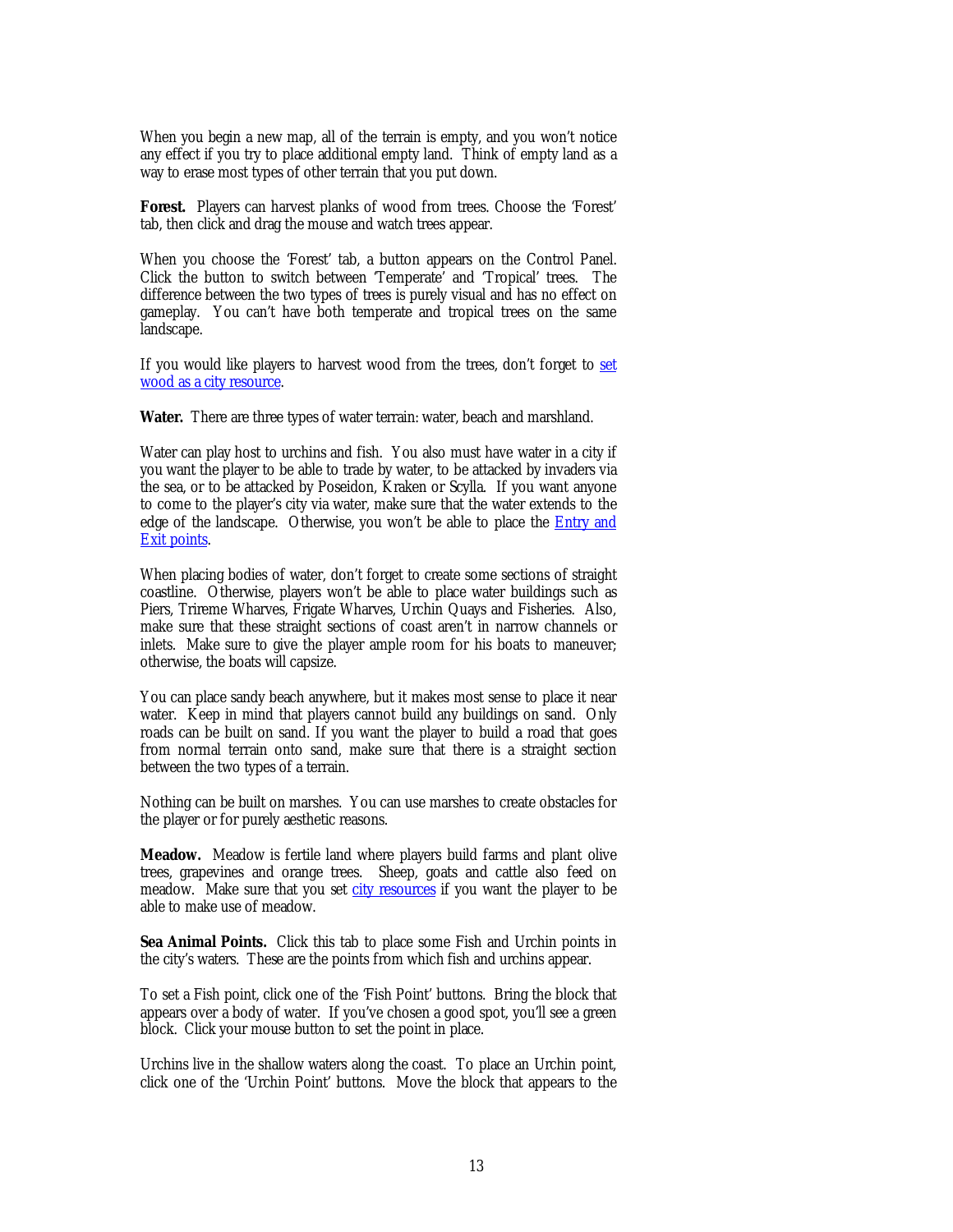<span id="page-13-0"></span>water, near the coast. If the block turns green, you've picked an appropriate site for an Urchin point. Click your mouse button to set the point in place.

When placing Urchin points, make sure you can trace a path in shallow water from the spot you think the player will build the Urchin Quay to the Urchin point itself. Urchin gatherers cannot cross deep water to get to the urchins, so keep that in mind when designing your landscape.

To locate a point that you've already set, select the 'Sea Animal Points' tab. Double click on the name of the point you want to locate, and your view centers on that point. You can move the selected point by clicking on another location.

To remove all the Sea Animal points that you've set, select the Resets Menu and choose Clear Fish Pts. All the Fish and Urchin points are removed.

Make sure you set fish or urchins as a [city resource](#page-33-0) so that the player can harvest seafood.

**Rock.** Click this tab to place the various types of rock in the city's landscape. Ordinary rock, silver-ore bearing rock, copper-ore bearing rock, orichalc-ore bearing rock and cliff rock are placed just like any other terrain. Select a brush size, then click the type of rock you want to place. Click and drag your mouse over the area in the landscape where you'd like the rock. Remember that the player cannot build on rock, nor can immigrants, emigrants and other people walk over it.

Black marble and white marble quarries are placed a little differently than other types of rock. When you select Quarry, a large green grid appears. This is the minimum size that a quarry can be. Place the grid over the area of the landscape where you'd like to place the quarry, and click to put the quarry in place. To enlarge the quarry, move the large grid adjacent to the quarry you just placed and click again.

When you place a quarry, it appears as it will look when the quarry site has been dug up. When the player enters the city, however, it will appear as its usual, flat whitish-gray self or dark-gray self.

To erase a quarry site, first make sure you have the appropriate 'Quarry' button selected. When the green grid appears, place it over the quarry you'd like to erase. Hold down the CTRL key and click. The quarry disappears.

Don't forget to set the [city resources i](#page-33-0)f you want the player to be able to harvest black marble, white marble, orichalc and bronze. For the player to mine silver, make sure that Mints are enabled in the **Buildings Allowed panel**.

Scrub. Scrub adds variety to the landscape. People can walk over it, and players can build upon it. To place some scrub, begin by clicking the 'Scrub' tab.

Move the cursor to the area of the map where you'd like to place the scrub and click. A light area of scrub appears. To increase the density of the scrub, hold down your mouse button and run the cursor over the area and watch the scrub darken. To decrease the density of the scrub, hold down the CTRL key and your mouse button. Run the cursor over an area, and the scrub becomes less dense.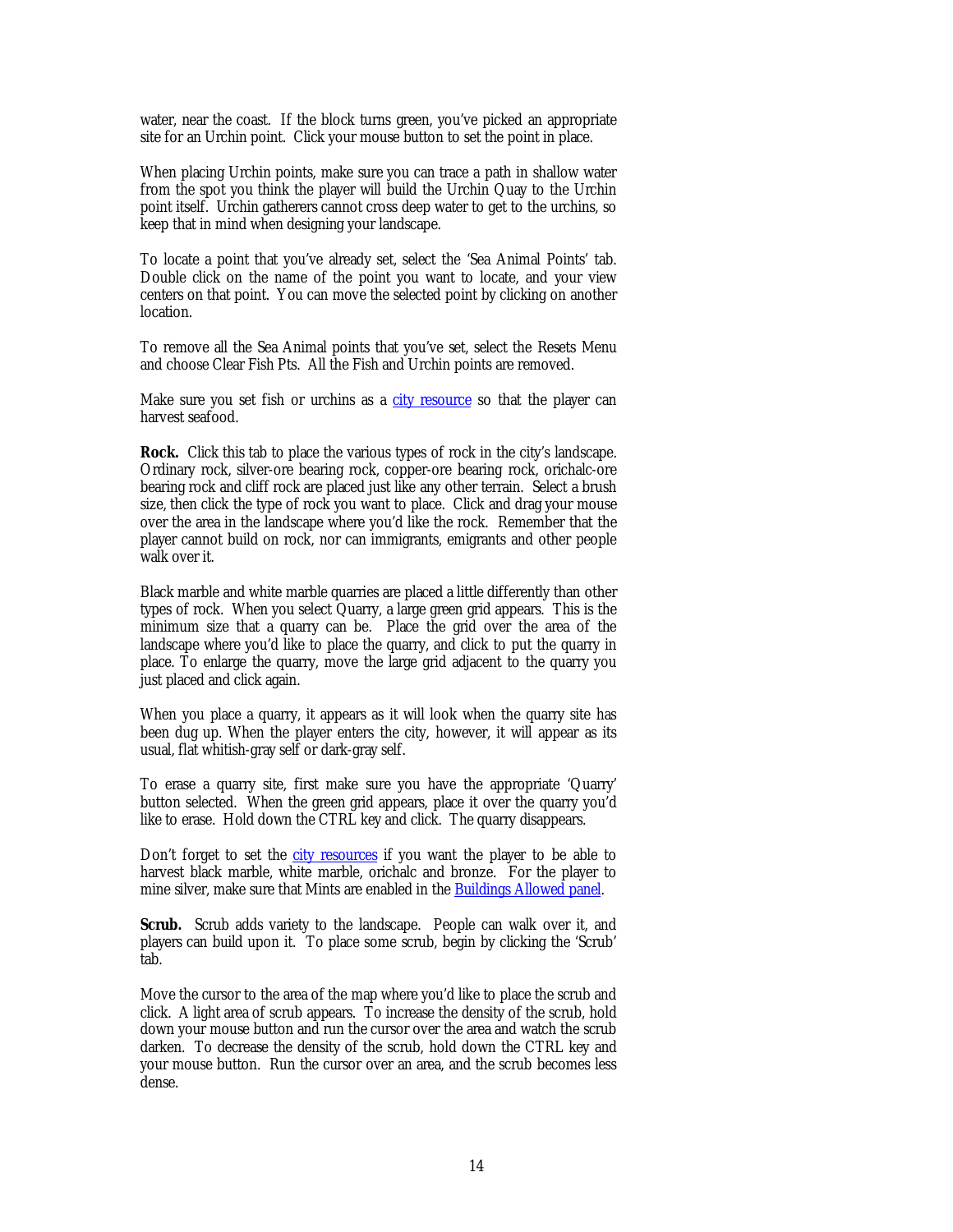You can also give scrub a feathered, more natural appearance. Hold down the ALT key while placing some scrub. The scrub becomes more dense in the center and becomes gradually less dense towards the edges.

**Elevation.** Click this tab to change the elevation of the terrain. By default, the land in the city is not elevated at all and is as low as it can go. When you click the tab, the following buttons appear:

**Raise Land.** To raise a piece of land up one level, select the 'Raise Land' button, and click or click and drag over the area of the landscape you'd like to elevate.

**Raise Land High.** To raise a piece of land up two levels, click Raise Land High. The land you select is raised two levels.

**Lower Land.** To lower raised land by one level, click the 'Lower Land' button. Then click on some elevated land. The elevation of the selected land is reduced by one level.

**Lower Land High. '**Lower Land High' reduces the elevation of land by two levels. Select the land that you would like to lower by clicking upon it. Make sure that the land you choose has been raised by at least two levels.

**Access Ramp.** Access Ramps give the people in the player's city access to higher elevations. Access ramps link an area of land that is one level higher than adjacent land.

To build an access ramp, first click the 'Access Ramp' button. Move the block that appears over to some terrain elevated one level higher than adjacent terrain. If the block is green, you've chosen an appropriate location for an access ramp. Click your mouse button to set the ramp in place. If the block is still red, find another location.

**Set Elevation Level.** If you want to raise or lower a large section of land by a particular amount, use Set Elevation Level. When you click this button, an elevation number appears on the Control panel. Press '+' to increase the elevation amount and '-' to decrease the elevation amount. You can increase the elevation up to fifteen levels, but increasing it a large amount may cause some appearance problems.

**Half Slope.** Half Slope is used on terrain that has been elevated one level. When you apply Half Slope, the terrain elevates over two tiles instead of its normal one. You can place an access ramp over Half-Sloped tiles.

It can be easy to create elevated terrain that just doesn't look very good. Have patience, and use different brush sizes and different elevation levels to edit any strange looking tiles. Don't forget to refresh the map often by clicking the 'Refresh' button!

Another thing to note about elevated terrain: it doesn't work very well if it is placed adjacent to water terrain. If you have your heart set on a mountain lake, you can make one. Just make sure some other terrain type separates the water from the rocky, elevated tiles. Also, disaster terrain (see below) does not look good when placed adjacent to or on top of elevated terrain.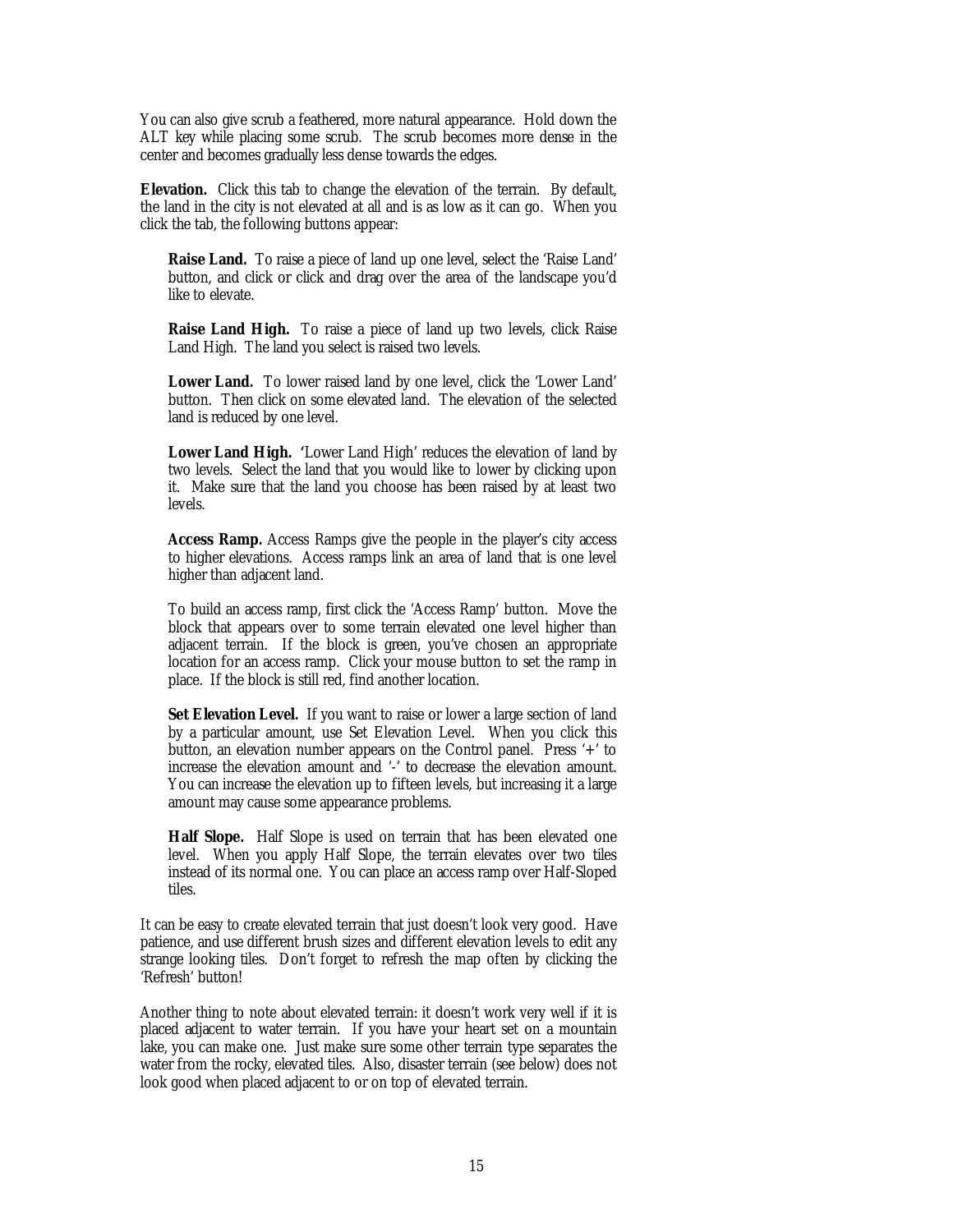You can flatten all elevated terrain by choosing the Resets Menu and selecting 'Flatten Elevation.'

**Disasters.** Click the 'Disasters' tab to plan where natural disasters occur. There are two steps to planning a disaster: painting the disaster area on the landscape and planning the ['Disaster' event.](#page-29-0) Here's what you need to know about painting disaster areas:

**Earthquakes.** Place earthquake fissures in the landscape just like you place any other terrain. Choose 'Earthquake,' and draw the earthquake fissure in the landscape by clicking and dragging the mouse. The small paintbrush, which makes the most attractive fissures, is selected automatically when you choose 'Earthquake.'

After you draw the fissure, place a Disaster point somewhere along it. The earthquake starts from this point, unless the fissure extends to the edge of the landscape. Then, the earthquake starts at the edge and branch out. Even if your earthquake fissure extends to the edge, you still need to place a Disaster point somewhere along the fissure. Be sure to write the Disaster point number down. You'll need it later when you plan the 'Earthquake' event.

Lava. Select a brush size and choose 'Lava' to paint some of this molten terrain onto the landscape. The landscape you designate turns red, but appears normal when the player begins the adventure.

After you decide where the lava will flow, place a Disaster point. The lava erupts from this Disaster point, unless you run the lava to the edge of the landscape or run it over an earthquake fissure. If you run the lava to the edge of the landscape, the lava flows in from the edge. If the lava goes over an earthquake fissure, it erupts from the fissure, *provided that you plan the ['Earthquake' event t](#page-29-0)o occur before the ['Lava' event](#page-29-0)*.

Regardless of where the lava flow starts, you still need a Disaster point. Just make sure *that the Disaster point for lava is not on an earthquake fissure*. The program assumes that any Disaster point placed on a fissure is for an earthquake, and it won't allow lava to flow from an earthquake's Disaster point.

Keep in mind that when lava cools, it renders the land unusable. Be careful not to take too much of the player's usable land away with lava.

**Tidal Wave and Flood.** Tidal Waves change the city's landscape temporarily. The Tidal Wave will eventually recede, leaving the landscape exactly as it was. Floods permanently change the city's landscape. Floodwaters rush in over the land and never recede.

For a tidal wave or flood to occur, select the 'Tidal Wave' button and paint the area where the water will flow onto the landscape. If you are planning a Flood, take into consideration the shape of the coastline that you are leaving for the player. If you want the player to be able to build structures like Wharves, Fisheries and Urchin Quays along the water, make sure that you create some straight section of coastline.

After you paint the disaster area onto the map, place a Disaster point in the disaster area. The disaster begins from this point, unless one of two conditions is met. If you extend the disaster area to the edge of the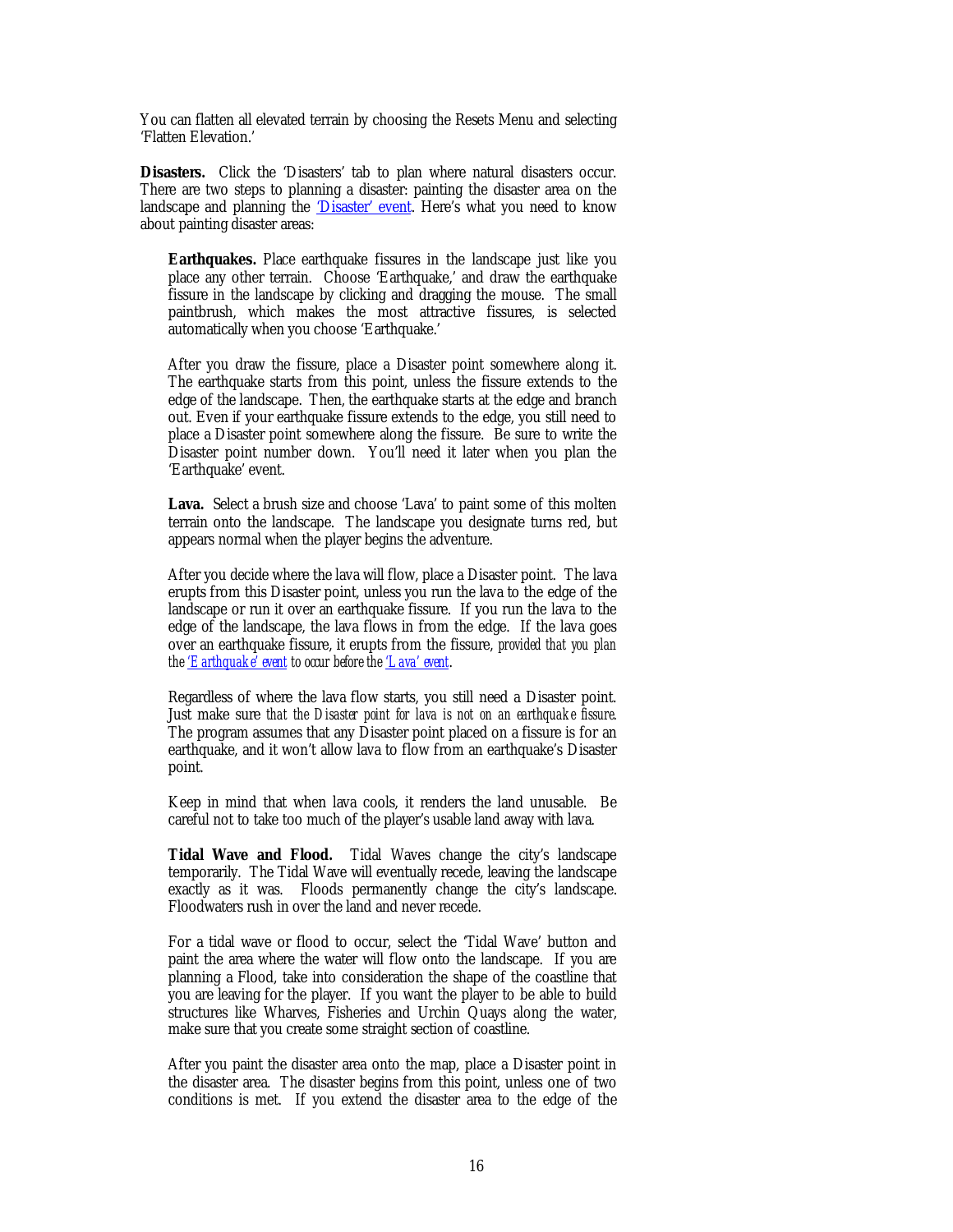<span id="page-16-0"></span>landscape, then the flood or tidal wave will begin there. Or, the disaster will begin from the water if any part of the disaster area you place overlaps water terrain. Even if the disaster area meets one of these conditions, you still need to place a Disaster point. Be sure to write down the point's number. When you plan the ['Tidal Wave' or 'Flood' event,](#page-29-0) you'll need to enter in this Disaster point.

Landslide. Landslides occur along long, diagonal stretches of terrain elevated two levels above ground level. To see where landslides can occur, click the 'Refresh' button after designing some elevated terrain. Valid landslide locations appear pink. Place a Landslide point somewhere in the pink terrain, and be sure to plan the ['Landslide' event.](#page-29-0)

Removing an earthquake fissure, lava flow or tidal wave area is similar to placing one. Select the disaster area you want to remove; then, while holding down the CTRL key, click your mouse button and drag the cursor over the area you want to remove. You cannot remove landslide areas.

You can also hide the disaster areas by selecting the 'Disasters' tab and choosing Hide Zones. Or, you can press the TAB key to toggle between seeing the zones and hiding the zones. You can still paint disaster zones onto the landscape while the zones are hidden, but you won't be able to see them.

**Sea Invasion Points.** If you want enemies to invade your city by water, set some Sea Invasion points. To set a Sea Invasion point, click one of the 'Sea Invasion Point' buttons, and place the point in the water near the edge of the landscape. When the block turns green, you've picked a suitable spot.

You also need to set Disembark points so that armies invading by sea have a place to land. Disembark points must be placed in the shallow waters along the coast. You've picked a good spot when you see the green block.

Make sure that there is a clear path over deep water from the Sea Invasion point to the Disembark point, and from the Disembark point to the Sea Exit point (see below). Otherwise, strange things could happen. Also, make sure that you always set at least one Disembark point, even if you are not planning any invasions by water. The player could provoke an attack on his own, and if these invaders come by water, they'll need to know where to land.

**Invasion Points.** Invasion points mark the areas from which invading armies and other unfriendlies attack the city by land.

Land Invasions points are the spots from which enemy armies attack the city. These points must be placed near the edges of the landscape. To place a Land Invasion point, first click one of the 'Land Invasion Point' buttons, and then click on the spot in the landscape where you'd like invaders to appear. If you've picked a suitable spot, you'll see a green block. Click to place the point.

You can place up to eight Land Invasion points. If you set more than one, you can introduce a little randomization in your ['Invasion' events.](#page-26-0)

Monster points serve as the nefarious creatures' home base. If a monster is in residence in the city (through a ['Monster Invasion' event\),](#page-28-0) it appears at a Monster point. Monsters always return to Monster points after their forays. To place a Monster point, click one of the 'Monster Point' buttons and click on the area of the landscape where you'd like the monster to appear.

To reach the southern and western edges of the landscape, either rotate your view or press ALT-d. Pressing ALT-d will give you the ability to scroll beyond the viewable edges of the landscape.

You can center your view on any point that you've set by choosing the appropriate tab and double-clicking on the point's name.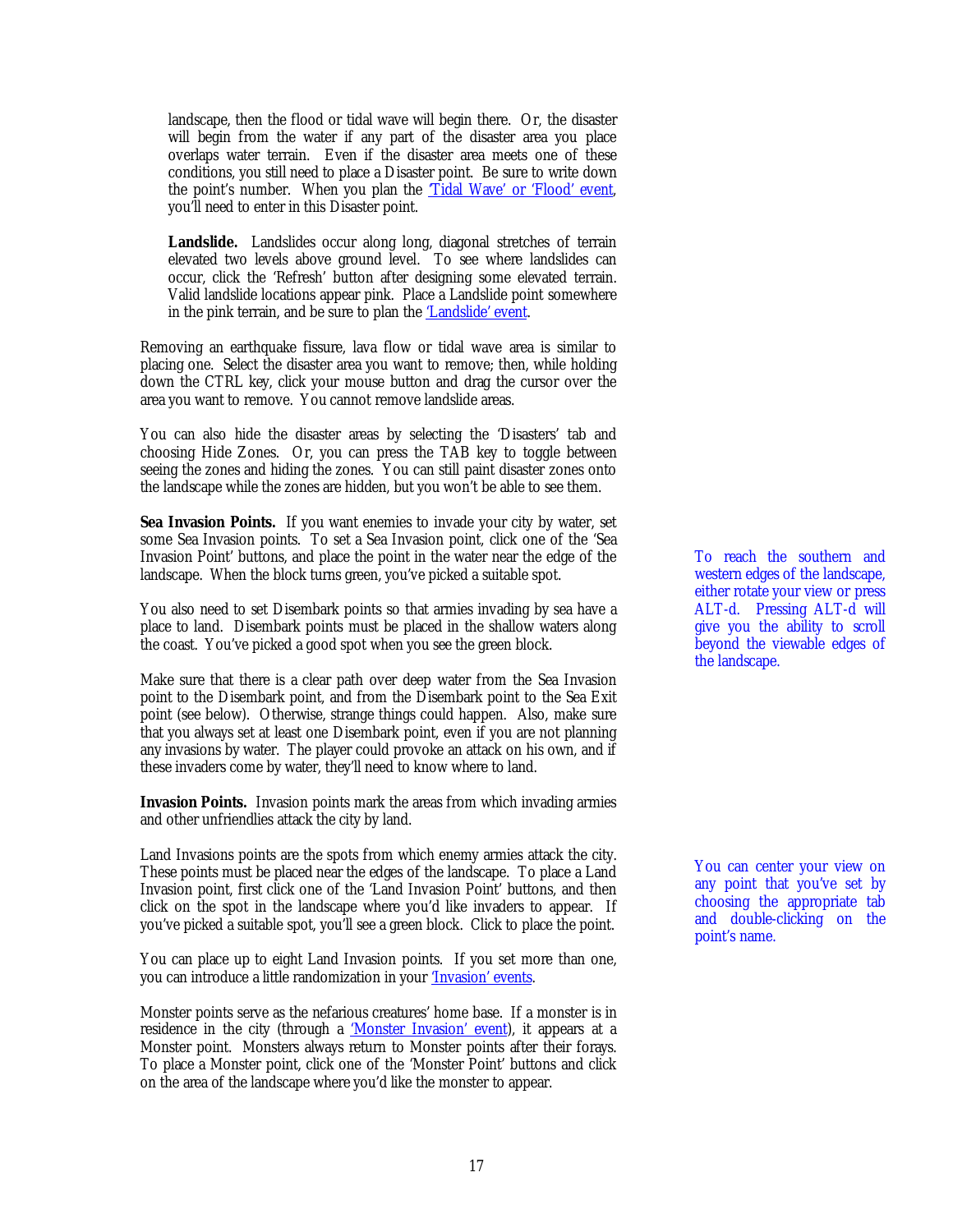<span id="page-17-0"></span>Each Monster point is assigned to a specific monster. Monster1 appears and hang out at Monster point one, monster2 at Monster point two, and monster3 at Monster point three. You'll decide which monsters appear in an adventure later when you determine **episode settings**.

If Scylla or the Kraken appear in your adventure, make sure that you place their Monster points in the water. If you place them on land, they appear, but the won't be able to move.

**Entry and Exit Points.** Entry and Exit points are where friendly people enter and exit your city.

Migrants and trade caravans enter and exit via the Entry and Exit points. These two points must be placed on land near the edge of the landscape. If you forget to place Entry and Exit points, no one will be able to come to your city.

Set Sea Entry and Exit points if the city is going to trade via water. These are the points by which trade ships enter and exit. They must be placed on water near the edge of the landscape.

When placing Entry and Exit points, make sure that you can draw a path from one to the other. If impassable terrain completely divides the two points, migrants and traders will not be able to enter your city.

**Land Animal Points.** Animal points are the breeding grounds for the boars, deer and wolves that live in the city. You can place these points anywhere on the land. If you want the player to be able to hunt boar or deer for food, make sure that you set meat as one of the [city's resources.](#page-33-0)

#### **Helpful Landscaping Tools**

You have several tools at your disposal to help you landscape cities. These tools are:

Grid. Click the 'Grid Off' button to turn on a grid that overlays your view of the landscape. You can use the grid to determine specific placement of different terrain features and also to make sure that you allow the player enough room to build larger structures. You can also use the spacebar to turn the grid on and off.

**Refresh.** Click the 'Refresh' button to refresh your view. Refreshing the view redraws all the terrain features and clears up most tiling problems. On large landscapes or lower-end systems, this can take some time, so be patient.

**Road, Rotate and Undo Buttons.** These buttons function just like they do in the game. Use the 'Road' button to lay down any roads that you would like to appear in the city when the player begins his adventure. The 'Rotate' button rotates your view, and the 'Undo' button undoes your last action. You can only use the 'Undo' button when it appears lit.

**Resets.** Use the Resets Menu to remove any points you have set and to flatten any elevated terrain in the city. When you tell the program to clear points, it clears all of the points of that specific type. For example, if you choose to 'Clear Wolf Points,' all the Wolf points that you have set are removed.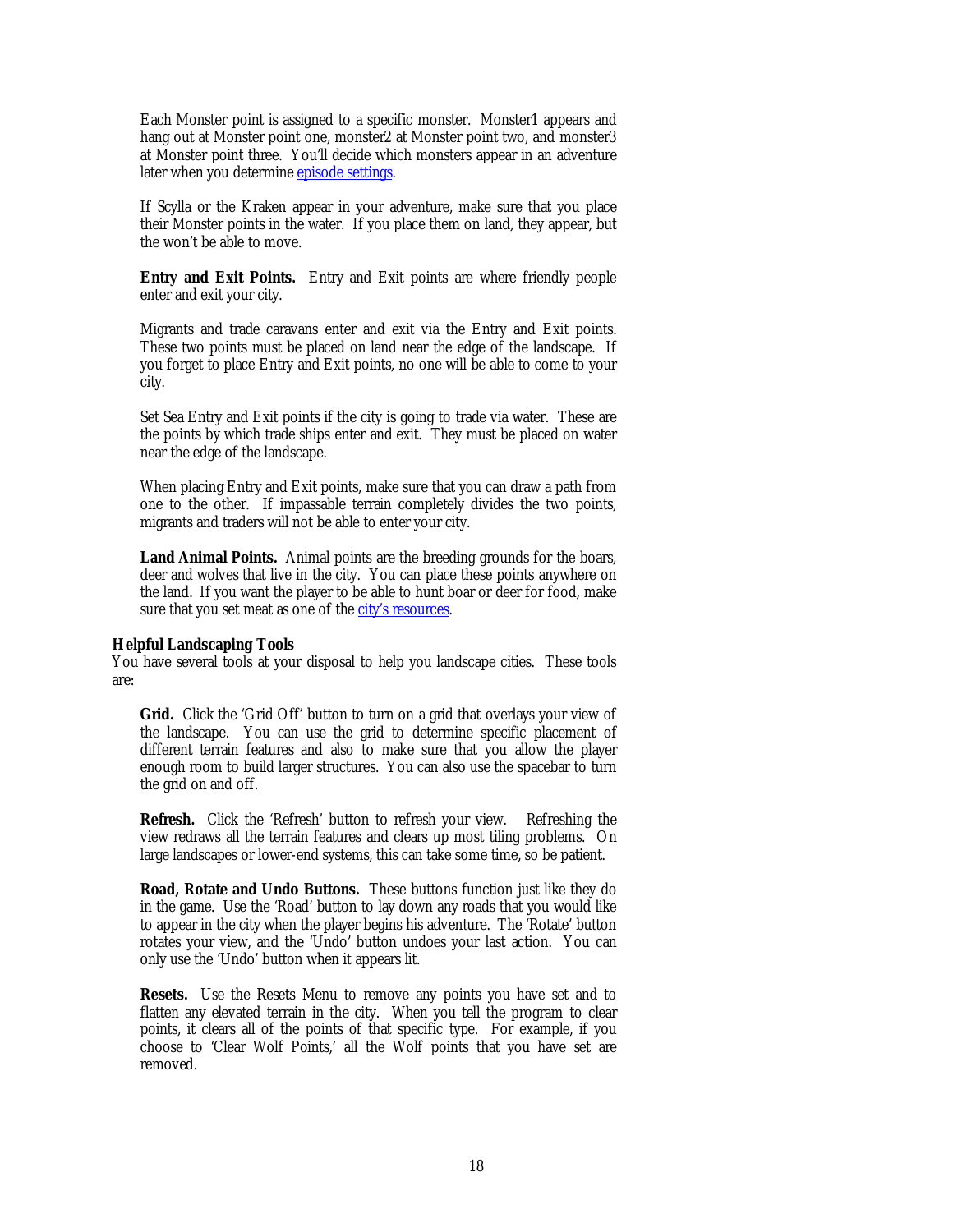<span id="page-18-0"></span>**File Menu.** Use the File Menu to save your work or to import a map that you've already designed. You can also revert the map to the previously saved version and exit to the Main Menu.

**Hotkeys.** These hotkeys may come in handy as you design the landscape:

| Set map bookmarks 1 to 4 respectively                             |
|-------------------------------------------------------------------|
| Jump to map bookmarks 1 to 4 respectively                         |
| Rotate map clockwise                                              |
| Rotate map counterclockwise                                       |
| Rotate map to North view                                          |
| Toggle grid                                                       |
| CTRL-Left-Click Remove Scrub, Earthquake, Lava, Flood, and Quarry |
| In Elevation touch up mode, changes the touch up                  |
| height box                                                        |
| Toggle ability to scroll beyond map edge                          |
| Refresh terrain                                                   |
|                                                                   |

After you design your ideal landscape, go to the File Menu and select 'Return to Main Menu.'

To edit the landscape for your colony cities, click 'Edit Map' next to each colony name. The names of the colonies appear if you have already edited the World Map. If you haven't edited the World Map, 'Unassigned' appears next to each 'Edit Map' button.

Now, it's time to develop the characteristics of each city that the player leads, determine the gods that are involved in the player's life and design the events that convey the story line for your adventure.

### Step Four: Parent City Episodes, Colonies and Episode Progression

When you first open the Main Menu, one Parent City episode, the Victory episode, is already listed. To insert a second Parent City episode, click the button that reads 'Victory.' An episode is inserted above the 'Victory' episode. To insert more Parent City episodes, either click 'Victory' again, or right-click on any episode and choose 'Insert Episode.' A new Parent City episode is inserted above the episode you selected. Each adventure can have up to ten Parent City episodes.

Adventures can have up to four Colony episodes, and buttons for each of these episodes already appear at the bottom of the panel. If you have already visited the World Map and created some colony sites, the names of the colonies are listed. Otherwise, the word 'Unassigned' appears.

Episode progression is determined by the Parent City episodes. Every Adventure begins with a Parent City episode, which is listed as episode 1 in the Parent City portion of the Main Menu. If you want the second episode to be a Colony episode, click the first button in the 'Next Episode' column until it reads 'Colony.' When the player plays the adventure, he'll play a Colony episode as the second episode and then return to the parent city. **The number of Colony episodes you set must be less than or equal to the total number of colonies that you designated on the [World Map.](#page-4-0)**

If you want the second episode to be another Parent City episode, click the first button until it reads 'Parent.' After the player completes the first episode, he'll play the second episode in the parent city as well.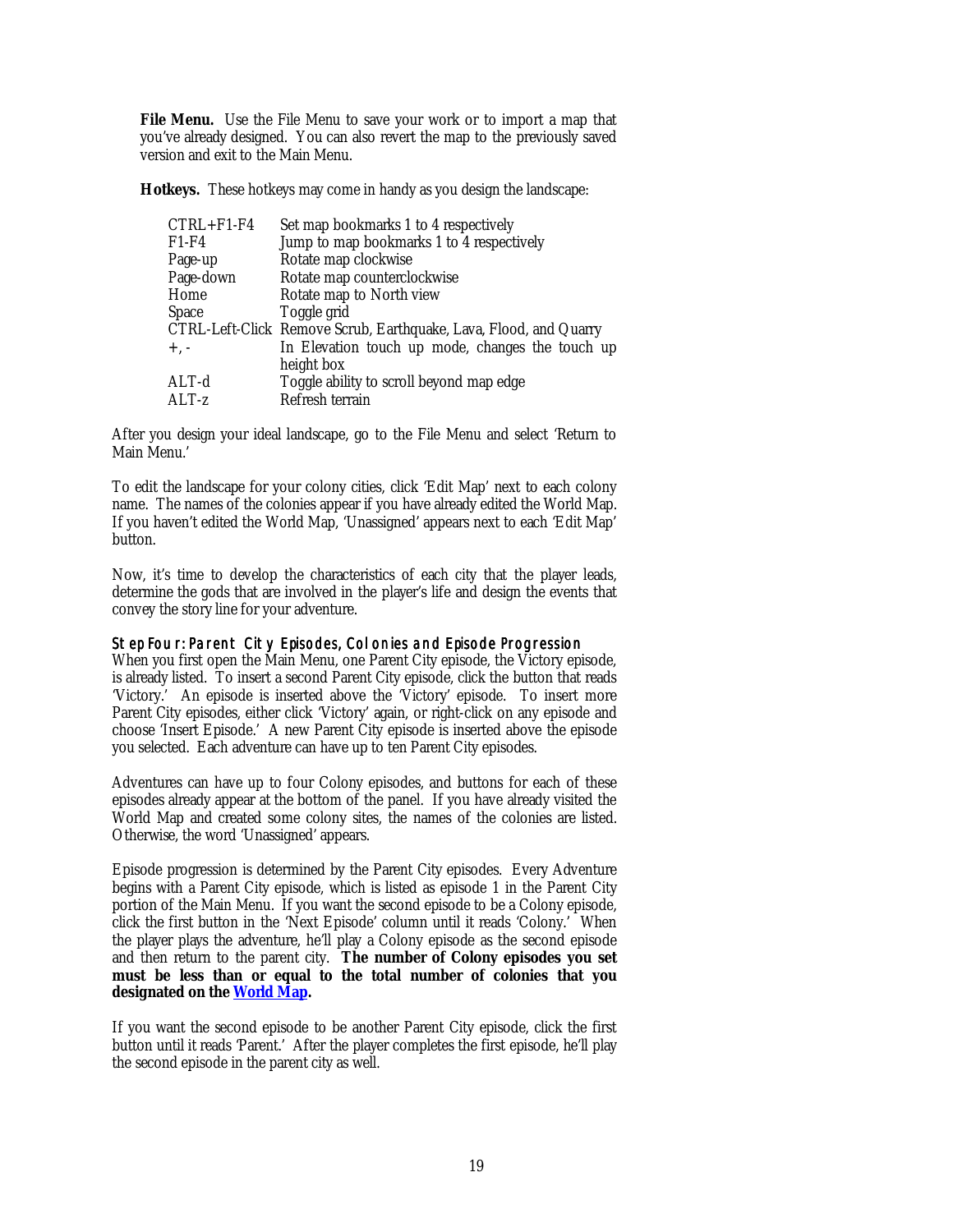<span id="page-19-0"></span>Finally, the last episode of an adventure must be marked Victory. Since a Victory episode appears when you first open the Main Menu, chances are you already have one. No other episodes may be inserted after the Victory episode. If you want to assign another episode as the Victory episode, right-click on it and choose 'Victory' from the list provided. **Be warned, though: any episodes listed after the Victory episode will disappear.**

So, for an adventure that proceeds like this: parent city episode, parent city episode, colony episode, parent city episode ending in victory, the Parent City portion of the Main Menu would look like this:

| <b>PARCNT EFISODE</b> | NOCT EFISOPIC | <b>EFISOP C SETTINGS</b> | <b>KRISOR C TIDOT</b> |
|-----------------------|---------------|--------------------------|-----------------------|
|                       | <b>PARINT</b> | SETTINGS.                | ger i                 |
|                       | <b>COLONY</b> | <b>SETTINGS</b>          |                       |
|                       | VICTORY.      | <b>SETTINGS</b>          |                       |

You can delete any parent city episode by right-clicking on its 'Next Episode' button and choosing 'Delete Episode.' To delete a Colony episode, return to the World Map, select the colony, and delete it from the map.

## Episode settings

After you decide on episode progression, edit the settings for each Parent City episode and each assigned colony. Click the 'Settings' button, and a panel with several buttons appears. Some settings are available only in Greek adventures, and others are only available in Atlantean adventures. Click each button to set the following:

### Start Date

Choose a start date for your adventure. Click the first button, and a keypad pops up. Enter the year you want the adventure to start. Then, click the button next to the date to choose BC or AD. You only have to adjust this setting for the first Parent City episode.

### Initial Funds

Click this button to set the amount of money the player has at the start of the adventure. Provided that the player is playing the adventure at Mortal, Hero or Titan level, the amount you set will match the amount that the player starts with. If the player plays at the Beginner difficulty level, he will be granted 50% more money than the amount you set. If he plays at Olympian, he will be granted 20% less than the amount you set. So, if you set Initial Funds at 4000, the player will receive 6000 if he plays at Beginner level and 3200 if he plays at Olympian. You only have to adjust this setting for the first Parent City episode.

## Pan-Hellenic Games (Greek Adventures Only)

If you would like the player to participate in the Pan-Hellenic Games, click the button until it reads 'Yes.' If you do not want the player to participate in the Pan-Hellenic Games, make sure the button reads 'No.' The Pan-Hellenic Games never occur in Atlantean adventures.

## Mythology

The Mythology settings determine which gods, monsters and heroes populate the player's world. Each god can have only one role in an adventure; a deity can't be both a proponent and an opponent at the same time.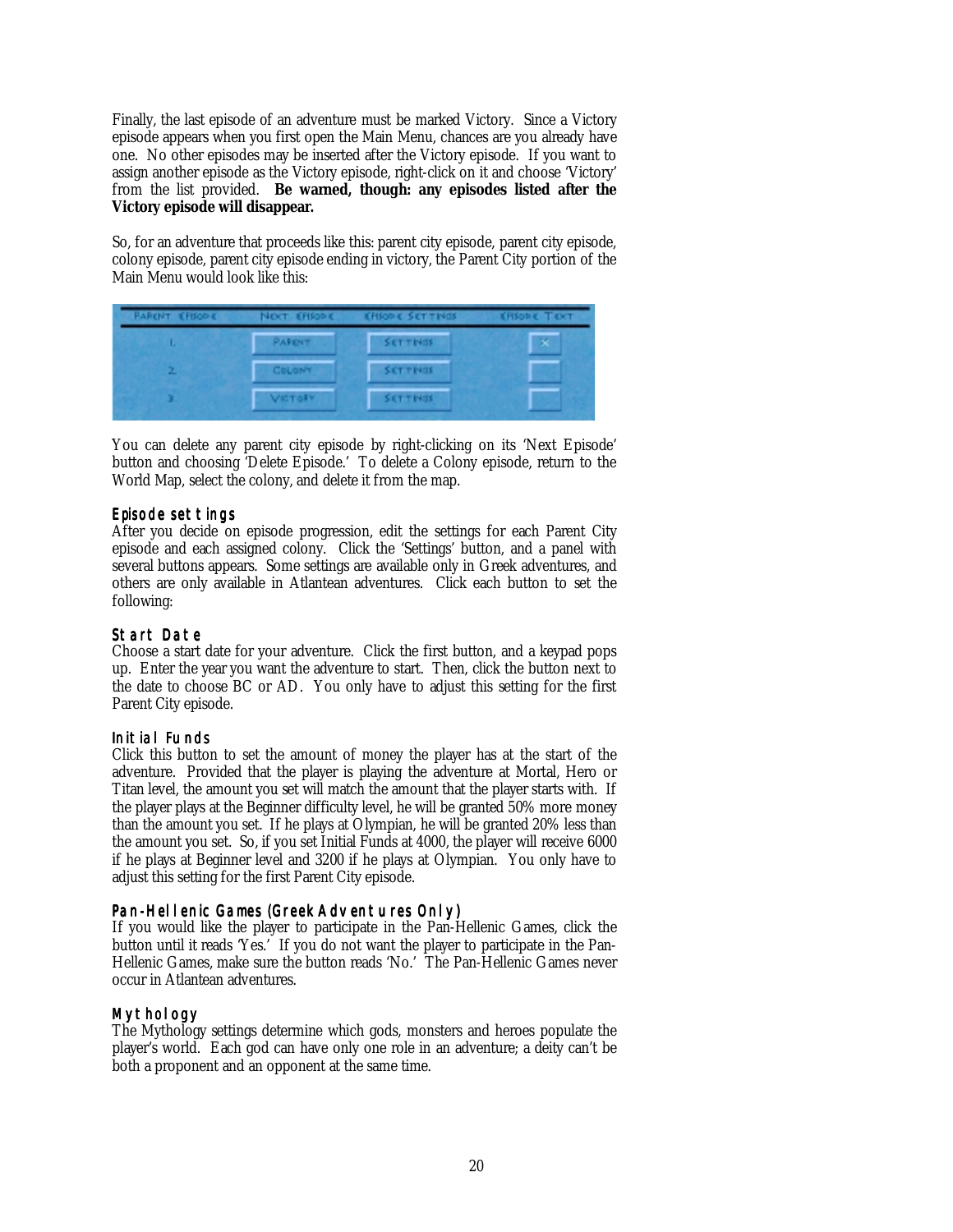<span id="page-20-0"></span>**Opponent Gods.** Opponent gods do not like the player, and you can use them as obstacles to the player's success. There are two types of opponent gods: proximate and distant. Proximate gods can appear directly in the player's world through ['God Invades' events.](#page-29-0) The first two proximate opponent gods also have the luxury of being able to ['Unleash a Monster.'](#page-28-0) When you pick proximate opponent gods one and two, their monsters are automatically listed in the monster section (there's more on monsters below). You can set up to four proximate opponent gods. Click the buttons next to proximate one through four to choose the proximate gods.

Distant opponent gods never appear themselves in the player's city. Still, they can still cause trouble for the player through ['God Disaster' events.](#page-31-0) You can set up to eight distant opponent gods.

**Proponent Gods and Sanctuaries.** Proponent gods are friendly towards the player. Like opponent gods, proponent gods can be either proximate or distant.

Proximate proponent gods can appear in the player's city if you allow the player to build a Sanctuary to him or her. You can designate up to six proximate proponent gods by clicking the buttons next to proximate one through six and choosing a god from the list provided. To give the player the option to build a Sanctuary, click the button next to the proximate god's name until it reads 'Yes.' Remember, though, that each city can have up to four Sanctuaries. So, even though you might give the player the option to build Sanctuaries to six gods, he'll only be able to have a maximum of four of the six Sanctuaries in his city at any one time.

You can further limit how many Sanctuaries a player can build by adjusting the 'Max Sanctuaries' setting. Click the button, and enter in a number from zero to four. The number that you enter serves as the maximum number of Sanctuaries a player can have in his city at one time, regardless of how many Sanctuaries the player has the *option* of building.

You can also designate proponent distant gods. Proponent distant gods never appear directly in a player's city, but they can issue quests.

**Monsters and Heroes.** The first two monsters listed on the Mythology panel are determined by the first two opponent proximate gods listed. The third monster, the independent monster, can be a monster of your choosing, with two exceptions. If Ares or Hephaestus is one of the player's proximate proponent gods, then his monster, the Dragon for Ares and Talos for Hephaestus, cannot be the independent monster.

After you determine which monsters appear in the adventure, you may want to go back to each city's landscape and adjust the **Monster points**.

The enemy monsters determine which heroes are available to the player. As you may recall, each monster is thwarted by a particular hero. This hero is selected automatically and listed next to the appropriate monster. Depending on your plan, you might want to select an opponent god or independent monster just to make a particular hero available.

It's a good idea to write down the names of the heroes that appear in the adventure. You'll need them later when you plan events, particularly quests. The first hero listed is referred to as Hero1 in quests and events, the second as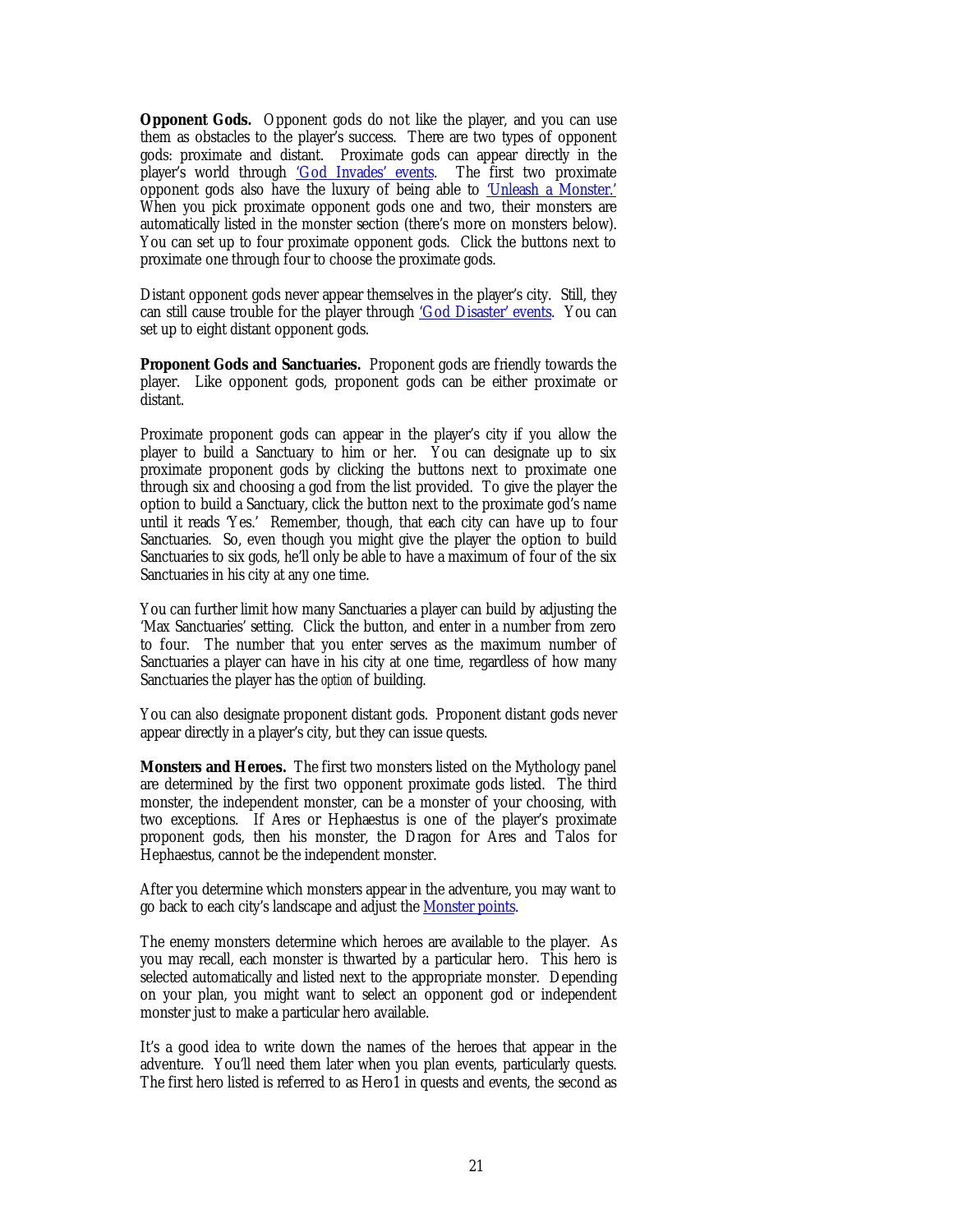<span id="page-21-0"></span>Hero2 and the third as Hero3. It's also a good idea to write down which monsters are Monster1, Monster2 and the Independent Monster.

For a list of gods, their monsters and the heroes that fight them, see [appendix 3.](#page-47-0)

The gods, monsters and heroes that you designate for the first Parent City episode stick with the player throughout the adventure in whatever role you assigned them. For example, if you choose Ares as the proximate opponent god number one, he is always proximate opponent god number one. He can never be a proponent god, nor can he be a distant opponent god.

You can, however, change which Sanctuaries are available to a player and alter the total number of Sanctuaries that can be built.

#### Buildings Allowed

The Buildings Allowed panel helps to determine which buildings the player can build in each episode. To prevent the player from building a particular structure, click the structure's name so that it appears in yellow type.

Most of the game's buildings are listed on the Buildings Allowed panel, with a few notable exceptions. Most of the raw materials producers, such as the Foundry, Masonry Shop, Timber Mill, Refinery and Carding Shed, are not listed here. The Husbandry buildings, such as Farms, Dairy, Hunter's Lodge, and Fishery and Urchin Quay, aren't listed here either. The availability of these buildings is determined solely by a [City's Resources](#page-33-0) and, in certain cases, the Sanctuaries that the player has built in his city.

The Mint, however, is listed on the Buildings Allowed panel. If you want the player to be able to mine silver, make sure that the Mint is enabled on the Buildings Allowed panel. Then, make sure the landscape has some silver ore-bearing rock. Or, you can give the player the ability to mine silver by allowing him to build the Gates of Hades. Even if you do not allow Mints in the Buildings Allowed panel, the Mint is activated automatically upon completion of the Gates of Hades.

There's one more thing to note concerning buildings allowed. The player won't be able to build manufacturers (Olive Press, Winery, Sculpture Studio and Armory) unless the raw materials they need are available to the player. For example, unless the player can acquire olives from a neighbor, has olives as a city resource or can build a Sanctuary to Athena for her olive grove, he won't be able to build an Olive Press, even if it is one of the buildings allowed.

The Buildings Allowed panel changes, depending on whether you are planning a Greek Adventure or Atlantean adventure. The different buildings available are listed in [Appendix 7.](#page-51-0)

#### Episode Goals

Each episode can have up to six goals, and there are several different types of goals that a player can meet. To get started, first click the 'Add Goal' button. Then, choose one of the goals from the list provided:

**Population.** If you want the player to draw a certain number of people to his city, select 'Population' and enter the desired amount on the keypad. The player must have at least the desired number of people in the city at the end of the episode.

**Treasury.** Set a treasury goal if you want the player to have a certain amount of cash before moving on. The player's treasury must be at or above the goal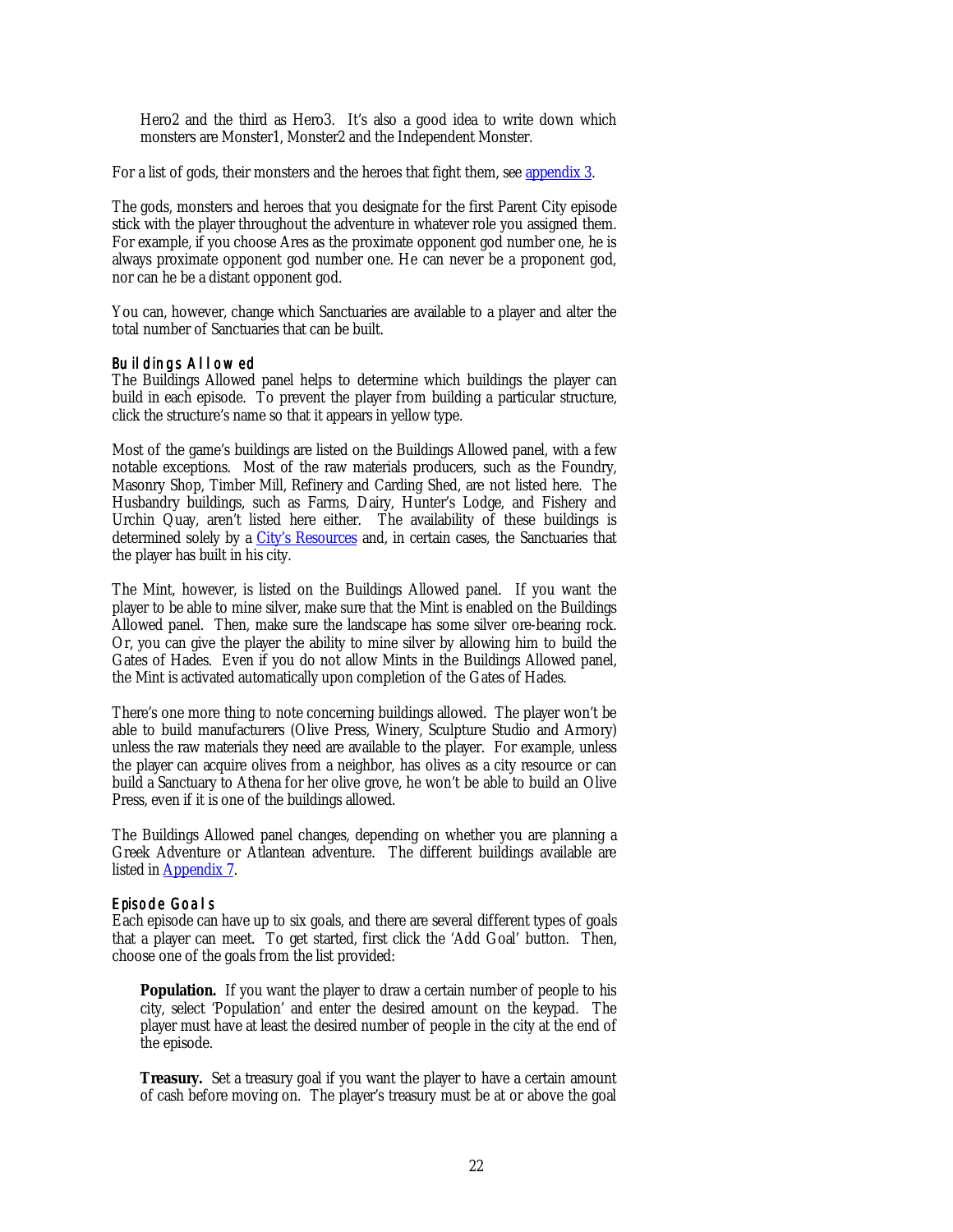<span id="page-22-0"></span>you set at the end of the episode. To set a treasury goal, select 'Treasury,' and enter the amount of drachmas you want the player to have.

Setting a treasury goal in the episode immediately before the player has to establish a colony can be very helpful to a player. Colonies can be quite expensive to found, and setting a treasury goal can help to ensure that the player has enough money.

**Sanctuary.** Use the Sanctuary goal to require the player to build a certain number of Sanctuaries, or to build a Sanctuary to a particular god.

When you click on Sanctuary, a panel pops up with a pair of buttons. If you want the player to build a specific number of sanctuaries, click the number button and enter in the desired amount, up to four. Be sure not to enter in a number higher than the [maximum number of Sanctuaries you've allowed.](#page-19-0) Otherwise, the player won't be able to meet the goal.

To require the player to build a Sanctuary to a specific god, click the button on the left and choose the desired god from the list provided. Make sure that you choose a god that is a proximate proponent god, and that you have allowed the player to build the god's Sanctuary.

You can mix and match the two types of Sanctuary goal. Let's say that you want the player to build two Sanctuaries, and you want one of the Sanctuaries to be to Athena. Create one Sanctuary goal that requires the player to build a Sanctuary to Athena. Then, create a second Sanctuary goal that requires the player to build a Sanctuary to any two gods. Voila! The player will have to build the Sanctuary to Athena, and will be able to build a second Sanctuary of his choosing.

**Support.** Select 'Support' if you want the player to have a certain number of soldiers or warships (triremes in Greek adventures and frigates in Atlantean adventures) in his city. Click the button on the left to cycle through the different types of soldier and warship, and choose which one you'd like the player's city to have. Then, use the button on the right to decide how many of the soldier or warship to have. Keep in mind that the number represents individual soldiers (and warships, for that matter), not companies. See [Appendix 4 f](#page-48-0)or more on soldiers.

**Quest.** When you choose 'Quest,' a '*Quest'* event panel pops up. This panel is explained more fully in the Events section below. In summary, the 'Quest' event panel allows you to choose which god is issuing the quest and which hero is needed to complete it.

Slay. When you choose 'Slay,' a ['Monster Invasion'](#page-28-0) panel pops up. On this panel, you'll choose which monster the player has to kill. There's more on the 'Monster Invasion' event below.

**Yearly Production.** A yearly production goal requires the player to produce a certain amount of a commodity in one year. The player only has to achieve the desired level of production once. If the production of the item subsequently slips below the desired amount, the goal is still considered met.

To set the production goal, select 'Production.' In the panel that pops up, click the button on the left to choose which item you want the player to produce. Then, click the button on the right to determine how much of the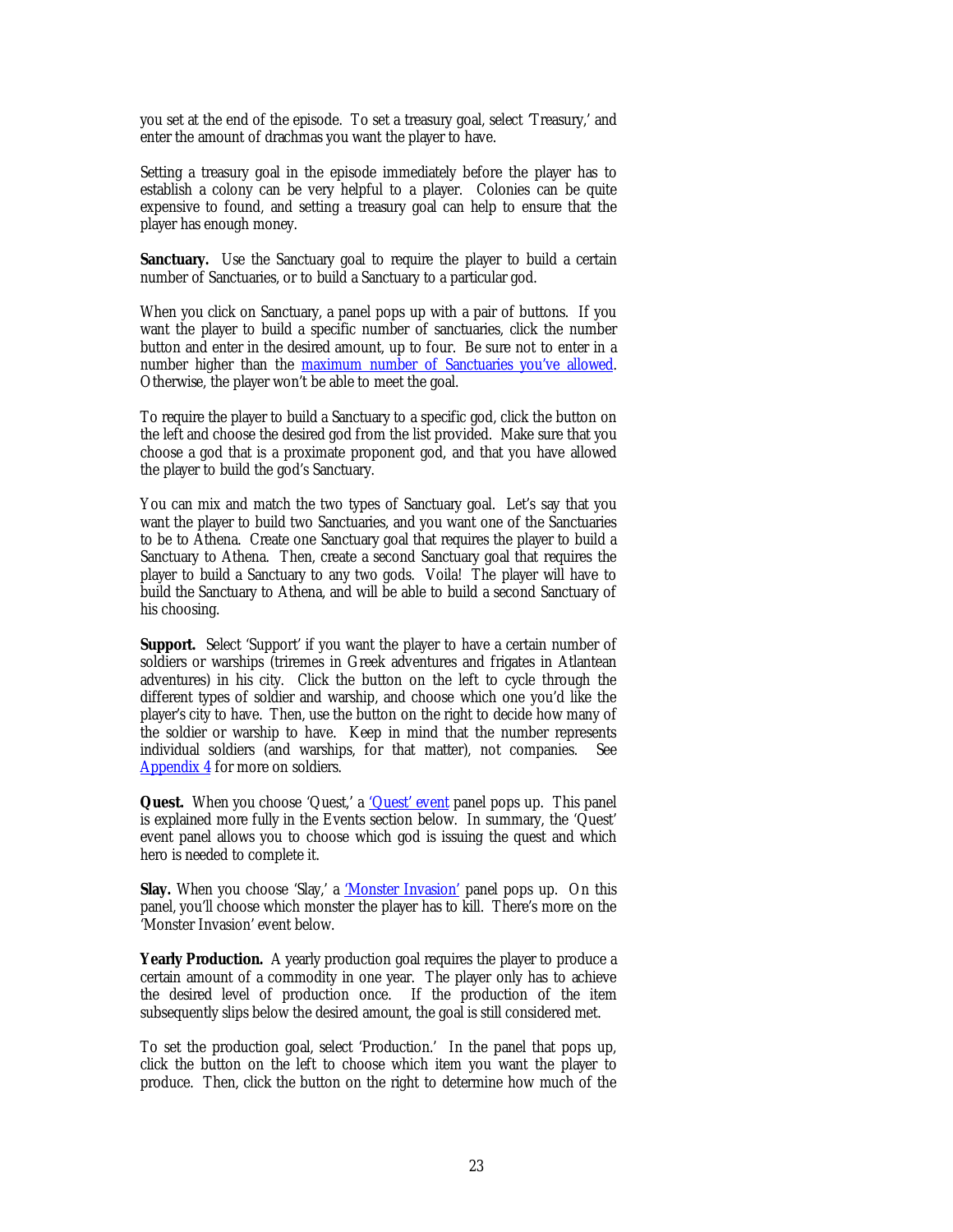item the player needs to produce in a single year. A year is measured from January to December.

**Rule.** Choose this goal if you want the player to rule over a particular city. When you select 'Rule,' a keypad appears. Enter in the city number of the city you'd like the player to rule. After you do, the city's name appears next to 'Rule' in the Episode Goals panel. If the name of the city that appears is not the one you want, double-check to make sure that you entered in the correct city number. A city is considered 'ruled' if it is a vassal or colony.

**Yearly Profit.** Use this goal if you want the player's city to earn a certain amount of money in one year. The player only has to earn the desired amount once. Remember, this is the amount of profit that you want the city to earn, not the amount that is in the treasury. When you click on 'Yearly Profit,' a keypad appears. Enter in the amount that you want the player to earn in one year, measured from January to December.

**Housing.** Use the housing goal if you want the player's city to feature a certain number of people in a particular type of housing. When you select 'Housing,' a panel with two buttons appears. Click the button on the left to decide what type of housing you want the player to build. Then, decide how many people should be living in the housing by using the button on the right. There's a chart of how many people each type of housing can hold in [Appendix 4.](#page-48-0)

The player's housing level must be at or above the goal at the end of the episode for the player to move on.

**Trading Partners.** Select the Trading Partners goal if you want the player to trade with a specific number of cities. When you select 'Trading Partners,' a keypad appears. Enter in the number of trading partners you would like the player to have. Allies, colonies and vassals (including conquered rivals) are the player's trading partners

Set Aside Goods. Use this goal if you would like the player to set aside a certain amount of goods for the next city. This goal makes most sense if the player is changing location for the next episode, i.e. he's currently in the parent city and is going to the colony next, or he's currently in a colony and is going back to the parent city. When you select 'Set Aside Goods,' a panel with two buttons appears. Click the button on the left to pick the particular good you would like the player to set aside. Click the button on the right to specify an amount.

If you want the player to be able to use the goods in the next episode, you have to script a 'Gift' event. Just match the amount of the gift to the amount that you had the player set aside. There's more on the ['Gift'](#page-27-0) event below.

**Pyramid (Atlantean Adventures only).** If you want the player to build a pyramid, use this goal. When you select 'Pyramid,' a panel pops up. Click the top button to select the type of pyramid you would like the player to build. If you would like to let the player choose which type of pyramid to build, click the top button and select 'Any Pyramid.' Then, select the number of pyramids you would like the player to build.

Don't forget to adjust the [Pyramids setting](#page-34-0) so that the player can complete this goal. If you set the construction of a particular Pyramid as a goal, make sure you allow the player to build it.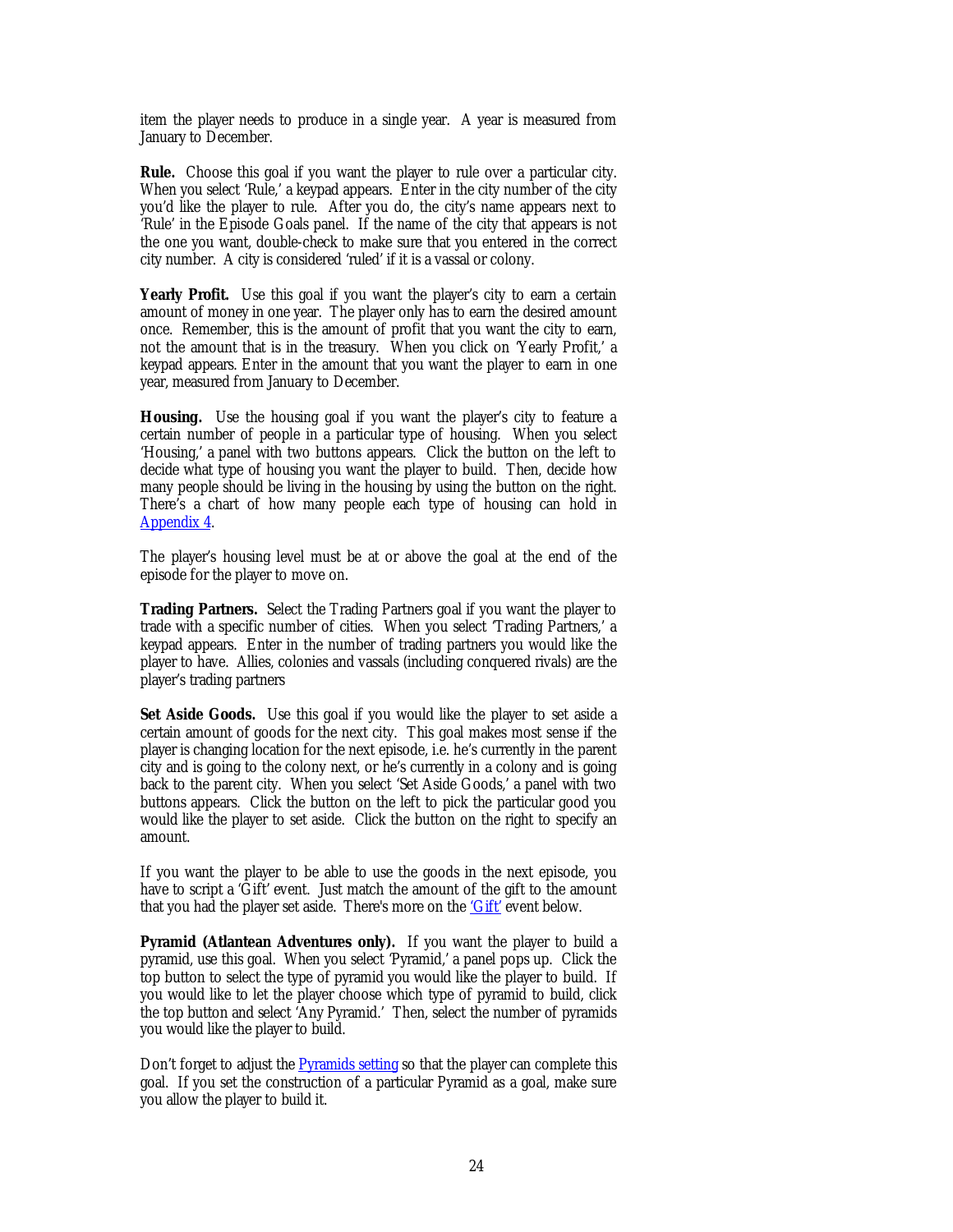<span id="page-24-0"></span>**Hippodrome (Atlantean Adventures only).** Use this goal if you would like the player to build a Hippodrome. When you select this goal, a keypad pops up. Enter the number of stades (sections) you would like the Hippodrome to be to meet the goal. The player will have to build a Hippodrome that is at least as long as you specify. If you choose a Hippodrome goal, make sure the player has [the resources he needs t](#page-44-0)o compete it.

If you want to delete any goal, select it and then click the 'Delete Goal' button. If you choose not to set any episode goals, the episode will be an open-play episode and **will not end**. The player will not be able to proceed to any subsequent episodes.

### Events

Events help to drive the plots of your episodes, and make the other characters in your adventure – gods, monsters and other city leaders – take action. To begin, click the 'Events' button on the Settings panel. When you do, the Event Summary panel appears.

Depending on the goals you set for the episode, a few events may be listed here. To add a new event, click the 'Add Event' button. A new button appears with the details of a default event. Click this new button to plan the event.

All events are set up in the same, basic way. When you choose an event type, all the buttons that you'll need to plan the event appear. Click these buttons to adjust the settings. Each event type and the decisions that you'll need to make are discussed below.

When you are done planning an event, right-click on the Event panel to return to the Event Summary panel.

For many of the decisions that you make, you are given the option of entering in more than one choice. You can use this ability – the ability to enter in ranges – to add some randomization to your events. For example, you are frequently given the option of entering two different city numbers. If you enter in the same city number, the event happens to that specific city. If you enter in two different numbers, the program picks a city number from the range that you specify.

### Event Timing

For nearly every event that you plan, you need to determine *when* the event occurs. Events can occur in four ways:

**One-time events.** One-time events are just that – they happen only one time. When you designate an event as a one-time event, you need to decide in which month the event happens. Click the button next to 'Month,' and enter in a number from zero to eleven. In the first episode of the adventure, zero equals January and eleven equals December. In subsequent episodes, zero equals the first month of the episode. So, if the second episode starts in May, zero equals May. Then, you need to decide how many years after the start of an episode you would like the event to occur. If you know that you want the even to happen in a certain year, enter in the same number in both 'Between Years' buttons. For example, if you know that you want an event to occur five years after the start of an episode, click each 'Between Years' button and enter in five. If you want the program to decide in which year the event occurs, enter in two different numbers in the 'Between Years' buttons.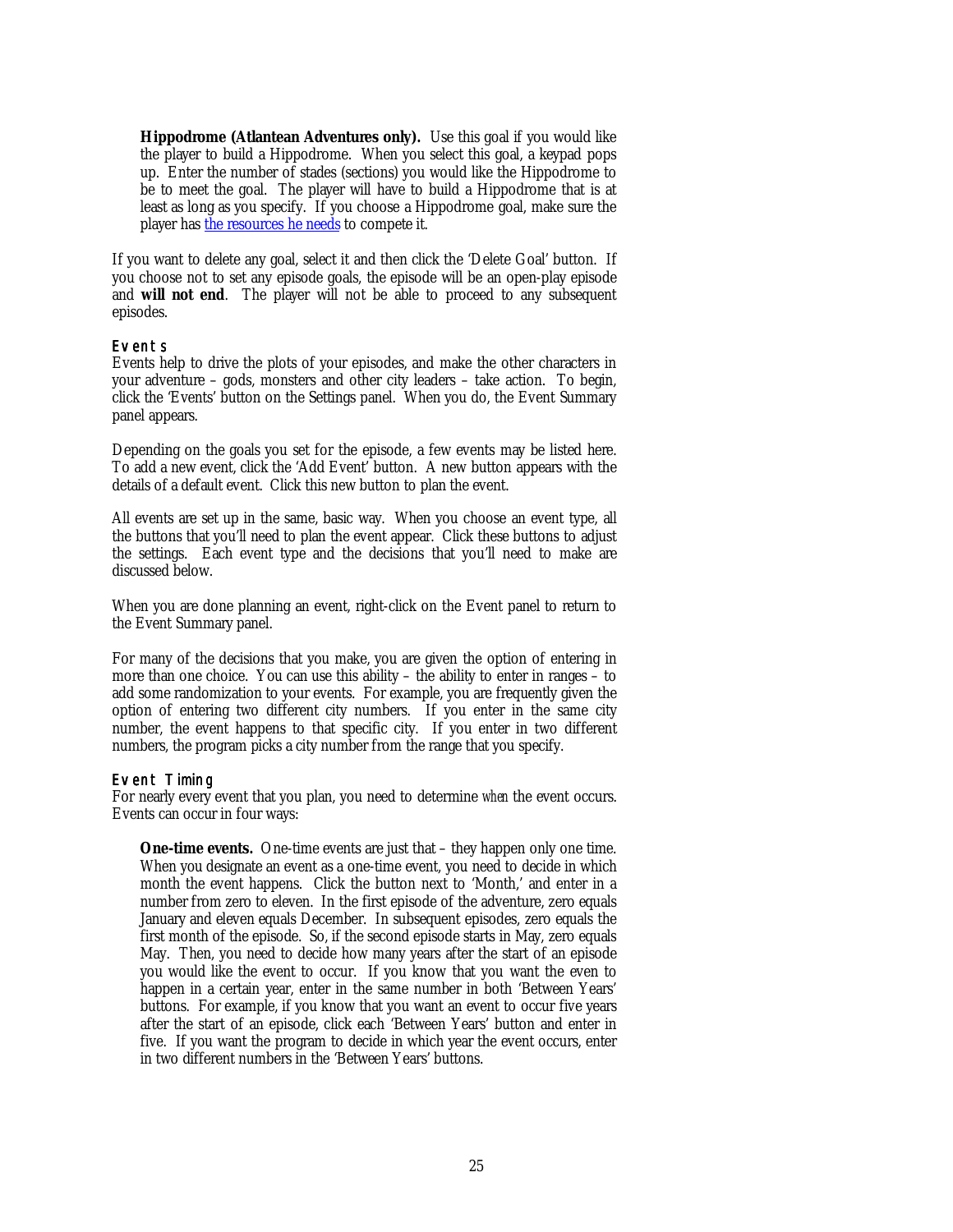<span id="page-25-0"></span>**Recurring Events.** Recurring events happen over and over throughout an episode. Like one-time events, you pick a month in which the event occurs. Each time the event happens, it always occurs in the same month. Then, pick numbers for the 'Between Years' buttons. 'Between Years' works a little differently for recurring events. Let's say that you choose five and ten for the 'Between Years' buttons. The recurring event happens for the first time between five and ten years after the start of the episode, and then recurs every five to ten years after the first occurrence. Make sure you don't set either of the 'Years' buttons to zero. If you do, the event could occur almost every month, which could result in much annoyance to the player!

**Triggered Only.** A triggered only event happens as a result of another event. Nearly all events can be *triggered* by another event, but only a few events can serve as the trigger. These events are the completion of quests and the slaying of a monster. You set up whether these events trigger another through the 'Monster Invades' events and the 'Quest' event.

For triggered only events, you decide how many months after the first event – the event that serves as the trigger – that the triggered only event occurs.

**Episode Complete.** Episode complete events happen at the end of an episode. You can use these events to change the player's world for the next episode. Not all events can be episode complete events; generally, just city status and trade change events can. If you plan an episode completion event, make sure that you let the player know of the event in the **episode text**. Otherwise, the event won't be communicated to the player at all, and he will not know that an event has occurred.

### Event Types

Now that you're familiar with the basics, it's time to review the different event types that you can plan. The events are:

**Goods Request.** Goods requests are one of the more basic and frequently used events. There are several different reasons another city might make a request of the player, and these reasons are listed when you click the button next to 'Subtype.' The subtypes for a goods request are 'General Request,' 'Festival,' 'Construction,' 'Famine' and 'Financial Woes.' The subtype that you choose helps to determine the goods that the city can request from the player. For example, if you choose the subtype 'Famine,' you can only specify 'Food' as the item requested. The program automatically limits your choices based on the subtype that you choose.

After you determine the subtype for the request, decide which city is doing the requesting. Here's where writing down the city numbers while you were designing the [World Map](#page-4-0) comes in very handy. If you want one particular city to make the request, enter in its number on both buttons next to 'Cities.' Or, you can enter in two different numbers to allow the program to pick from the range you specified.

Now that you know who is doing the requesting, choose which item they are asking for. Click the button next to 'Choices' and select an item from the list provided. For the 'General Request,' 'Construction' and 'Festival' subtypes, you can pick up to three goods. When the event occurs, the program picks *one* of the three goods that you specified.

Next, decide how much of the good the city is asking for by entering in a specific amount or range of amounts.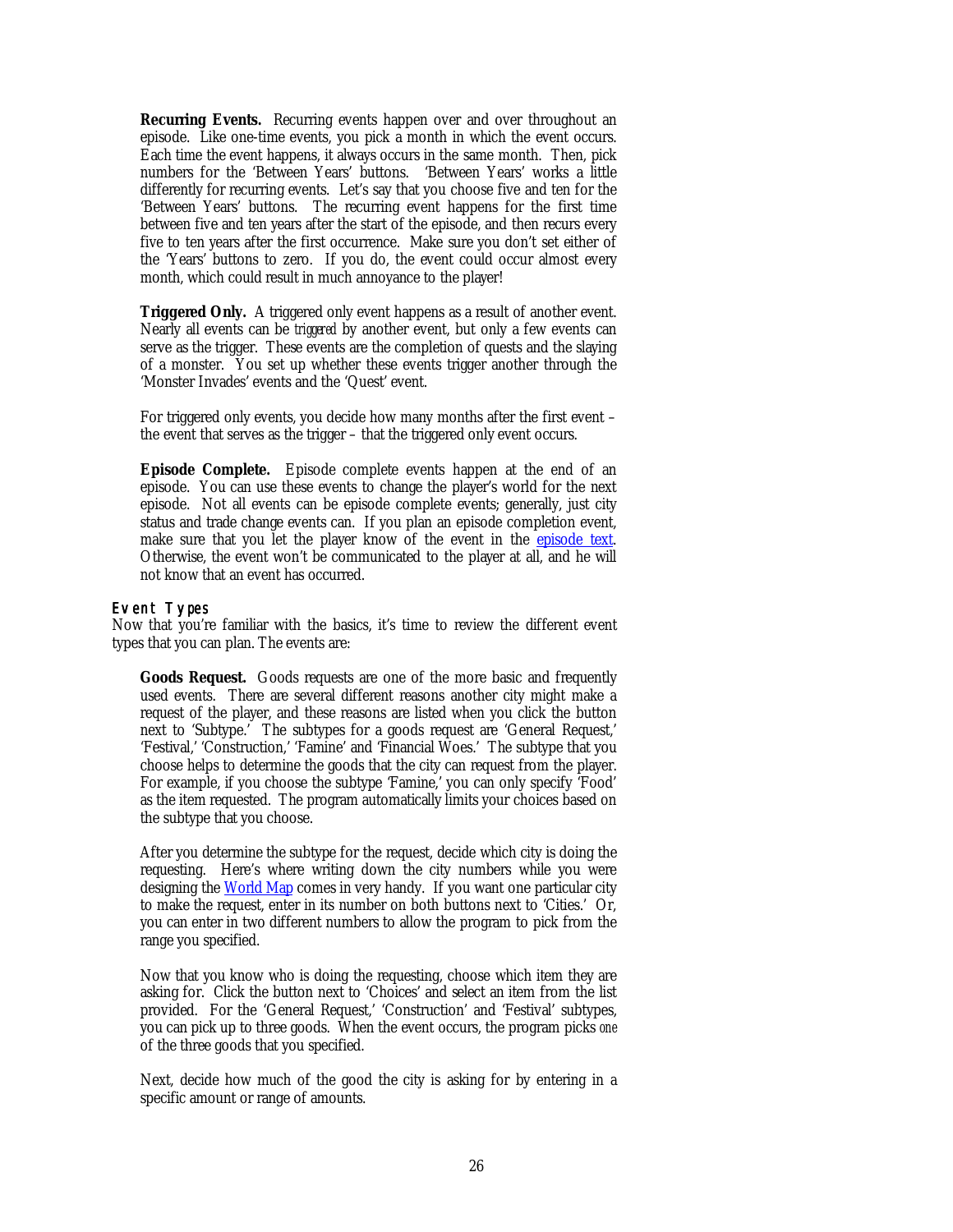<span id="page-26-0"></span>If you choose 'Festival' as the subtype, choose which god the city is honoring. The god's name is used in the event message. It doesn't matter which god you choose; it won't have any effect on gameplay. Take into consideration your adventure's fiction and choose accordingly.

The buttons on the right of the panel determine when the event occurs. First, decide whether the event is a one-time event, a recurring event, or triggered by another event. Then, decide the month and the timeframe for the event. Finally, next to 'Warning,' enter in how many months the player has to comply with the event.

The player's consequences to complying with or refusing a request differ based on subtype. 'Famine' events are the most important – after all, lives are at stake -- and have the most effect on favor. 'Construction' events are the least important. Also, the event subtype determines how much additional time is granted to fulfill the request if the player does not comply with the request on time.

**Military Request.** Military requests are similar to general requests. Instead of requesting goods, however, other cities request the services of your military or a hero.

First, select a subtype. Your choices are 'City Under Attack,' 'City Attacks Rival' and 'Greek City Terrorized.' For the 'City Under Attack' event, the city requesting aid is being attacked by a rival army. Use the 'City Attacks Rival' event when you want one of the player's allies or vassals to attack a rival (colonies cannot attack rivals). Use the 'Greek City Terrorized' event if you want a monster to attack the city requesting aid. If you use this subtype, a Hero's Hall is made available to the player.

Now, select the city that is making the request. If the city you choose is a rival at the time of the event, the event won't occur. It makes sense if you think about it: would you really loan your own troops to a rival?

The 'Choices' line is filled automatically for you. If the event subtype is 'City Under Attack' or 'City Attacks Rival,' 'Troops' is entered automatically next to 'Choices.' For the 'Greek City Terrorized' event, 'Hero' is inserted next to 'Choices.'

You also choose the monster doing the terrorizing if you're using the 'Greek City Terrorized' event. 'Monster1' is the first monster listed on the [Mythology](#page-19-0) [panel, w](#page-19-0)hich corresponds to the god that you assigned as proximate opponent god 1. 'Monster2' is the second monster listed, and 'Monster3<sup>3</sup> is the independent monster. The appropriate Hero's Hall is made available The appropriate Hero's Hall is made available depending on the monster you choose.

If you choose 'City Under Attack,' pick the rival that is attacking the city and enter its number in next to 'City Attacking.' For the 'City Attacks Rival' subtype, enter in the number of the rival that comes under attack next to 'City Attacked.'

Next, choose what happens if the player fails to comply with the request for troops. For 'City Under Attack,' your choices are unaffected, conquered or destroyed. Nothing happens to the requesting city if you choose 'unaffected,' but its opinion of the player decreases if he fails to comply with the request. A conquered vassal or ally becomes the city's rival. If the city was trading or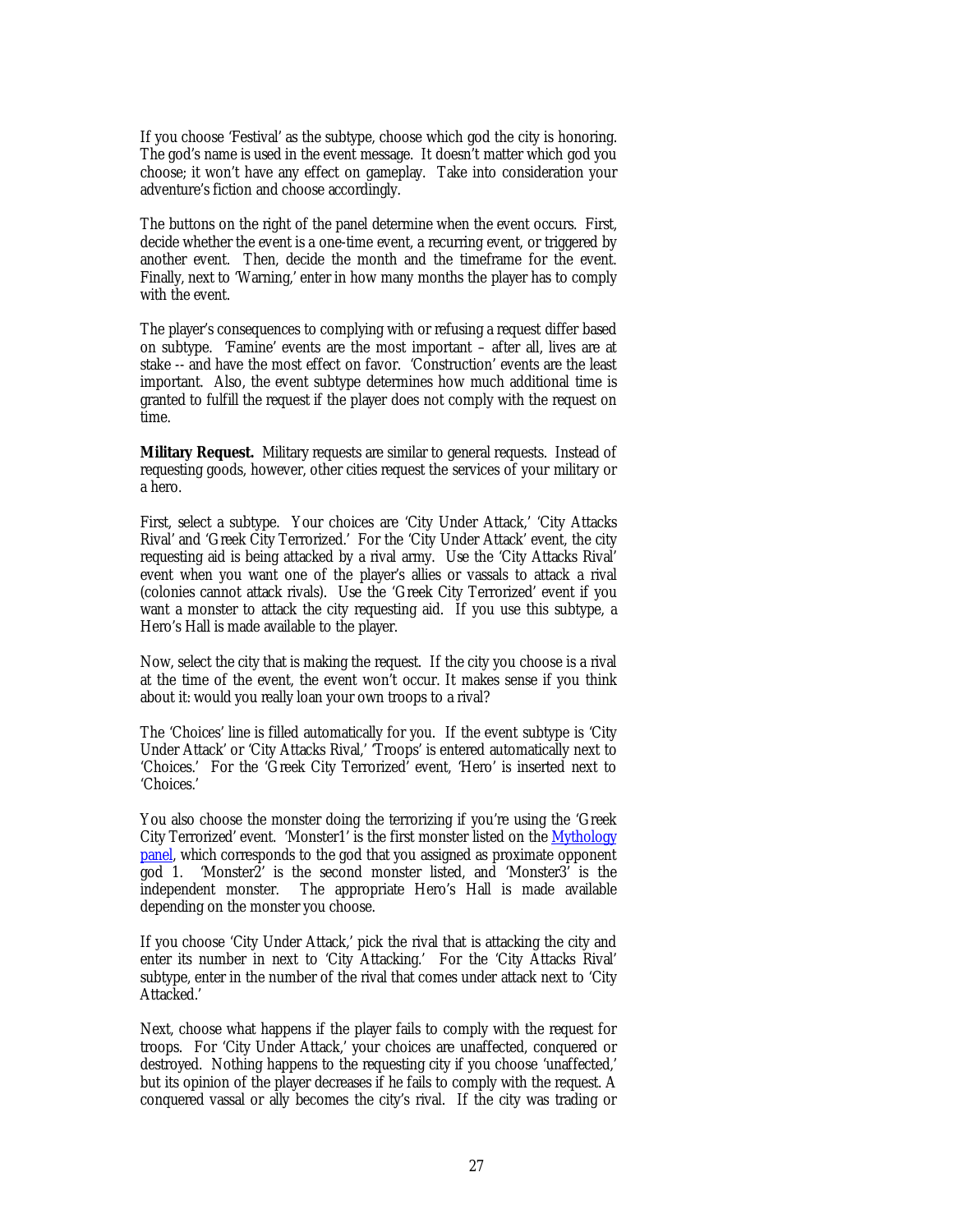<span id="page-27-0"></span>making tribute payments, both activities stop. A conquered colony stops trading and paying tribute for awhile. If a city is destroyed, it is wiped off the face of the earth and never interacts with the player again.

If the player fails to comply with a 'City Terrorized' request, the requesting city is either destroyed or unaffected. Failure to comply with a 'City Attacks Rival' event results in the rival city being unaffected or conquered. If an ally or vassal conquers a rival city, the rival becomes an ally.

Then, decide if the event is a recurring, one-time or triggered only event, and determine the timing of the event. Finally, set the amount of time that the player has to respond to the request for troops.

**Gift.** If you want another city to give the player a gift, use the 'Gift' event. The 'Gift' event can be particularly useful following the use of a 'Set Aside' goal. If the previous city 'Set Aside' any goods, you can use the 'Gift' to present the subsequent city with the items.

To set up a 'Gift' event, decide which city is giving the gift and enter its number in the 'City' buttons. Use the same number for both buttons if you want a particular city to make the gift, or enter in two different numbers if you want the program to pick from a range of cities.

Then, decide what the gift is. Click the button next to 'Choices' and pick an item from the list provided. You can enter in items for the following two buttons, too. If you do, the program picks *one* of the three items. Then, choose the size of the gift. If you have a certain size in mind, make sure both buttons next to 'Amount' are identical. Otherwise, insert two different numbers, and the program will pick from the range that you specified.

Finally, decide whether the event is a one time, recurring or triggered only event, and determine when it occurs.

**Quest.** Gods issue 'Quests' that can only be completed by heroes.

To decide which god is issuing the 'Quest,' click the 'Subtype' button. A list of all the proponent gods in the adventure appears. Choose the god that you would like to issue the quest.

Each god has two quests. To choose which quest the god will issue, click the button next to 'Quest Type.' For a list of gods and their quests, see **Appendix** [3.](#page-47-0)

Next to 'Choices,' Hero automatically appears. Only heroes can successfully complete quests.

If you would like the god to reward the player with a Commemorative Monument upon the completion of the 'Quest,' click the button next to 'Monument.' Your choices are small, large and none. Continue to click the button to cycle through your options.

To decide which hero is needed to complete the quest, click the button below the 'Commemorative Monument' button. You have a choice of Hero1, Hero2 and Hero3. These heroes correspond to the heroes listed on the [Mythology](#page-19-0) [panel.](#page-19-0) Keep in mind that heroes have very exacting standards and require the player to meet certain conditions before coming to the city. Make sure that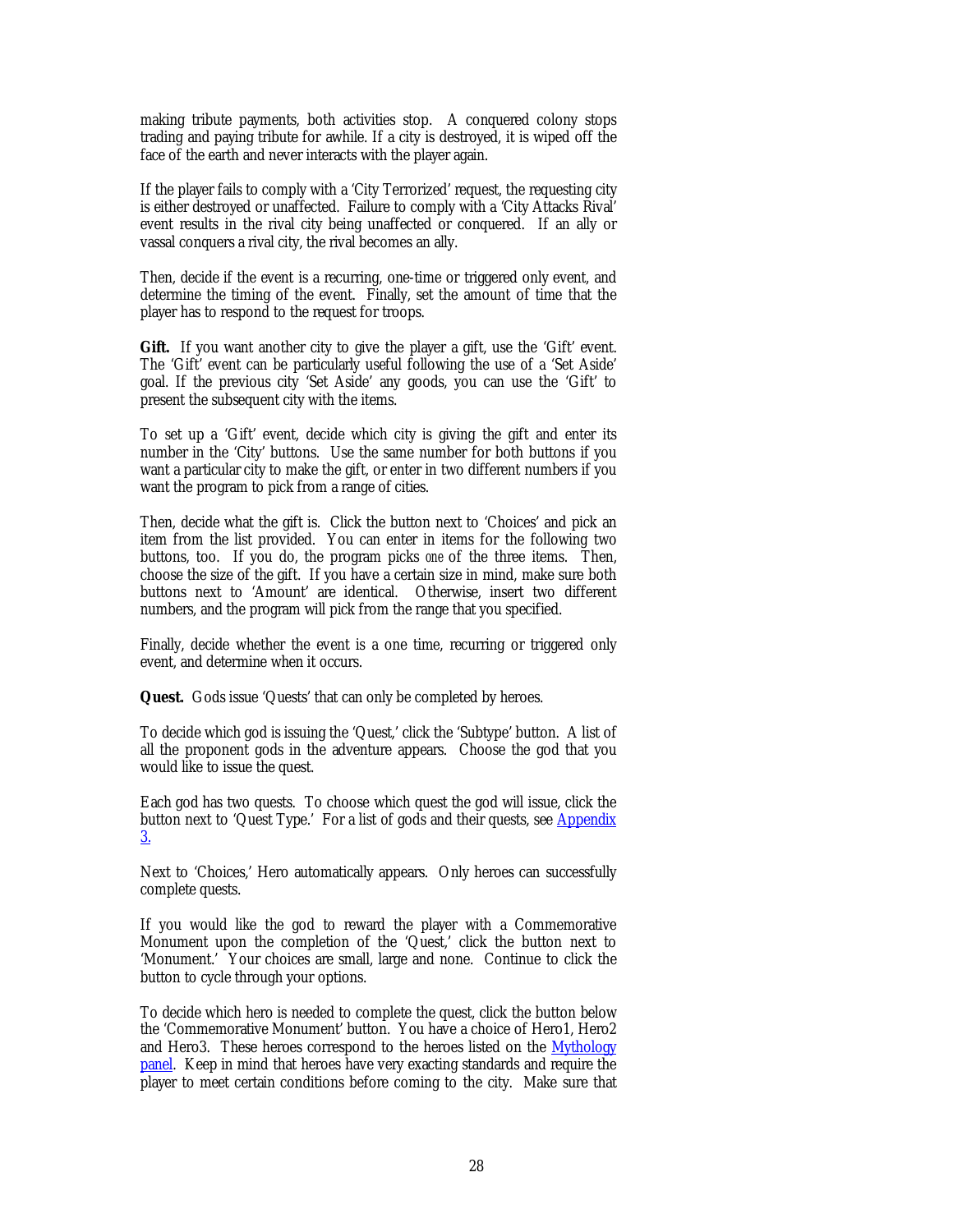<span id="page-28-0"></span>the player can achieve these goals. For a list of each hero's demands, consult [Appendix 2.](#page-41-0)

You can also choose the event that the completion of the 'Quest' triggers. Enter in the number of the event that you want completing the 'Quest' to cause next to 'Next Event.' Make sure that the event number that you specify is set to be a 'Triggered Only' event. Otherwise, the link won't work.

Finally, determine whether the 'Quest' is a one-time, recurring or triggered event, and set its timing.

**Invasion.** If you want a rival to invade the player's city, use an 'Invasion' event.

First, specify the city that is doing the invading by clicking on the buttons next to 'Cities' and entering in its number. If you want a specific city to attack, make sure the two buttons match. If you want the program to pick from among several cities, specify a range of numbers. If the city you choose is not a rival at the time of the event, the invasion won't occur.

Then, decide how large the invasion force is. The maximum size of a single invasion force is 256 soldiers, and you can have a total of 500 invaders in a city at one time.

Next, decide from which point the invaders enter the city. When you designed the city's landscape, you set some Invasion points. Each of those Invasion points has a number, and those are the numbers you enter by clicking the buttons next to 'Markers.'

The Invasion points you enter determine whether the invasion comes by land or by sea. If you enter in Invasion points 1-8, the invasion comes by land. Enter in points 9-16 for the invasion to come by water.

If you choose a Water Invasion point, decide how many enemy warships accompany the transport ships that carry the enemy troops.

If you want the invasion to occur at a particular Invasion point, make sure that both 'Markers' buttons match. Otherwise, enter in a range, and the program will pick one of the points from the range at random.

Now, all you need to do is determine whether the event is recurring, one-time or triggered, and decide its timing. Finally, enter in the number of months of advanced warning the player receives.

**Monster Invasion.** Plan some monster invasions for these dastardly creatures to wreak havoc in the player's city. There are threes subtypes of Monster Invasion: 'Monster in City,' 'Monster Unleashed' and 'Monster Invades.'

After a Monster Invasion occurs, the player is given the ability to build the appropriate Hero's Hall. Remember that each monster is associated with a particular hero, and each hero has specific requirements that the player must meet before the hero comes to the city. For a list of the heroes associated with monsters, consult [Appendix 3.](#page-47-0) Consult [Appendix 2](#page-41-0) to see what each hero requires before coming to a city.

Use the 'Monster in City' event if you want the monster to be in residence in the city when the episode begins. The monster sticks around until a hero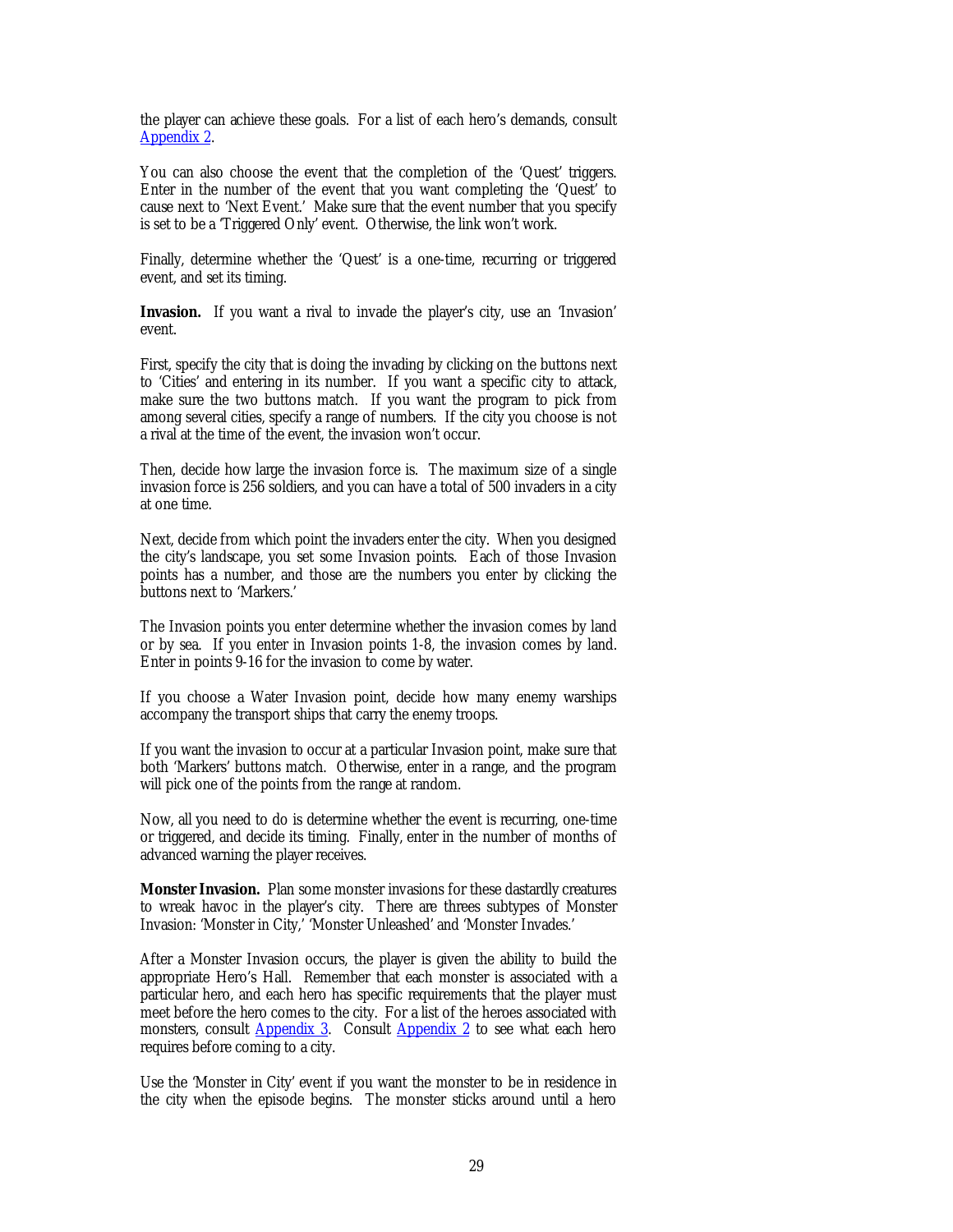<span id="page-29-0"></span>comes along to kill the beast. Both independent and god-owned monsters can be the monster that lives in the city. You don't need to set up the timing for this event. It happens automatically at the start of the episode.

Use the 'Monster Unleashed' event if you want proximate opponent god one or two to send a monster to the city. When a monster is unleashed, he comes to the city and causes trouble until a hero kills him. Monsters are unleashed without warning

The 'Monster Invades' event is used with the independent monster only. The player is warned that the monster is approaching. Like the other events, the monster sticks around in the city until a hero sends it on its way.

To set up any of these events, first choose the subtype that you want. Then, choose your monster. If you haven't already written down which monsters are monster1, monster2 and the independent monster, go back to the [Mythology](#page-19-0) [panel t](#page-19-0)o find out. Remember, only monster1 and monster2 can be used for the 'Monster Unleashed' event, and only the independent monster can be used for the 'Monster Invades' event.

Next, choose a target. The monster goes after buildings, people and animals related to the target. The targets are food, sea, industry, military, money, troops, common buildings, aesthetic structures, mythological buildings and the city's best buildings. You can also have the monster attack buildings at random.

The next step is to decide how aggressive the monster is. The more aggressive a monster is, the more often it wreaks havoc. The aggressiveness levels, from least aggressive to most aggressive, are passive, active, very active and aggressive.

If you would like an event to be triggered by the monster's death, enter the event's number by clicking the button next to 'Next Event.' Just make sure that the *event you enter* is set to 'Triggered Only.'

Lastly, set up the timing of the event and choose whether it is recurring, onetime or triggered only.

**God Invasion.** Plan this event if you want an unfriendly god to pay a visit to the player's city. Click the button next to 'Choices,' and select a god from the list provided. The list is made up of the gods that you specified as proximate opponent gods in the Mythology panel. Then, set up the timing of the event.

**Disaster.** The five subtypes of Disaster are 'Lava,' 'Tidal Wave,' 'Earthquake,' 'Landslide' and 'Sink Land.' For all events except for 'Sink Land,' make sure that you've painted the disasters onto the city's landscape and set Disaster points.

Choose the type of disaster you want by clicking on the 'Subtype' button and choosing from the list. Then, click the 'Markers' button to determine where the disaster starts. Make sure that the Disaster points you choose correspond to the Disaster points that you set on the city's landscape, i.e. that the point you enter for a lava event is the lava Disaster point. Then, set the timing of the event.

For lava, earthquake and landslide events, you can plan only one event for each disaster area that you have painted on to the landscape. If you plan a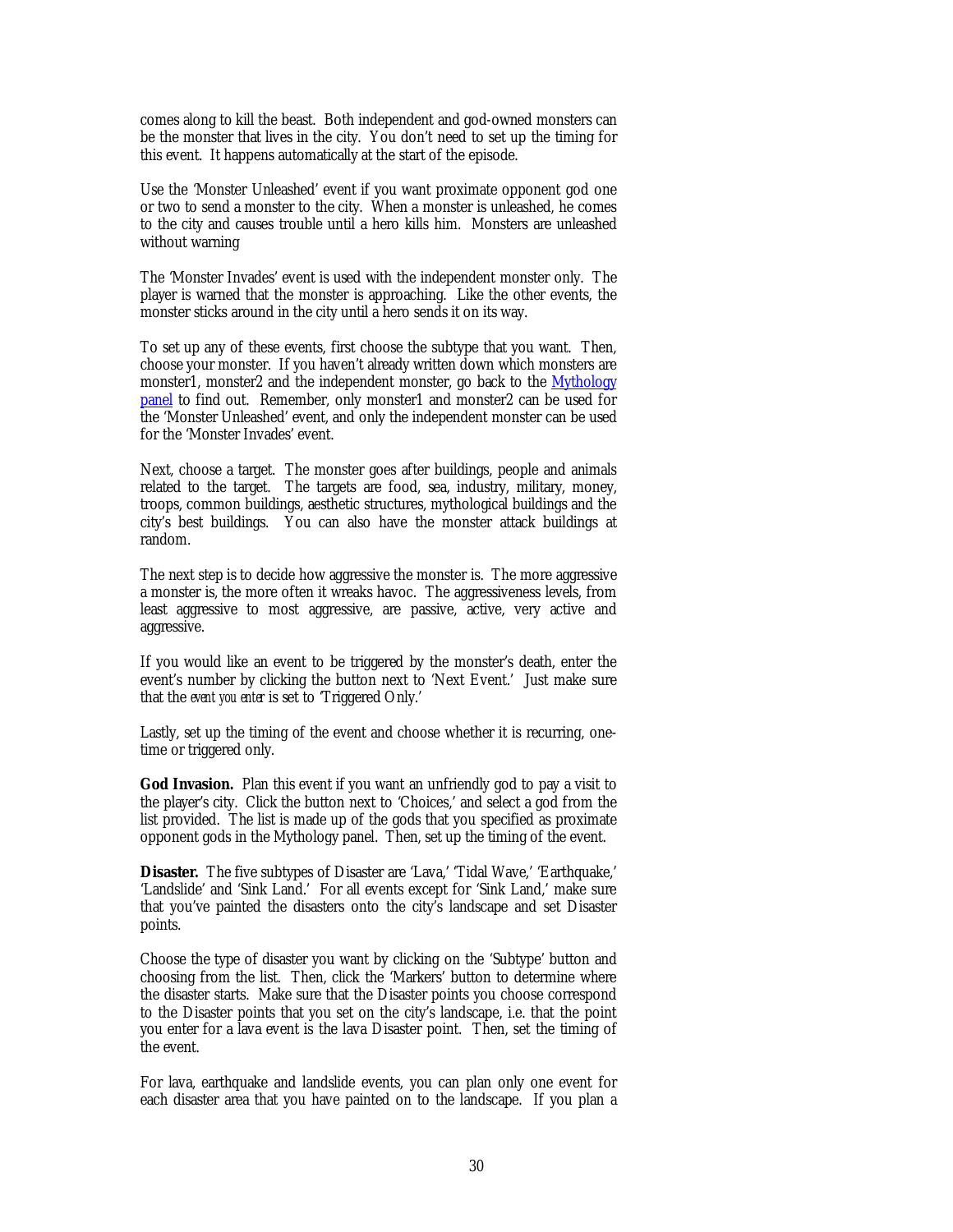<span id="page-30-0"></span>second lava event to occur at the same disaster area, you'll see some very unattractive tiles appear. If you plan a second earthquake or landslide, you won't notice any difference after the second event.

You can plan either a Tidal Wave disaster of Flood disaster with the Tidal Wave subtype. If you would like the event to be a Tidal Wave, then click the button next to 'Permanent' until it reads 'No.' When this event occurs, the waters will eventually recede, and the city's landscape will not change. If you want to flood the player's land, click the button next to 'Permanent' until it reads 'Yes.' Floodwaters never recede, and the player's land will be changed forever.

During a Sink Land event, any land adjacent to water will sink beneath the waves. Use the buttons next to 'Amount' to decide how many tiles of land will fall into the ocean. The maximum number is five. Like the Flood disaster, the Sink Land event will change the player's landscape permanently.

Be careful when planning Sink Land and Flood events. Make sure that these events don't cut off the player's city from resources that they need (unless that's your intention). When using the Sink Land event, you have to be especially careful where you place entry and exit points. If you place these points too close to the shore, they can be submerged under water by the Sink Land event, and the player's city will be destroyed because it is cut off from the rest of the world.

**Wage Increase/Wage Decrease.** To plan one of these events, decide by how much you want 'Normal' wages, which are 30 drachmas per year per ten workers, to change. Enter in the amount, or a range of amounts, by clicking the buttons next to the word, 'Amount.' Then, decide when the event occurs.

**Trade Change.** Use the Trade Change events to alter the price and availability of goods, and the activity of traders.

**Demand Increase/Demand Decrease.** Use these events to change how much of a good another city *buys* from the player. Click the buttons next to 'Cities' to decide which city will change its demand level, or to specify a range of cities. Then, click the button next to 'Choices' and decide which goods are affected. Make sure that you choose an item that the city buys from the player. Otherwise, the event will occur, but it won't make much sense.

If you decrease a low demand, the city stops buying the good. If you increase a demand level that you set to none, the city begins buying the item from the player. Refer to the [World Map](#page-4-0) to see what the demand levels are for each city.

**Supply Increase/Supply Decrease.** Use these events to change how much of a good another city *sells* to the player. Choose the city, and choose a good that the city sells.

Keep in mind that if you decrease a supply level set to 'Low,' the city stops selling the good to the player. Conversely, if you increase a supply level from none to 'Low,' the city will begin selling the good to the player. Refer to the [World Map](#page-4-0) to see what the supply levels are for each city.

**Price Increase/Price Decrease.** To change the price of a good during an episode, use these events. Choose an item by clicking on the button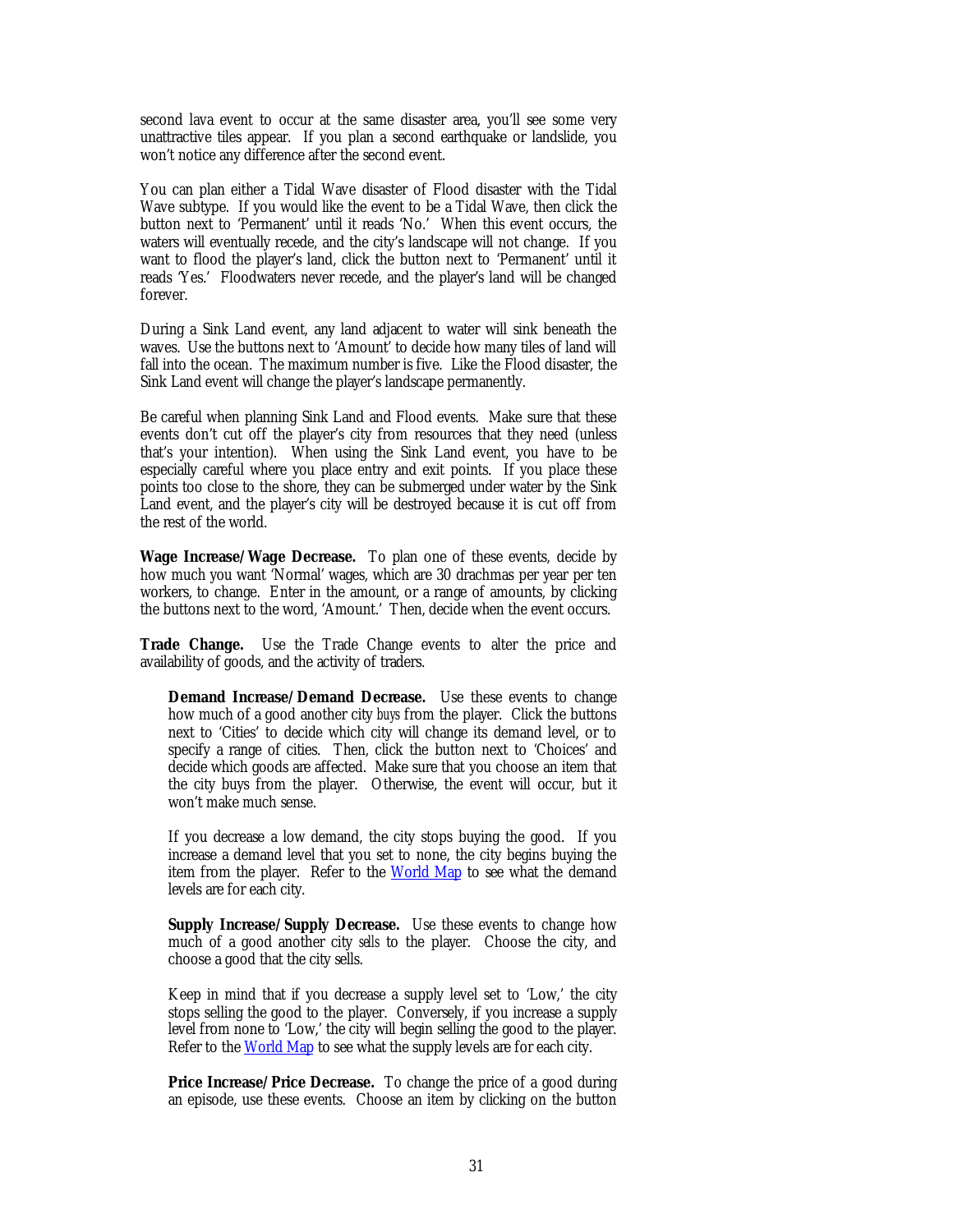<span id="page-31-0"></span>next to 'Choices,' then click the button next to 'Amount' to set the amount of the increase or decrease. If you enter in two different amounts, the program will choose an amount from the range you specified.

**Trade Shuts Down/Trade Opens Up.** Use the 'Trade Shuts Down' event to halt trade between the city you designate and the player's city. Remember that allies, vassals and colonies are the cities that can trade with the player. If the city you choose is a rival at the time of the event, then it won't occur.

Use the 'Trade Opens Up' event to re-establish trade relations. If the city you choose is already trading with the player, or if the city is a rival, the event won't occur.

**City Status Changes.** There are several ways a city's relationship with the player can change. Remember to set up the timing for each of these event subtypes:

**Rival Becomes Ally, City Becomes Rival and City Becomes Vassal.** These three events are similar, and they each can change a player's world significantly. If for some reason the city you choose cannot be the subject of the event (for example, if you plan a 'Rival Becomes Ally' event to happen to a city that is already an ally), the event won't occur. Colonies cannot be the subject of any of these events.

Other than that, keep in mind what each event means for the player. When a rival becomes an ally, it begins trading with the player. If a city becomes a rival, all cordial relations – like trading and paying tribute – cease. If a city becomes a vassal, it may start paying tribute.

**God Disaster.** Use the 'God Disaster' event if you want a god to cause trouble for a non-player city. 'God Disaster' events disrupt trade.

To set this event up, choose the city that is the unfortunate target of a god's wrath. Then, choose a god. Any opponent god, both proximate and distant, can cause a disaster for a non-player city. Click the button next to 'Duration' and enter how many months the god will be attacking the city. After the time you specified passes, an event announcing the end of the disaster is triggered automatically.

**Military Buildup/Military Decline.** Use these events to change the strength of a city's military. Choose a city, then specify the amount of the increase or decrease. The amount you enter corresponds with the number of shields that are added or subtracted. For example, if you plan a 'Military Decline' event and set the amount of the decrease to two, then the city will have two less shields next to it on the World Map. Keep in mind that the maximum military strength is six.

**Economic Prosperity/Economic Decline.** These events change the economic strength of the city that you specify. Use the amount to determine how strong or weak the city becomes. The number you enter determines how many coins are added or subtracted from the city on the World Map. If, for example, you plan an 'Economic Prosperity' event and enter in three as the amount, three coins will be added next to the city on the World Map (the maximum strength is five).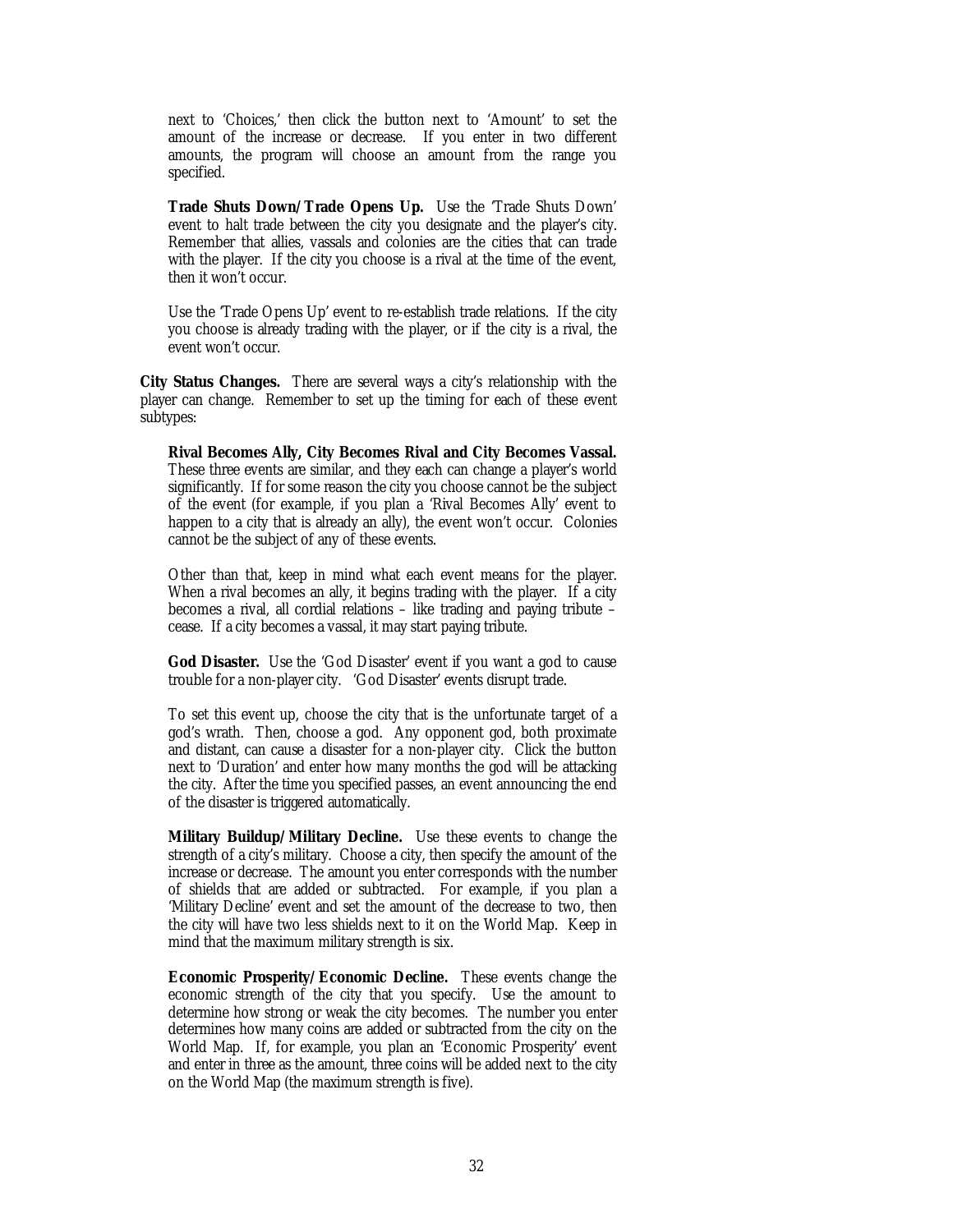<span id="page-32-0"></span>**City Becomes Active/City Becomes Inactive.** These two events relate directly to the characteristics that you set for cities in the [World Map.](#page-4-0) When a city becomes active, it begins to participate in world events, depending on its city type. When a city becomes inactive, it ceases to have contact with the outside world. You can always reactivate a city with the 'City Becomes Active' event.

City Appears/City Disappears. While editing th[e World Map,](#page-4-0) you may have designated some cities 'Invisible.' Use the 'City Appears' event to introduce them to the world. If you also set the invisible city to inactive, use a 'City Becomes Active' event if you want it to participate in diplomatic relations or trade.

Use the 'City Disappears' event to wipe a city from the face of the earth. When a city disappears, it is removed from the World Map, and the player cannot interact with it. If you want the city to reappear, use the 'City Appears' event.

**Rebellion Over.** Use this event to force an end to a rebellion.

A rebellion occurs when the player treats a vassal or colony particularly badly over a long period of time. Rebellions can end by themselves. But, you may want to script a 'Rebellion Over' event if you know that the player is going to need a vassal or colony for a particular reason (to help conquer another city, for example).

To plan this event, choose the city or range of cities that you'd like the event to happen to. If the selected city is not currently rebelling when it is time for the event to occur, the event won't take place.

**City Conquered.** Use this event if you want one non-player city to conquer another one.

To plan this event, enter in the number of the city that you want conquered by clicking the buttons next to 'Cities.' Then, decide which city is doing the conquering and enter its number by clicking the button next to 'Attacking.'

Keep in mind the effects of conquering on the cities in the world. If an ally or vassal conquers a rival, the rival becomes an ally. The former rival enters into trade relations with the player. If a rival conquers an ally or vassal, the conquered city becomes a rival, and all friendly relations with the player cease. Colonies can't conquer anyone of their own volition. If a rival conquers a colony, the colony will shut down for awhile and stop trading and paying tribute. It eventually returns to normal.

**Rival Army Away.** Use this event to temporarily weaken the military strength of a rival. If one of your episode goals is for the player to conquer a particularly strong rival, use this event to give the player a window of opportunity to defeat the foe a little more easily.

To plan this event, enter in the number of the rival whose army you want to temporarily weaken. Make sure that the city you choose is a rival of the player, or the event won't occur.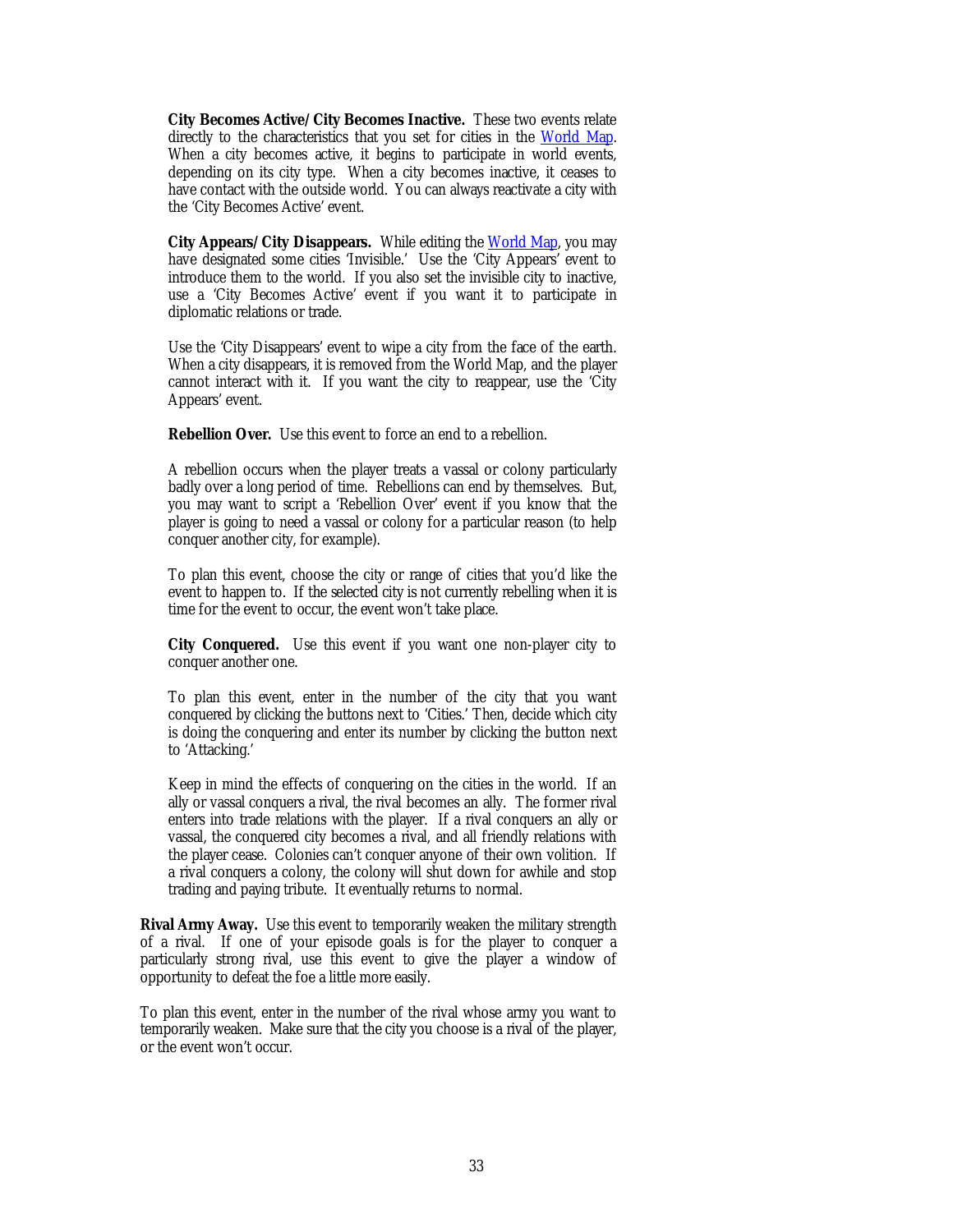<span id="page-33-0"></span>As you plan each event, buttons are added to the list in the 'Event Summary' screen. The information on each button gives you a basic idea of what the event is. If you want to delete an event, select it and then click the 'Delete Event' button.

When you are done planning events, right click on the Event Summary panel to exit. If there are any problems with the events that you've planned, you are notified which events are faulty upon exiting. To fix the events, return to the Event Summary panel by clicking the 'Events' button on the Settings panel. The faulty events are preceded by an asterisk and appear in yellow type. Click on one of these events to open it. The problematic information is highlighted in yellow. Change the offending information, and return to the 'Event Summary' screen by right-clicking. If you have successfully corrected the event, the font will no longer be in yellow, and the asterisk will be removed.

Events can be wrong for a variety of different reasons. Maybe you chose a good that does not appear in your episode. Or, perhaps you asked one event to trigger another, but failed to set the event to be triggered as 'Triggered Only.' Make a note of the problem area, and then carefully review the above information about events to discern the solution.

### Editing City Resources

Editing the city's resources is vitally important. A city's resources are key in determining which buildings a player can build in his city. In fact, the City Resources are the soul determinant for most of the types of husbandry and raw material-producing buildings a player can build. For example, if you want the player to be able to build Wheat Farms, *you must set wheat as one of the city resources.* All the meadow terrain in the world won't help the player grow wheat if you haven't designated wheat as a city resource.

Of course, the player still won't be able to grow wheat if you designate wheat as a city resource but fail to provide meadow terrain. When you choose city resources, make sure that the terrain in the city can support them. Consult Appendix 2 for a list of all the things you need to produce a particular good.

When setting a city resource, you only have to designate food and raw materials. If a player can produce a raw material – grapes, for example – then the player can turn those grapes into wine, *provided that you have not disallowed the Winery in the [Buildings Allowed panel.](#page-21-0)*

To set a city resource, click the name of the resource you want to make available to the player. The resource's name turns blue, and a picture of the resource appears in one of the boxes to the right. To remove one of the city's resources, click its name again. The text turns yellow, and the picture of the resource is removed from the boxes.

There is one way to give a city a resource without listing it in the City Resources panel. If you allow the player to build a Sanctuary that has resources associated with it (specifically, Arbor of Athena (olives), Grove of Dionysus (grapes), the Forge of Hephaestus (bronze) and the Orchard of Hera (oranges)), the resource is made available to the player upon completion of the Sanctuary. For information regarding the Gates of Hades and silver, se[e Buildings Allowed.](#page-21-0)

If you allow the player to build the Orchard of Hera, the oranges that she provides count towards the number of food types in your adventure.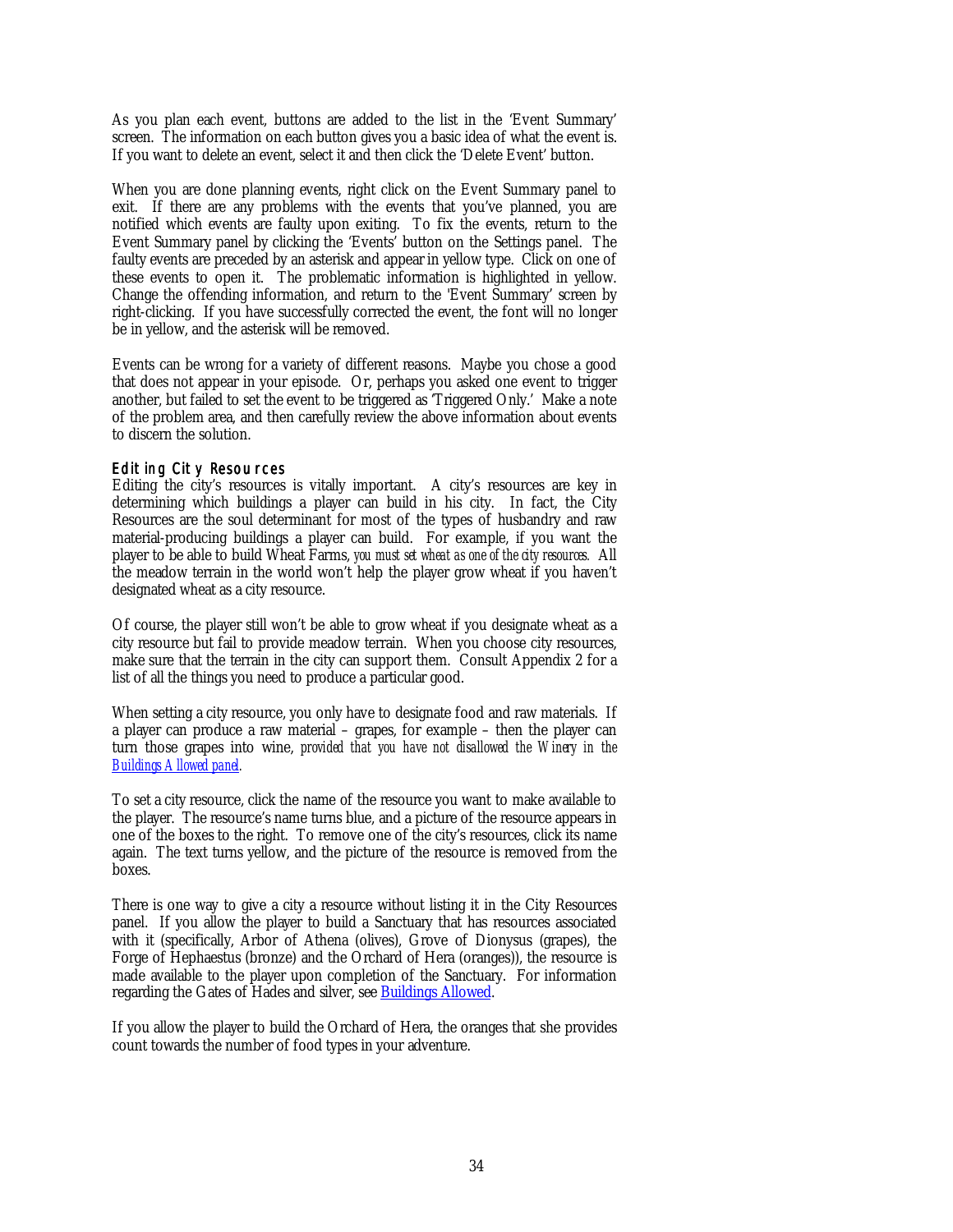## <span id="page-34-0"></span>Editing World Settings

The 'Edit World Settings' button only appears on Parent City episodes, and you only need to set these if the next episode is a Colony episode. These settings determine what the parent city can trade, how strong its military is, and how strong its economy is while the player is away.

When the player is leading a colony, the player's parent city can only trade four goods. For consistency, be sure to pick goods that the parent city actually produces and needs. To choose a good that you want the parent city to buy, click on a good once. The word 'Buys' appears next to it, and a picture of the good appears in one of the boxes to the right. To choose a good that you want the parent city to sell, click on it twice. To remove a good from the boxes, click until the name of the good turns yellow.

Once you've chosen goods, set the supply and demand levels. Under the picture of each good is a small button. Click this button to cycle through the different levels.

Next, set the parent city's military strength. The scale for military strength is one to six (remember, a city set to six is unconquerable). Again, take into consideration the likely conditions of the parent city when deciding how strong the military is. If, for example, you know that the player did not have access to Elite Housing, it would make most sense to choose a relatively weak military.

Then, set the parent city's economic strength. The scale is from one to five.

Finally, decide what the parent city's current attitude towards the colony is. One is the lowest, and 100 is the highest.

## Pyramids (Atlantean Adventures Only)

Use the Pyramid Settings button to determine which pyramids the player can build. Each city can have up to six pyramids. The pyramids that you specify in the first Parent City episodes will be the pyramids available to the player in all parent city episodes. Colony episode pyramids are set up separately, in the colony episode's settings.

To begin, click the 'Settings' button of the first parent city episode, then click the 'Pyramids Settings' button. To add a Pyramid, click the 'Add Pyramid' button and choose the desired structure from the list provided. After you choose a pyramid, a second panel will appear. This panel allows you to choose the marble that will be used for each level (or course) of the Pyramid. Next to each level is a button; click this button to switch the marble type from white to black. Click it again to change the marble type back to white.

If you have chosen to build a Shrine, you'll also choose to which god the shrine is to be dedicated. You can only dedicate a shrine to a proximate proponent god.

Once you've chosen all the pyramids for the adventure, decided which of these pyramids the player will be able to build in the first episode. Next to each pyramid is a small button that toggles between 'Yes' and 'No.' Set the button to 'Yes' if you want the player to be able to build the Pyramid in the current episode.

If you have set any pyramid to 'No,' you can activate in a subsequent Parent City episode. Click the Settings button for the appropriate episode, then click the 'Pyramid Settings' button. Find the pyramid you want to activate, and click the button next to it so that it reads 'Yes.'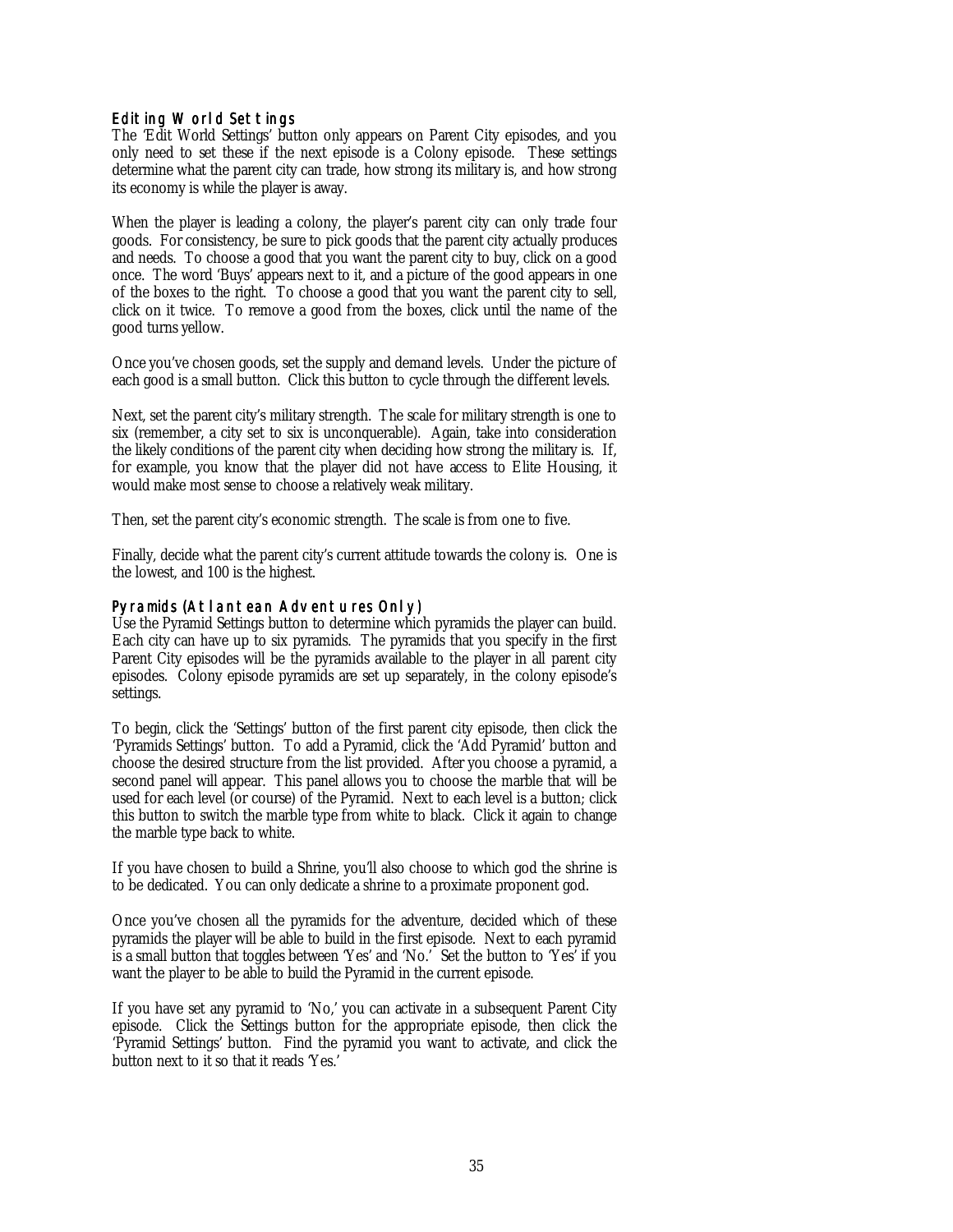<span id="page-35-0"></span>Once a pyramid has been activated, it cannot be deactivated later. So, if you give the player the option to build a Monument to the Sky in the first parent city episode, he will always have the option in any subsequent parent episode to build the Monument to the Sky until, of course, construction on the Monument is complete.

#### Copying Episode Settings

If you want to copy the settings from one episode to another, right-click the 'Settings' button. Choose the episode that has the settings you want to copy. This can be quite helpful: if all the parent city episodes are going to have the same resources available, you won't have to input them for each parent city episode.

Step Five: Editing Text, Providing Narration and Assigning a Bitmap

Click the 'Edit Text' button to create title, introduction and completion text for each episode and for the entire adventure.

When you click 'Edit Text' a plain text file opens. You'll see entries for ten parent city episodes, four Colony episodes and the adventure introduction and victory. Just use the entries that you need.

When you are creating text for your adventure, **make sure you add it in between the two double quotation marks in each entry.** If you don't, the program will become confused, and your text won't appear.

To format your text, use @L and @P. Use @L to create a line break at the end of a paragraph. Use @P to indent the text. So, to get text that looks like this:

Demeter's cries echo throughout the land, and all of Greece shares her grief. The foul Hades has abducted Demeter's daughter, Persephone, and taken her to the Underworld.

Demeter spends all of her waking hours searching for her lost daughter, and the fertile land that she used to guard over has become barren. Greece is beginning to starve.

you'd input text that looks like this:

@L@PDemeter's cries echo throughout the land, and all of Greece shares her grief. The foul Hades has abducted Demeter's daughter, Persephone, and taken her to the Underworld.

@L@PDemeter spends all of her waking hours searching for her lost daughter, and the fertile land that she used to guard over has become barren. Greece is beginning to starve.

Because the program uses  $\varnothing$  and the double quote (") as reference points, make sure that you *never use them in the body of your text.* There are many other characters that won't appear if you use them, including the ampersand  $(\&)$ , the carat  $(\wedge)$ , the dollar sign  $(\overline{S})$ , the ellipsis  $(...)$ , the accent  $(\overline{S})$ , basically, anything that appears above the numbers on your keyboard. Though not all characters are valid, most standard punctuation marks, such as the period (.), comma (.), question mark (?), exclamation point (!), colon (:), semicolon (;), apostrophe (') and parenthesis(()), are acceptable.

Now, create some text. To prevent text from overrunning the space allotted to it, limit the adventure introduction text to about 350 characters, the adventure title to 35 characters, and episode titles to 65 characters. All character counts include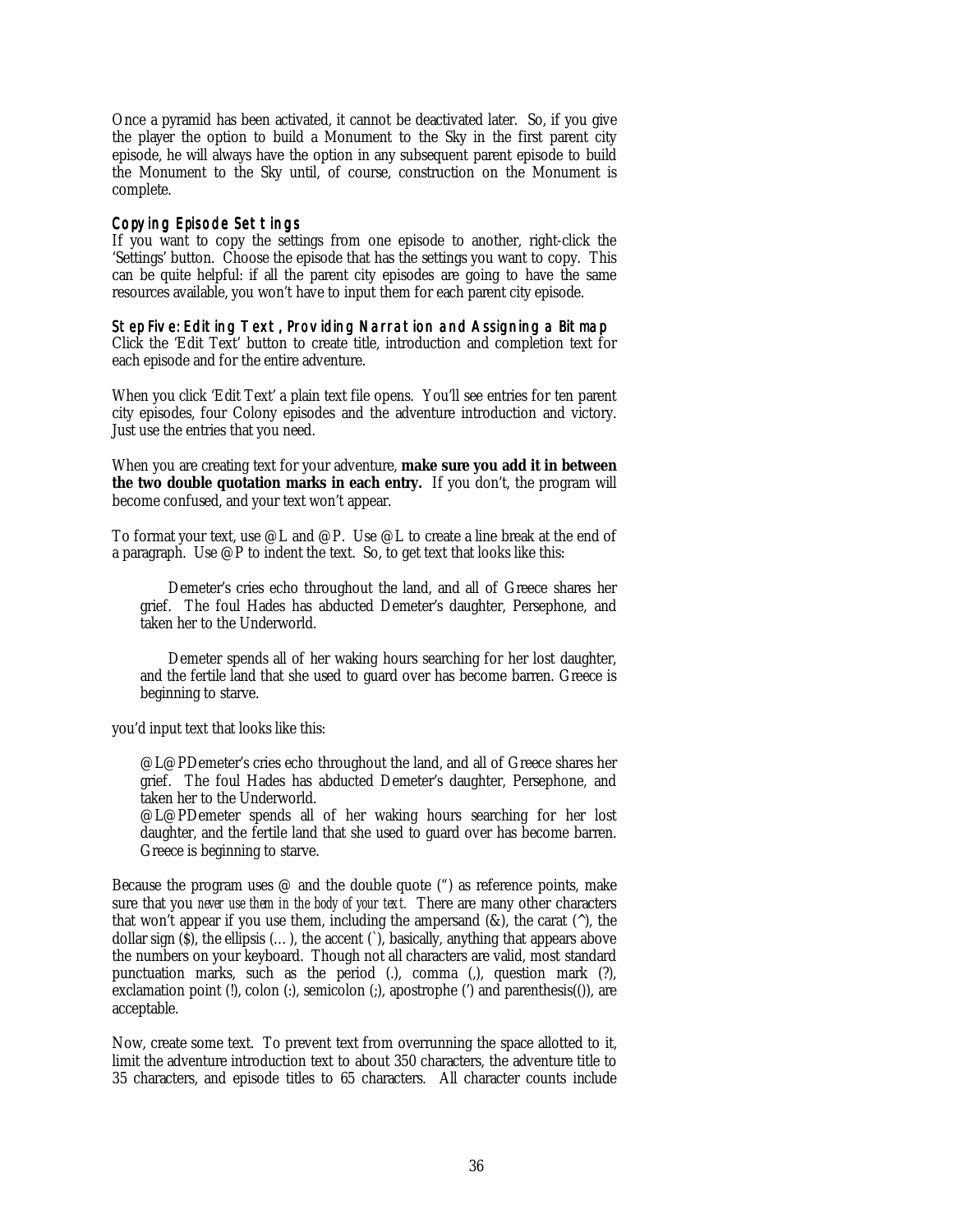<span id="page-36-0"></span>spaces. If your title text is too long, the text will not appear in the preview, and the scroll arrows will overlap.

In addition to title, introduction and victory text for colonies, you can also write colony selection text. The colony selection text appears when the player chooses a colony to play. This text should give the player an idea of what the terrain of the colony looks like, and should not exceed 210 characters.

Once you finish creating text, save the text file, close it and return to the Adventure Editor. To get an idea of what the text will look like, click one of the 'Preview Text' buttons next to one of the episodes. The text for that episode appears. You can also preview the adventure introduction and victory text.

If you want to provide voiced narration for your adventure, create some MP3s of the text you just created. Create separate MP3 files for each episode introduction and each episode victory, as well as the adventure victory text. The adventure introduction and colony descriptions are not narrated.

After you create the MP3s, make sure that you named them properly. For the adventure victory text, the file name should be:

Youradventurefilename\_A\_v.mp3

The file names for the parent city and colony episodes follow the same basic format as the file name for the adventure victory text. They all begin with the file name of your adventure, followed by an underscore:

Youradventurefilename\_

Then, type a P after the underscore if the MP3 file is for one of the parent city episodes, or a C for a colony episode:

> Youradventurefilename\_P or Youradventurefilename\_C

Then, enter in the appropriate episode number for colonies and parent city episodes. A colony episode's number is determined by the order in which it is listed on the Adventure Editor's Main Menu. The order that the colony episodes are played does not matter. For example, if the text is for the first parent city episode, a '1' follows the 'P':

Youradventurefilename\_P1

An underscore follows the number. Then, type in 'i' or 'v', depending upon whether the narration if for the introduction or victory.

So, the file name for the introduction of the first parent city episode is:

Youradventurefilename\_P1\_i.mp3

The file name for the victory text of the first parent city episode is:

Youradventurefilename\_P1\_v.mp3

(KABARAK KABARAK KABARAKA KABARAKA KABARAKA KABARAKA KABARAKA KABARAKA KABARAKA KABARAKA KABARAKA KA **How do I create an MP3?** A good place to start is [http://help.mp3.com/help/article/wav\\_to\\_mp3.html.](http://help.mp3.com/help/article/wav_to_mp3.html) This site will help you convert .wav files into MP3s.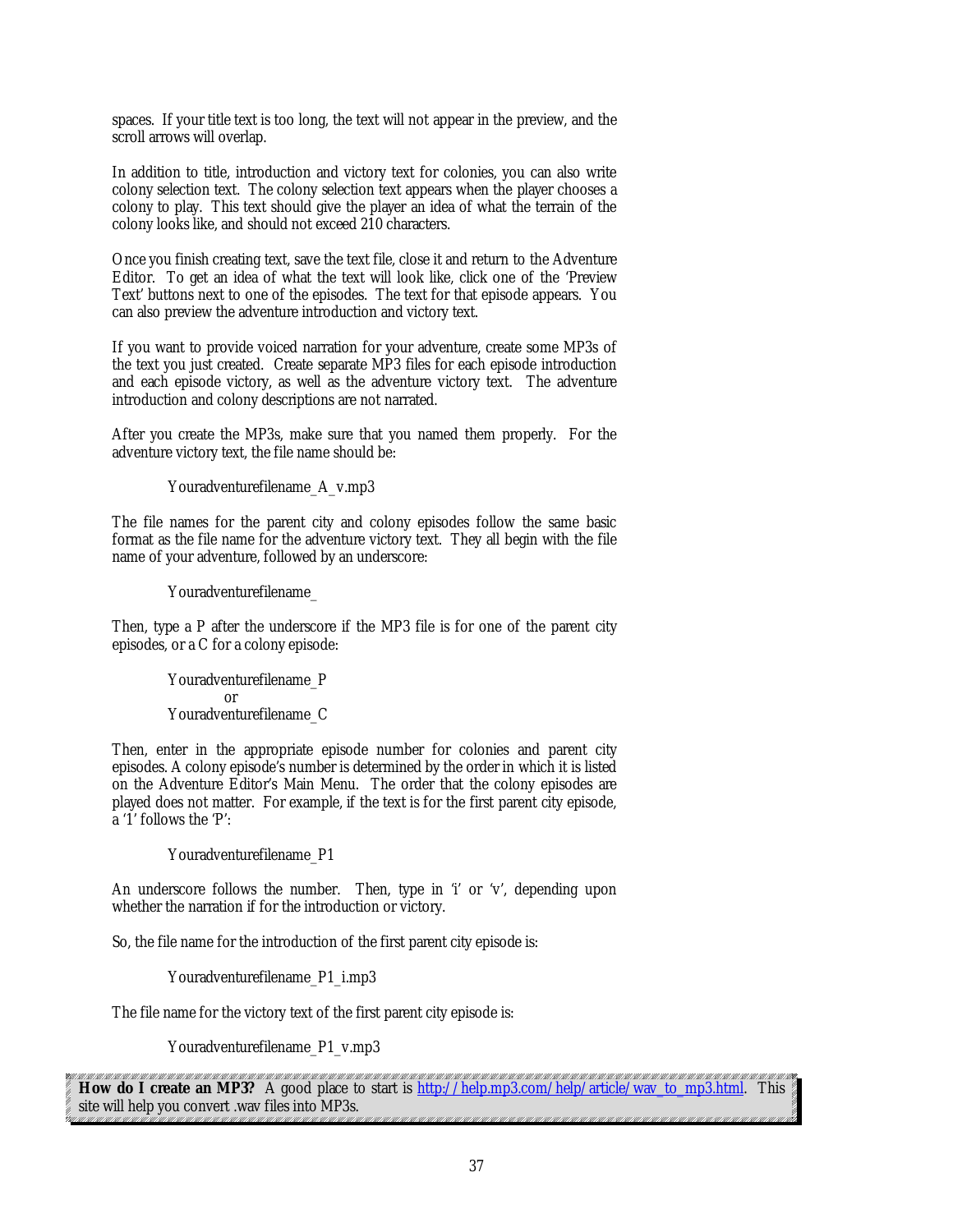<span id="page-37-0"></span>After you create the files, be sure to place them in your \Zeus\Adventures\ youradventurefilename folder.

As for a specific MP3 format, we used mono, 64kbps, 44khz MP3s. A higherquality format won't necessarily sound any better, and a lower-quality format will definitely sound worse.

If you don't create MP3 files, don't worry. Your adventure will be just as playable; it just won't have customized sound.

The last thing to do before you create the adventure is select a BMP number. The number you input here determines which bitmap the player sees when he selects your adventure. Refer to **Appendix 5** for a picture of each bitmap.

## Step six: Creating the Adventure

Now that all your settings are in place, it's time to create the adventure. Go to the File Menu, and select 'Create Adventure.' The program asks you if you want to overwrite the current saved settings. Choose yes, and the program will try to build the adventure.

If the program is unable to build your adventure due to errors, it will tell you what is causing the problem. If the program can't find any errors, it will create your adventure and notify you of its success. Hooray! You're done! To exit the editor, go to the File Menu and choose 'Exit Editor.'

### Saving and Loading Adventures in the Adventure Editor

You can save your adventure at any time during its creation if you need to take a break. Use the 'Save Settings' feature located in the Main Menu's File Menu to save the adventure's information without actually creating the adventure. This can be helpful if you want to save your work, but you know that there is something wrong with your adventure that will prevent it from being created successfully.

Use the Save as command in the Main Menu's File Menu to save your adventure with a different name. You can also load an adventure from this location or begin designing a new adventure.

### Sharing your Adventure

If you want to share your adventure with others, send them the .pak .mp3 and .txt files for your adventure. Double-click the Zeus folder. This folder is located wherever you installed Zeus. If you used the default installation location, the folder is located in c:\Impressions Games. After you double click Zeus, double click the Adventures folder. You should see a folder with your new adventure name. In this folder are the .pak, .mp3 and .txt files. Copy these files into a new file folder, and send the folder to the person who wants to play your adventure. This person should place the folder in his Zeus\Adventures folder.

If you want others to be able to edit the adventure, send the entire folder for your adventure. The folder for your adventure contains all the landscapes you created for your different cities as well as the file that contains the settings for your adventure. For more information on these files, refer to [Appendix 6.](#page-50-0)

### Playing Your Adventure

To play your adventure, either exit the editor to return to the Main Menu, or start *Poseidon*. From *Poseidon's* Main Menu, choose 'Play Poseidon.' After you pick a leader name, the 'Choose Game' screen appears. Click 'Custom Adventures,' and pick your adventure from the list. Click the button next to 'Begin Adventure' to enter into your version of ancient Greece or Atlantis.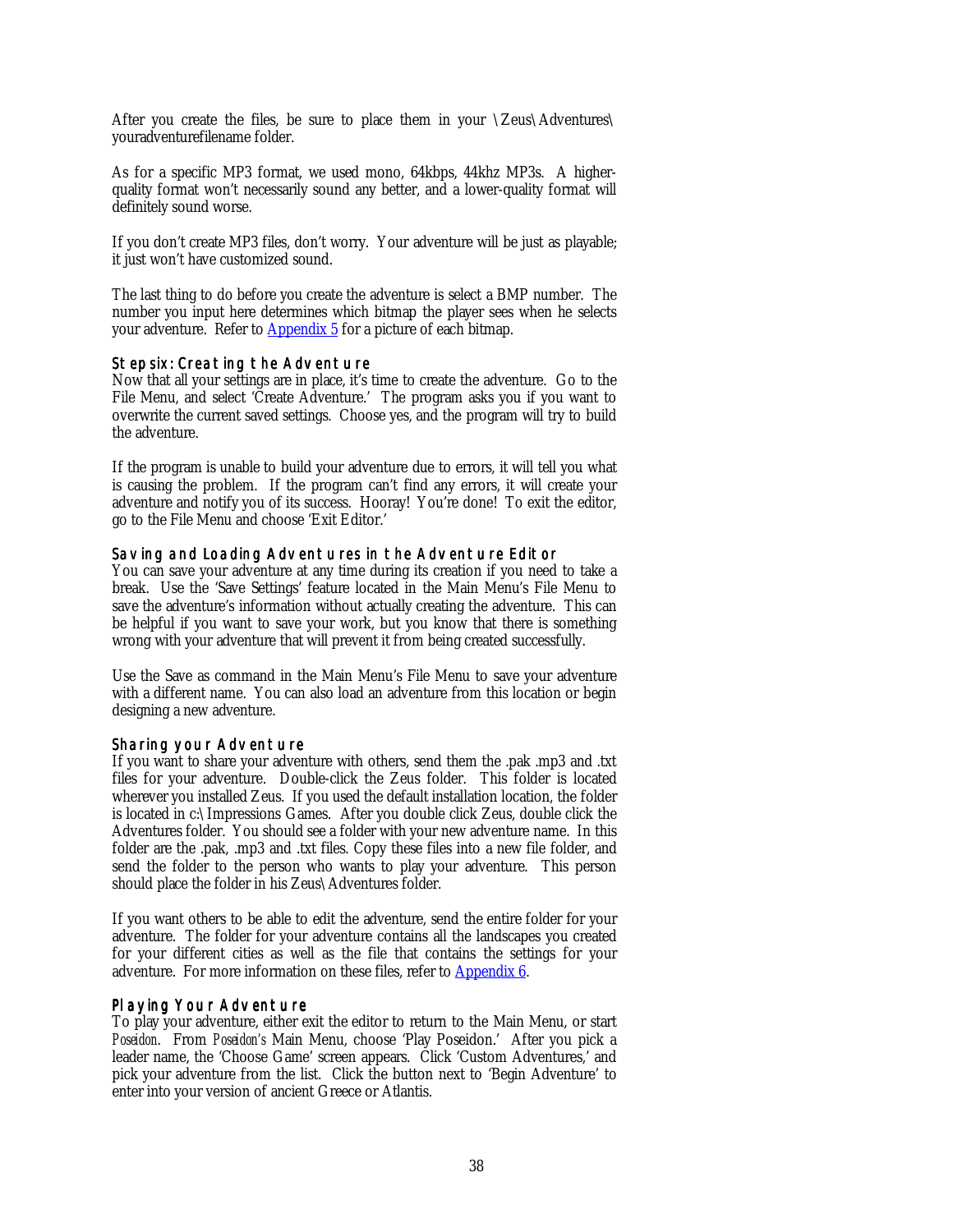## <span id="page-38-0"></span>Feeling Overwhelmed?

There is a lot to the *Poseidon* adventure editor, and there is a ton of information in this guide. You may find it helpful to look at the Impressions Games adventures that you downloaded as part of the enhancement pack. They will give you an idea of how we use the different settings and events to put adventures together.

But, above all, remember to have fun!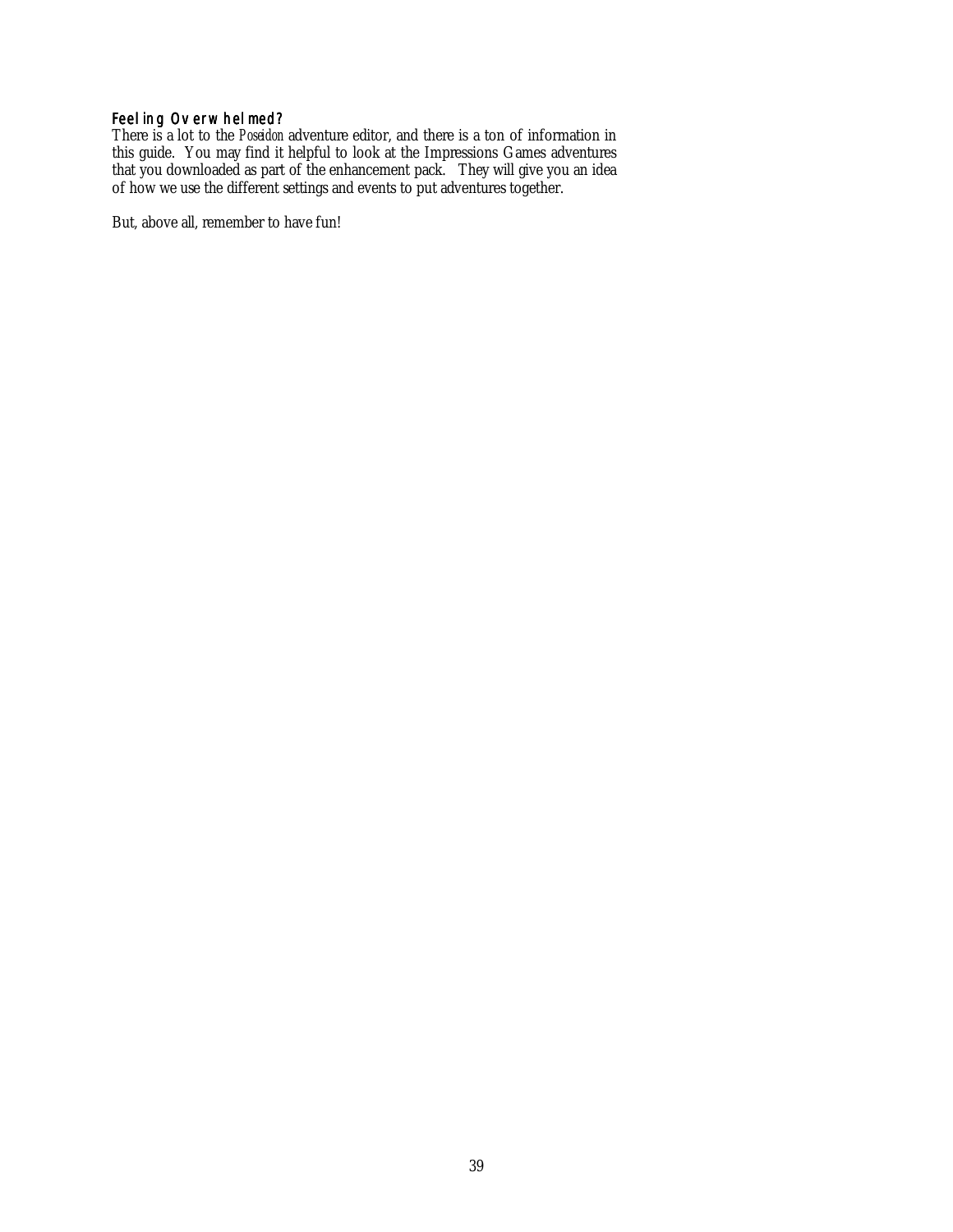### <span id="page-39-0"></span>Appendix 1: Hints and Tips

What makes an adventure fun? The following tips will help you create an adventure that people will relish playing. Some of these have been mentioned before, but they bear repeating:

Plan, plan, plan. Before jumping into designing an adventure, take a step back and figure out the general theme of your adventure. Do you want to give the player the challenge of building a large city with limited access to resources? Or perhaps you want to place the player in a volatile world, where attack by enemies is frequent? Maybe you want to immerse the player in the world of mythology, where many gods, monsters and heroes compete for attention? Whatever you want the player to experience, it pays to plan out the basic plot of your adventure before you start designing it in the Adventure Editor. As you create the episodes in your adventure, the plan will help you decide what sorts of resources should be available to the player, what types of events should occur, and what goals the player should accomplish.

Take notes. Taking good notes is one of the most important things you can do to help you create a good adventure. Writing down each city's name, number, resources and relationship to the player will help you immeasurably as you plan events. Also be sure to write down events, their numbers and their timing. With a handy list of events, you'll be able to tell if everything is happening the way you want it to when you test your adventure.

Remember limitations and dependencies. Before you start planning an adventure, keep in mind *Poseidon'* limitations and dependencies. For example, the entire world in *Poseidon* can only have four food types. Take a minute to figure out what you want those food types to be and which cities will have them as resources before you get too deep into designing your adventure. Trust us, it will save a lot of frustration and heartache later. Also remember that some buildings and resources require the existence of other resources. A prime example of this is a Sanctuary. In order for a player to build a Sanctuary, he must have access to marble, wood and sculpture. A complete list of dependencies and limitations is found in Appendix 2.

If you receive the 'Too Many Food Types' Error, check the following list. As stated in the above paragraph, the *entire world* can have only four food types. If you receive the 'Too Many Food Types' error when you try to create the adventure, follow this checklist:

- 1. Check the city resources settings for your parent city and colony episodes. If the food types used in the parent city episodes plus the food types used in the colony episode is more than four, then you have too many. Remove foods from the city resources panel until you have less then four.
- 2. If the City Resources for the parent city episodes and colonies check out okay, check the World Settings for the Parent City Episodes. Make sure the Parent City is not exporting or importing a fifth food type.
- 3. If the World Settings are okay, check the World Map. Click on every city on the World Map to see their resources, writing down the food types if necessary. If you discover that you are over the four food type limit, you'll have to change or remove some of the cities' resources.
- 4. If you have allowed the player to build the Orchard of Hera, then oranges have to be one of the four food types.
- 5. Finally, if none of the above steps reveal the extra food type, check your events to make sure that a fifth food type wasn't introduced via a request or gift.

The city's resources and its Terrain go hand in hand. The city's resources determines what types of farms and industries the player will be able to build. *Creating the proper terrain will not give a city the ability to harvest a food or good if it is not listed as one of the city's resources*. *If the resource is not specified, the building to harvest the resource* **will not appear.** On the other hand, if you specify a resource in the city's settings but fail to create the proper terrain, the player will not be able to harvest the resource. For example, if you list wheat as one of the city's resources but do not create any meadow, the player will see Wheat Farm on the 'Husbandry' tab, but won't be able to build one because the proper terrain will not exist.

Tell a story. A compelling story helps to keep the player's attention. You can make up your own story, or you can pull a story from the annals of Greek history and mythology. Then, tell your story through the episode introductions and victory texts, and add in events to help move your story along.

Keep the action moving. To keep the player interested, make sure that the player doesn't go too long without having a goal to accomplish. This goal can, of course, be one of the episode requirements. Or, it can be gathering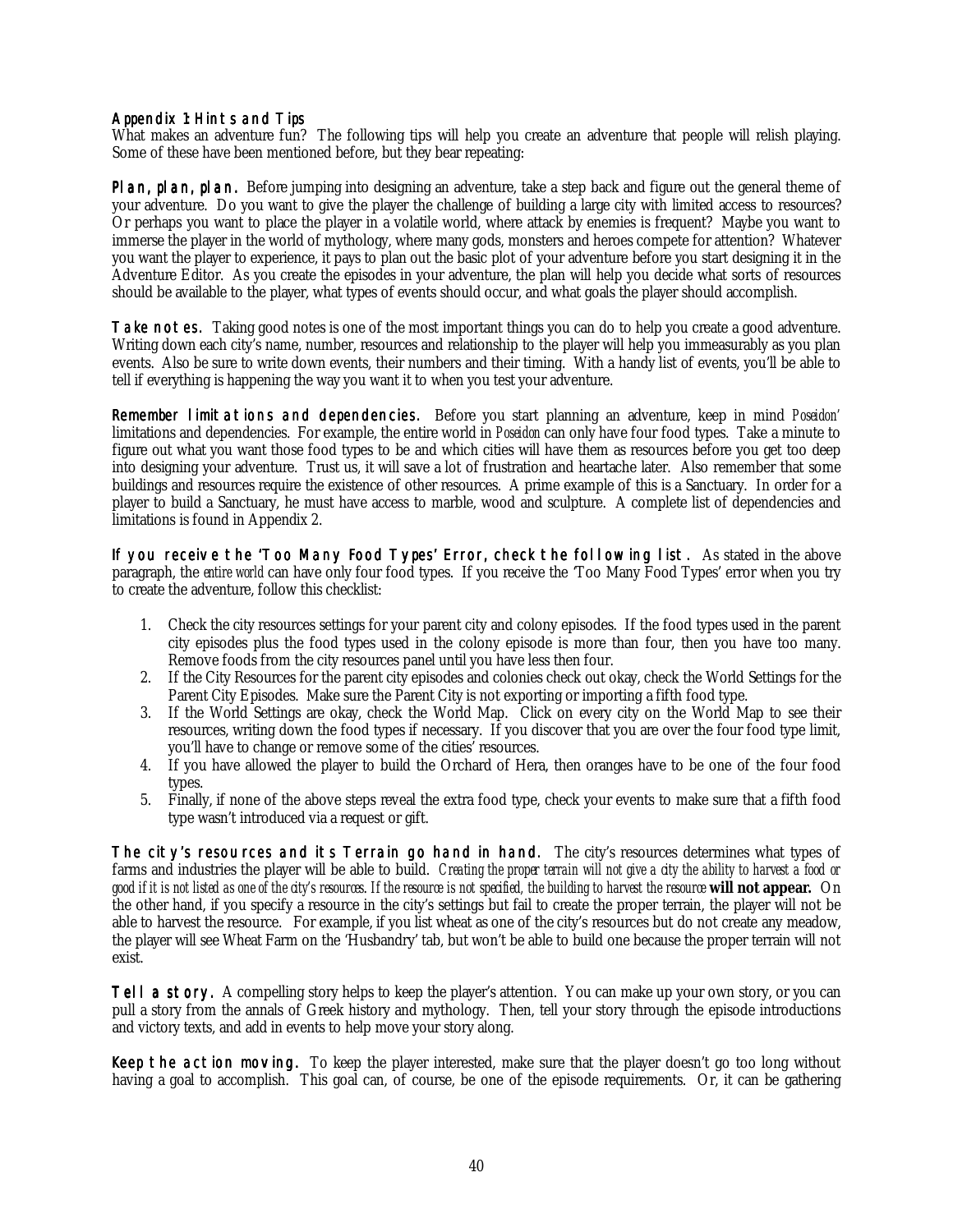supplies for a Hero's Hall, or even preparing materials to fulfill a request. Make sure that the player always has plenty to do.

Give the player more than one way to shear a sheep. In other words, give the player more than one way to solve a problem. For example, if the player needs wine, consider giving him the option of acquiring it from another city or building the Grove of Dionysus so that he can make his own.

For replayability, plan some events that might not happen unless a certain condition is met. A good example of this is the adventure, Hercules' Labors. In each parent city episode except the first one, we scripted 'Rival Attacks City' events, scheduling Cyme to attack the player's city. But, Cyme doesn't become a rival until the player plays the colony, Ephesus. Until the player plays that colony, Cyme won't attack the player because it is not yet a rival. This adds to replayability. If the player founds Ephesus first, the Amazons will plague him for the rest of the adventure. If he founds Ephesus last, the Amazons will only attack during the last parent city episode.

Then again, flexibility can be a curse. The Adventure Editor is very flexible, allowing you to give the player plenty of choices – like the order in which to establish colonies. But, this flexibility can introduce complications into your adventure design. The more permutations that each adventure can have, the more testing you'll need to do to make sure each permutation works. For example, if you have an adventure that has four parent city episodes and three colony episodes, you'll need to test twenty different permutations! With so many permutations, there's a greater risk of error. So, before you offer the player a multitude of options, make sure that they are all absolutely necessary to your story.

Use episode completion events to drive your plot. [Episode completion events](#page-24-0) can be a great way to move your story forward. For example, let's say that you want a city to begin trading with a player because the player built a Sanctuary to Hermes. The text for the 'Trade Opens' event, however, won't suggest this cause-and-effect relationship. But, if you make the 'Trade Opens' an episode completion event, you can use the episode's victory text to tell the player why the new trade partner is available.

Mass Destruction does not equal fun. Well, at least it usually doesn't in city builders. Be judicious when planning natural disasters and monster invasions. If you plan these events to happen in the middle of where a player is likely to build his city, much of his carefully planned and well-built city will be destroyed. No one likes that! Try to place Monster points outside the main city-building area, and increase the monster's aggressiveness to ensure that it does some damage. Likewise, try to plan natural disasters so that only a small portion of a player's city is destroyed.

If there's a trick to successfully completing an episode, let the player know. For example, if the player needs wine to draw a hero to the city, and the only way he can get the commodity is through gifts, be sure to alert the player to this in the [episode introduction text.](#page-35-0) You don't have to state the fact baldly; you can just allude to it: "Wine is hard to come by, so be sure to jealously horde any supply that comes your way."

Start small. As tempting as it may be to try to recreate the *Illiad* in your first adventure, start small until you get the hang of using the Adventure Editor. Try an adventure with just a couple of parent city episodes and a colony episode. Once you cut your teeth on the small stuff, you can move on to bigger, more complex adventures.

Test, re-test, test again, then test some more. You really almost can't test enough. The more variables you introduce in an adventure, the more you should test it to make sure all the elements of your adventure work the way you intend them to.

Have Fun!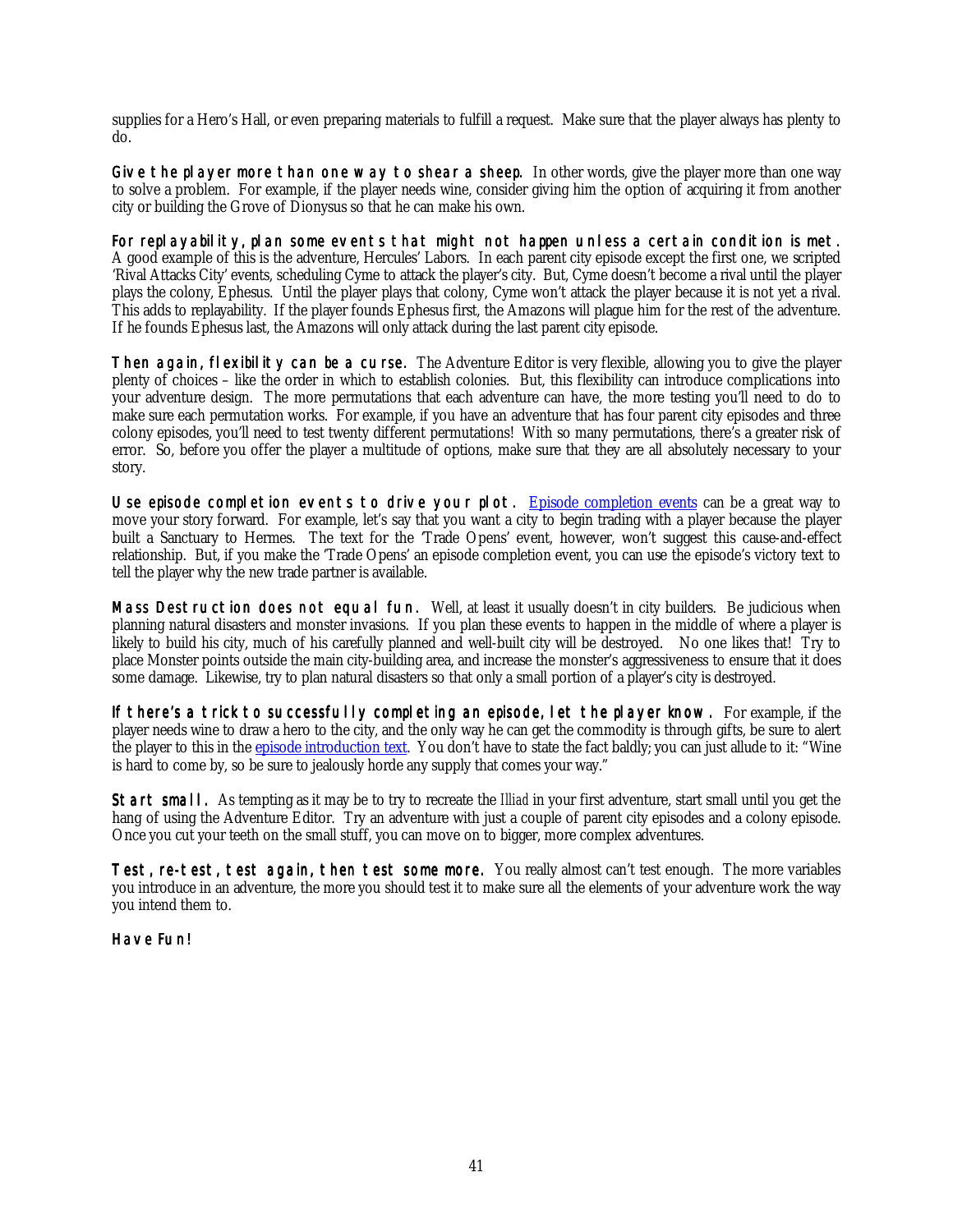## <span id="page-41-0"></span>Appendix 2: Limitations and Dependencies

#### Limitations

Keep the following in mind as you design adventures:

In any single adventure, the entire Greek world can have up to **four food types.** If you allow a player to build an Orchard of Hera, then oranges will be one of your food types.

The entire Greek world can have up to **twenty-two cities.**

Each city can have up to **four Sanctuaries.**

Up to **three monsters** can attack a city. Two of these are associated with opponent gods; the other is independent.

Up to **six friendly gods can be active** in a city. You can give the player the option of building a Sanctuary to any of these six gods, but keep in mind that the player will be able to have **four** out of the six in the city.

Up to **four enemy gods** can be active in a city.

Each non-player city (except enchanted places) can need/import and produce/export up to **four items in total** (for example, a city can export four items and import nothing, export three items and import one, export two items and import two, etc)**.**

Each adventure can consist of a maximum of **ten Parent City episodes and four Colony episodes.**

In Atlantis, the player can build a maximum of **six pyramids in any single city.**

Dependencies

Refer to this chart to plan adventures and to troubleshoot problems:

| If you want the player to: | Make sure you:                                                                |
|----------------------------|-------------------------------------------------------------------------------|
| <b>Build a Sanctuary</b>   | Allow Sanctuaries to be built in the Mythology panel.<br>1.                   |
|                            | Give the player access to marble, sculpture and wood.<br>2.                   |
|                            | 3.<br>Make sure that there is enough flat, buildable landscape to             |
|                            | build the Sanctuary.                                                          |
| <b>Summon Achilles</b>     | Allow the player to build a Hero's Hall in the <b>Buildings</b><br>1.         |
|                            | Allowed panel. Also allow Watchposts to ensure that                           |
|                            | there is no unrest.                                                           |
|                            | Create a <b>Quest</b> that requires the services of the hero<br>2.            |
|                            | and/or create a Monster Invasion or Greek City                                |
|                            | <b>Terrorized</b> event that requires the services of the hero.               |
|                            | Give the player access to <b>armor</b> , or <b>bronze</b> and Armories.<br>3. |
|                            | Allow the player to build elite housing for <b>hoplities</b> (this<br>4.      |
|                            | means access to at least three culture types, food, fleece,                   |
|                            | olive oil and armor)                                                          |
|                            | Give the player access to wine or grapes and Wineries.<br>5.                  |
|                            | Allow the player to build a <b>Sanctuary to Athena or</b><br>6.               |
|                            | Hephaestus.                                                                   |
| <b>Summon Hercules</b>     | In Greece                                                                     |
|                            | Allow the player to build a Hero's Hall in the Buildings                      |
|                            | Allowed panel. Also allow Gymnasiums, Drama Schools,                          |
|                            | Theaters, Colleges, Podiums and the Stadium to achieve                        |
|                            | cultural coverage.                                                            |
|                            | Create a Quest that requires the services of the hero<br>2.                   |
|                            | and/or create a Monster Invasion or Greek City                                |
|                            | Terrorized event that requires the services of the hero.                      |
|                            | <b>Enable Pan-Hellenic Games.</b><br>3.                                       |
|                            | Give the player access to wine or to grapes and Wineries<br>4.                |
|                            | so that he can make his own.                                                  |

#### **Mythology**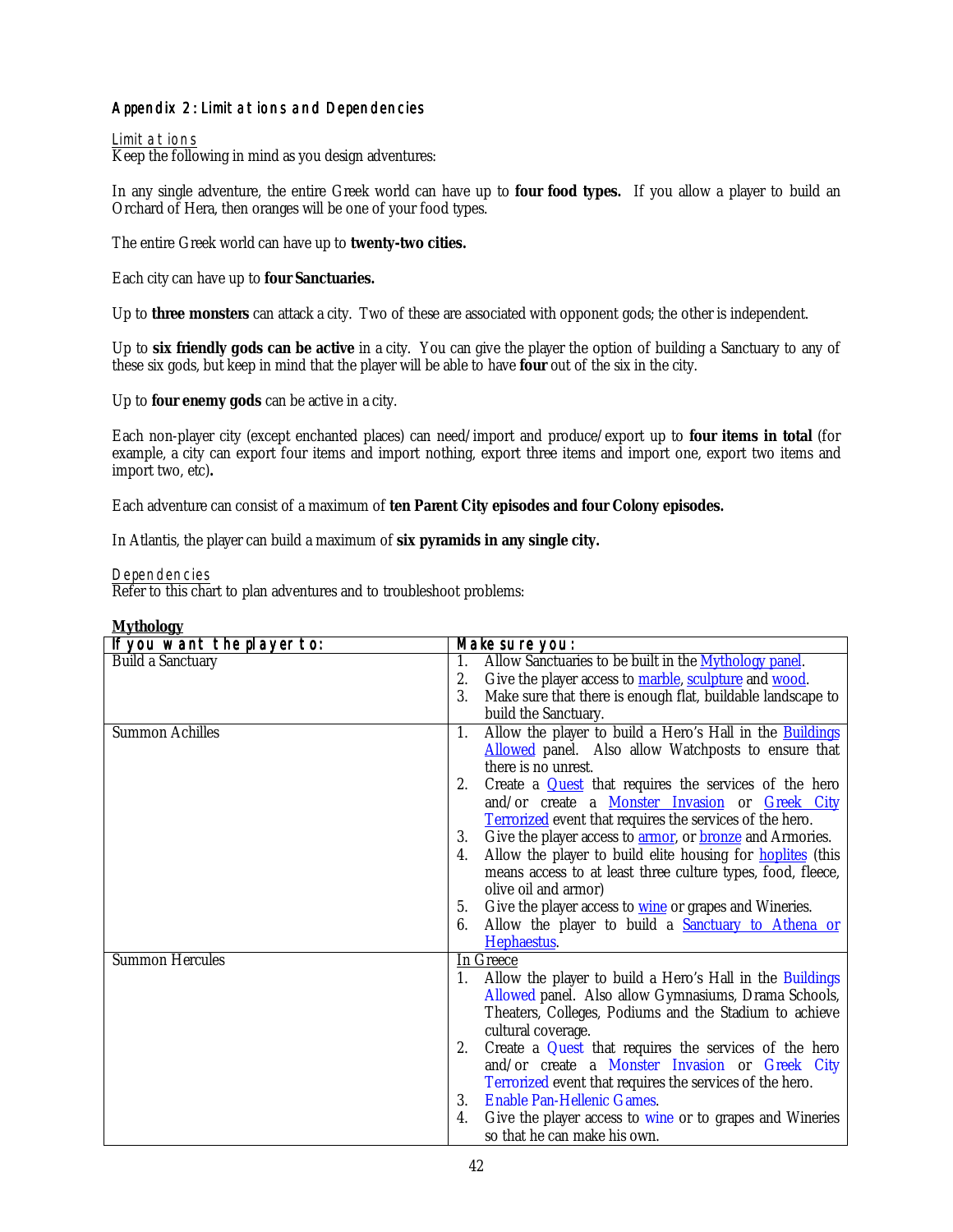|                        | <b>In Atlantis</b>                                                                                                                                                                                   |
|------------------------|------------------------------------------------------------------------------------------------------------------------------------------------------------------------------------------------------|
|                        | Allow the player to build a Hero's Hall in the Buildings<br>1.<br>Allowed panel.<br>Also allow Bibliothekes, Inventors'<br>Workshops, Laboratories, Universities, Observatories and<br>a Hippodrome. |
|                        | 2.<br>Create a Quest that requires the services of the hero<br>and/or create a Monster Invasion or Greek City<br>Terrorized event that requires the services of the hero.                            |
|                        | 3.<br>Give the player access to wine or to grapes and Wineries<br>so that he can make his own.                                                                                                       |
| Summon Jason           | In Greece                                                                                                                                                                                            |
|                        | Allow the player to build a Hero's Hall in the <b>Buildings</b><br>1.<br>Allowed panel. Also allow Trireme Wharves, Horse<br>Ranches, Elite Housing and the Stadium.                                 |
|                        | 2.<br>Create a <b>Quest</b> that requires the services of the hero<br>and/or create a <b>Monster Invasion</b> or <b>Greek City</b>                                                                   |
|                        | <b>Terrorized</b> event that requires the services of the hero.<br>3.<br>Give the player access to <u>wine</u> or to grapes and Wineries                                                             |
|                        | to meet Jason's requirements and to evolve Elite Housing.<br>Give the player access to food.<br>4.                                                                                                   |
|                        | In Atlantis                                                                                                                                                                                          |
|                        | Allow the player to build a Hero's Hall in the <b>Buildings</b><br>1.<br>Allowed panel. Also allow Frigate Wharves, Horse                                                                            |
|                        | Ranches, Elite Housing and the Museum.<br>Create a <b>Quest</b> that requires the services of the hero<br>2.<br>and/or create a <b>Monster Invasion</b> or <i>Greek</i> City                         |
|                        | <b>Terrorized</b> event that requires the services of the hero.<br>3.<br>Give the player access to <b>wine</b> or to grapes and Wineries                                                             |
|                        | to meet Jason's requirements and to evolve Elite Housing.                                                                                                                                            |
|                        | Give the player access to food.<br>4.                                                                                                                                                                |
| <b>Summon Odysseus</b> | Allow the player to build a Hero's Hall in the <b>Buildings</b><br>1.<br><b>Allowed</b> panel. Also allow Elite Housing and Infirmaries.                                                             |
|                        | Create a <b>Quest</b> that requires the services of the hero<br>2.                                                                                                                                   |
|                        | and/or create a Monster Invasion or Greek City<br><b>Terrorized</b> event that requires the services of the hero.                                                                                    |
|                        | 3.<br>Give player access to <b>olive oil</b> or to olives and Olive<br>Presses so that he can make his own.                                                                                          |
|                        | Give the player access to <b>wine</b> or to grapes and Wineries<br>4.                                                                                                                                |
|                        | so that he can make his own.                                                                                                                                                                         |
| <b>Summon Perseus</b>  | Allow the player to build a Hero's Hall in the <b>Buildings</b><br>1.<br><b>Allowed</b> panel.                                                                                                       |
|                        | 2.<br>Create a <b>Quest</b> that requires the services of the hero<br>and/or create a Monster Invasion or Greek City                                                                                 |
|                        | <b>Terrorized</b> event that requires the services of the hero.                                                                                                                                      |
|                        | 3.<br>Allow the player to build a <b>Sanctuary</b> to two of the<br>following gods: Athena, Hermes, Hades or Zeus. Note                                                                              |
|                        | that Perseus prefers Athena and Hermes. He'll accept a                                                                                                                                               |
|                        | Sanctuary to Hades or Zeus if Athena and/or Hermes are                                                                                                                                               |
|                        | not available.<br>Give the player access to fleece.<br>4.                                                                                                                                            |
|                        | Give the player access to <b>sculpture</b> or to bronze and<br>5.                                                                                                                                    |
|                        | Sculpture Studios so that the player can make his own.                                                                                                                                               |
| <b>Summon Theseus</b>  | Allow the player to build a Hero's Hall in the <b>Buildings</b><br>1.<br>Allowed panel. Also allow the Palace, Beautification                                                                        |
|                        | <b>Structures, Walls and Gatehouse</b>                                                                                                                                                               |
|                        | Create a <b>Quest</b> that requires the services of the hero<br>2.                                                                                                                                   |
|                        | and/or create a <b>Monster Invasion</b> or <b>Greek City</b>                                                                                                                                         |
|                        | Terrorized event that requires the services of the hero.<br>3.<br>Give the player access to marble.                                                                                                  |
|                        | Give the player access to <b>wine</b> or to grapes and Wineries<br>4.                                                                                                                                |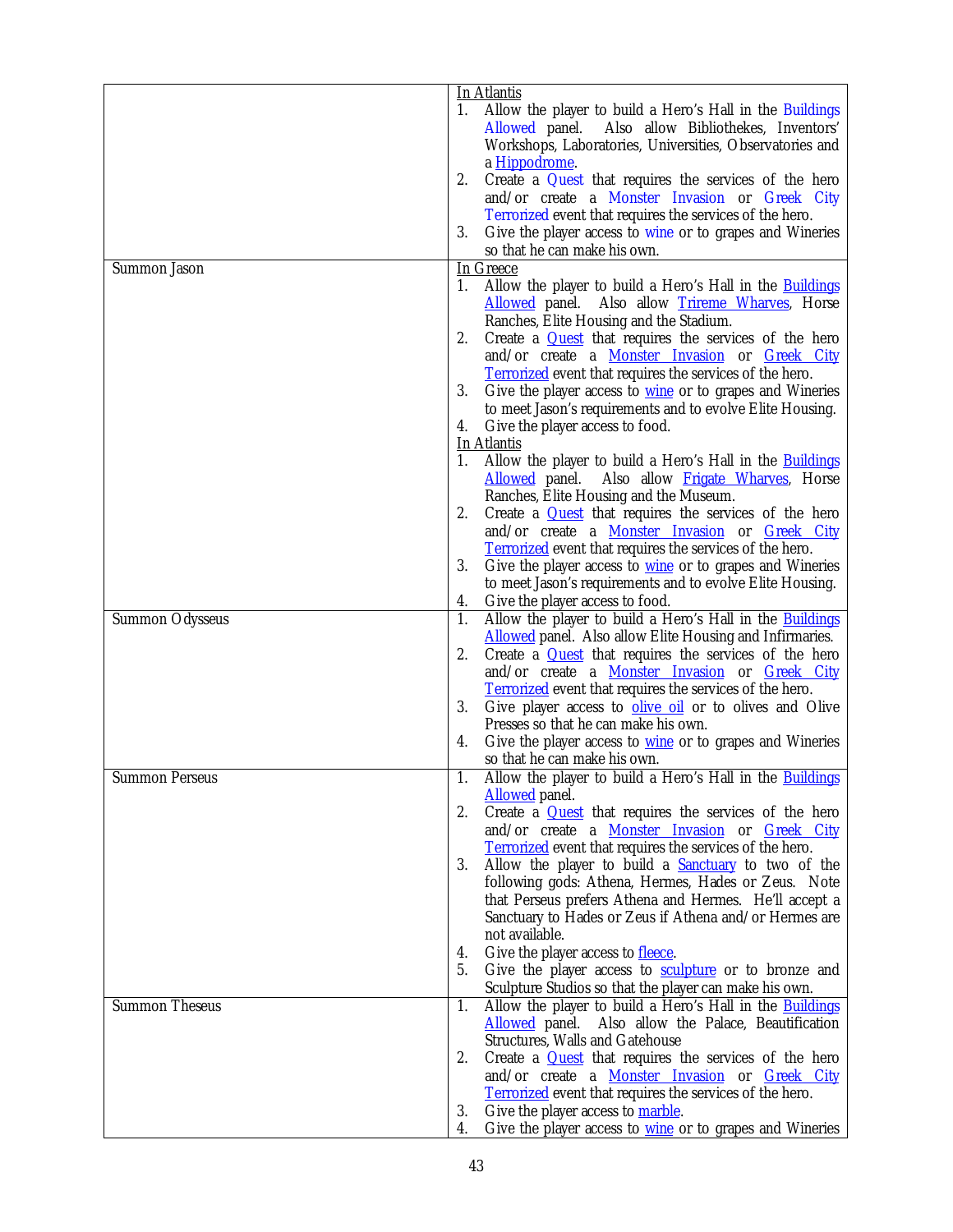<span id="page-43-0"></span>

|                             | so that the player can make his own.                               |
|-----------------------------|--------------------------------------------------------------------|
| Summon Bellerophon          | Allow the player to build Hero's Halls, Horse Ranches,<br>1.       |
|                             | Palace, Tax Offices in the <b>Buildings Allowed</b> panel.         |
|                             | Give the player access to <b>orichalc</b> or <b>bronze</b> .<br>2. |
|                             | Give the player access to wine or to grapes and Wineries<br>3.     |
|                             | so that the player can make his own.                               |
| Summon Atalanta             | In Greece                                                          |
|                             | Allow the player to build Hero's Halls, a Sanctuary to             |
|                             | Artemis, Gymnasiums, a Stadium and a Palace in the                 |
|                             | <b>Buildings Allowed panel.</b>                                    |
|                             | Give the players access to meat.<br>2.                             |
|                             | Give the player access to <b>wood</b> .<br>3.                      |
|                             | In Atlantis                                                        |
|                             | Allow the player to build Hero's Halls, a Sanctuary to             |
|                             | Artemis, Universities, a Museum and a Palace in the                |
|                             | <b>Buildings Allowed panel.</b>                                    |
|                             | Give the players access to meat.<br>2.                             |
|                             | Give the player access to <b>wood</b> .<br>3.                      |
| Host the Pan-Hellenic Games | Designate the adventure as Greek.<br>1.                            |
|                             | <b>Enable the Pan-Hellenic Games in Settings</b><br>2.             |
|                             | Enable Stadium in the <b>Buildings Allowed</b> panel.<br>3.        |

| <b>Husbandry</b>           |                                                                  |
|----------------------------|------------------------------------------------------------------|
| If you want the player to: | Make sure you:                                                   |
| <b>Build Farms</b>         | Designate wheat, carrots and/or onions as a city resource.<br>1. |
|                            | 2.<br>Place meadow on the city's landscape                       |
|                            | -or-                                                             |
|                            | Allow the player to build the <b>Garden of Demeter</b>           |
| <b>Harvest</b> urchins     | Designate urchins as a city resource.<br>1.                      |
|                            | Place Urchin points in the city's waters<br>2.                   |
|                            | 3.<br>Make sure to design straight sections of coastline so the  |
|                            | player can place the Urchin Quays.                               |
| Fish                       | Designate fish as a city resource.<br>$\overline{1}$ .           |
|                            | 2.<br>Place Fish points in the city's waters.                    |
|                            | 3.<br>Make sure to design straight sections of coastline so the  |
|                            | player can place Fisheries.                                      |
| Hunt wild boar             | 1.<br>Designate meat as a city resource                          |
|                            | Place Boar points on the city's landscape<br>2.                  |
| Hunt deer                  | Designate meat as a city resource.<br>$\overline{1}$ .           |
|                            | 2.<br>Place Deer points on the city's landscape.                 |
| Raise cattle               | $\overline{1}$ .<br>Designate meat as a city resource.           |
|                            | 3.<br>Place meadow on the city's landscape                       |
|                            | $-0r-$                                                           |
|                            | Allow the player to build the <b>Garden of Demeter</b><br>2.     |
| Make cheese                | Designate cheese as a city resource.<br>1.                       |
|                            | 2.<br>Place meadow in the city's landscape                       |
|                            | $-0r-$                                                           |
|                            | Allow the player to build the Garden of Demeter.                 |
| Grow oranges               | Method 1                                                         |
|                            | Designate oranges as a city resource<br>1.                       |
|                            | 2.<br>Place meadow in the city's landscape.                      |
|                            | -or-                                                             |
|                            | Allow the player to build the Garden of Demeter                  |
|                            | Method 2                                                         |
|                            | Allow the player to build the <b>Orchard of Hera</b> .           |
| Grow grapes                | Method 1                                                         |
|                            | 1.<br>Designate grapes as a city resource                        |
|                            | 2.<br>Place meadow in the city's landscape.                      |
|                            | $-0r-$                                                           |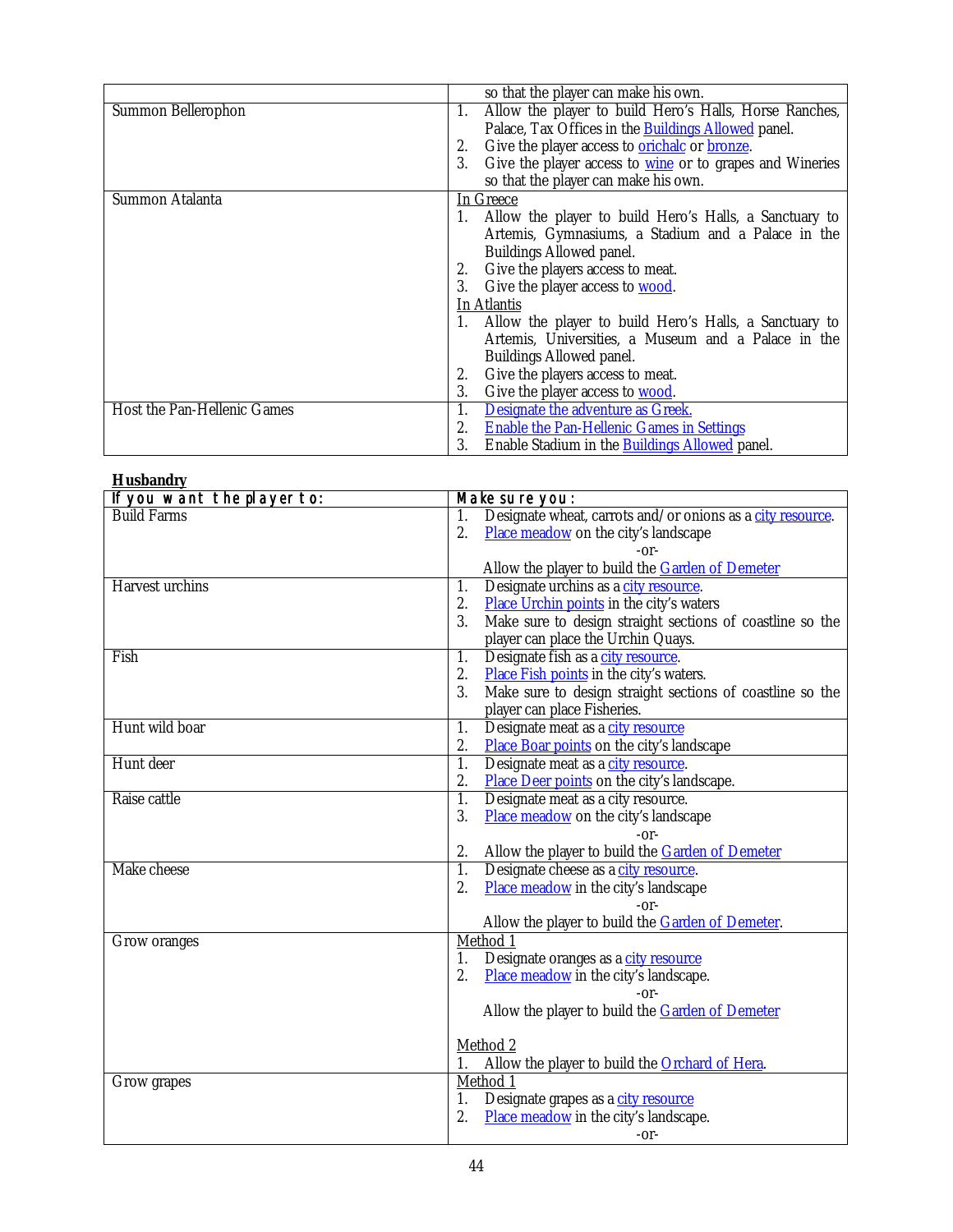<span id="page-44-0"></span>

|                       | Allow the player to build the Garden of Demeter      |
|-----------------------|------------------------------------------------------|
|                       | Method 2                                             |
|                       | Allow the player to build the Grove of Dionysus      |
| <b>Grow olives</b>    | Method 1                                             |
|                       | Designate olives as a city resource.                 |
|                       | Place meadow in the city's landscape                 |
|                       | $-0r-$                                               |
|                       | Allow the player to build the Garden of Demeter      |
|                       | <u>Method 2</u>                                      |
|                       | Allow the player to build the <b>Arbor of Athena</b> |
| <b>Produce Fleece</b> | Designate fleece as a city resource.<br>1.           |
|                       | Place meadow in the city's landscape<br>2.           |
|                       | $-0r-$                                               |
|                       | Allow the player to build the Garden of Demeter      |

| <b>Industry</b>            |                                                                     |
|----------------------------|---------------------------------------------------------------------|
| If you want the player to: | Make sure you:                                                      |
| Mine silver                | Method 1                                                            |
|                            | Enable Mint in the <b>Buildings Allowed</b> panel<br>1.             |
|                            | Place silver ore-bearing rock in the city's landscape<br>2.         |
|                            | Method 2                                                            |
|                            | Allow the player to build the <b>Gates of Hades</b> .<br>1.         |
| Produce bronze             | Method 1                                                            |
|                            | Designate bronze as a city resource<br>1.                           |
|                            | Place copper ore-bearing rock in the city's landscape               |
|                            | Method 2                                                            |
|                            | Allow the player to build the Forge of Hephaestus.<br>1.            |
| Produce orichalc           | Designate orichalc as a city resource.<br>$\overline{1}$ .          |
|                            | Place orichalc ore-bearing rock in the city's landscape.<br>2.      |
| Make wine                  | 1.<br>Allow player to grow grapes                                   |
|                            | Allow Wineries in the <b>Buildings Allowed panel</b><br>2.          |
| Make olive oil             | Allow player to grow olives<br>1.                                   |
|                            | Allow Olive Presses in the <b>Buildings Allowed panel</b><br>2.     |
| Quarry marble              | Designate marble as a city resource<br>1.                           |
|                            | Place a marble quarry in the city's landscape.<br>2.                |
| Quarry black marble        | Designate black marble as a city resource.<br>$\overline{1}$ .      |
|                            | Place a black marble quarry in the city's landscape.<br>2.          |
| Make sculpture             | 1.<br>Give the player the ability to produce bronze                 |
|                            | $-0r-$                                                              |
|                            | Allow the player to acquire bronze from another city.               |
|                            | Allow Sculpture Studios in the <b>Buildings Allowed</b> panel<br>2. |
| Harvest wood               | 1.<br>Designate wood as a city resource                             |
|                            | 2.<br>Place trees on the city's landscape.                          |

## **Administration**

| If you want the Player to: | Make Sure you:                                            |
|----------------------------|-----------------------------------------------------------|
| <b>Collect Taxes</b>       | Designate the Palace and Tax Office as buildings allowed. |
| Race horses                | Designate the adventure as Atlantean.                     |
|                            | Allow Hippodromes and Horse Ranches in buildings<br>2.    |
|                            | allowed.                                                  |
|                            | Allow the player to grow wheat or acquire some from       |
|                            | another city.                                             |

## **Military**

| If you want the player to: | Make sure you:                                            |
|----------------------------|-----------------------------------------------------------|
| <b>Build triremes</b>      | Designate the adventure as a Greek adventure              |
|                            | Enable Trireme Wharves and Palace in the <b>Buildings</b> |
|                            | Allowed panel.                                            |
|                            | Give the player the ability to produce armor and wood     |
|                            | -or-                                                      |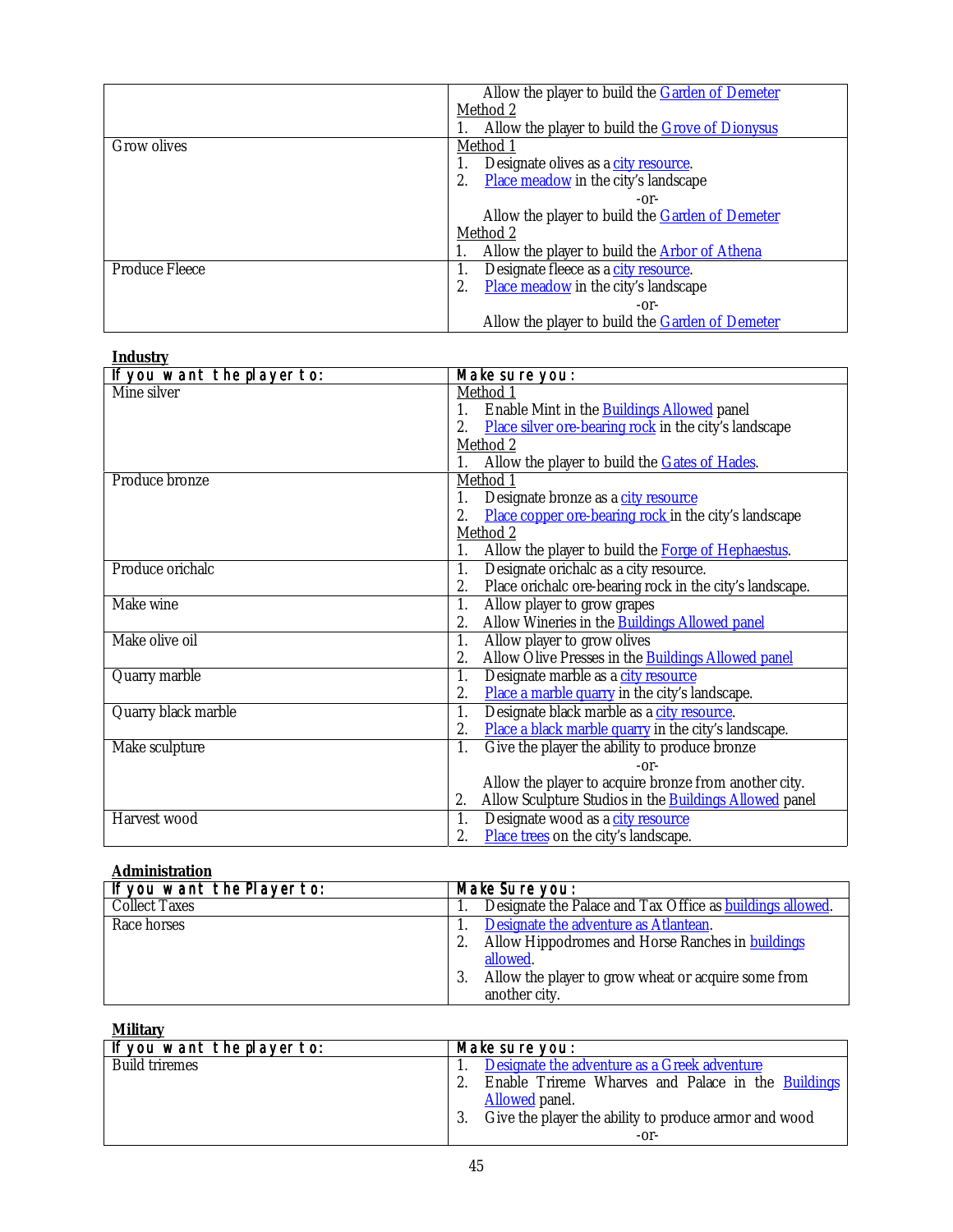<span id="page-45-0"></span>

|                                         |                  | Allow the player to acquire armor and wood from another                                                         |
|-----------------------------------------|------------------|-----------------------------------------------------------------------------------------------------------------|
|                                         |                  | city.                                                                                                           |
|                                         | 3.               | Make sure there are straight sections of coastline in the city                                                  |
|                                         |                  | so the player can build the Trireme Wharves.                                                                    |
| <b>Build frigates</b>                   | 1.               | Designate the adventure as an Atlantean adventure                                                               |
|                                         | 2.               | Enable Frigate Wharves and Palace in the Buildings                                                              |
|                                         |                  | <b>Allowed</b> panel.                                                                                           |
|                                         | 3.               | Give the player the ability to produce armor, wood and                                                          |
|                                         |                  | orichalc                                                                                                        |
|                                         |                  | -or-                                                                                                            |
|                                         |                  | Allow the player to acquire armor, wood and orichalc from                                                       |
|                                         |                  | another city.                                                                                                   |
|                                         | 3.               | Make sure there are straight sections of coastline in the city                                                  |
|                                         |                  | so the player can build the Frigate Wharves.                                                                    |
| <b>Support hoplites</b>                 | 1.               | Designate the adventure as a Greek adventure                                                                    |
|                                         | 2.               | Enable Elite Housing and Palace in the Buildings Allowed                                                        |
|                                         |                  | panel.                                                                                                          |
|                                         | 3.               | Allow player to develop Elite Housing to at least the                                                           |
|                                         |                  | Mansion level.                                                                                                  |
| Support horsemen                        | 1.               | Designate the adventure as a Greek adventure                                                                    |
|                                         | 2.               | Enable Elite Housing and Palace in the <b>Buildings Allowed</b>                                                 |
|                                         | 3.               | panel.                                                                                                          |
|                                         | 1.               | Allow player to develop Elite Housing to the Estate level.<br>Designate the adventure as an Atlantean adventure |
| Support spearmen                        | 2.               | Enable Elite Housing and Palace in the <b>Buildings Allowed</b>                                                 |
|                                         |                  | panel.                                                                                                          |
|                                         | 3.               | Allow player to develop Elite Housing to at least the                                                           |
|                                         |                  | Mansion level.                                                                                                  |
| Support charioteers                     | 1.               | Designate the adventure as an Atlantean adventure                                                               |
|                                         | 2.               | Enable Elite Housing and Palace in the Buildings Allowed                                                        |
|                                         |                  | panel.                                                                                                          |
|                                         | 3.               | Allow player to develop Elite Housing to the Estate level.                                                      |
| <b>Man Towers</b>                       | $\overline{1}$ . | Enable Wall, Tower and Palace in the Buildings Allowed                                                          |
|                                         |                  | panel.                                                                                                          |
| <b>Equip Towers with Atlantean Fire</b> | 1.               | Designate the adventure as an Atlantean adventure                                                               |
|                                         | 2.               | Enable Wall, Tower and Palace in the <b>Buildings Allowed</b>                                                   |
|                                         |                  | panel.                                                                                                          |
|                                         | 3.               | Give the player the ability to produce orichalc or acquire it                                                   |
|                                         |                  | from another city.                                                                                              |
| <b>Raise Horses</b>                     | 1.               | Enable Horse Ranch in the <b>Buildings Allowed</b> panel                                                        |
|                                         | 2.               | Give the player the ability to produce wheat or acquire it                                                      |
|                                         |                  | from another city.                                                                                              |
| Make armor                              | 1.               | Give the player the ability to produce bronze                                                                   |
|                                         |                  | -or-                                                                                                            |
|                                         |                  | Allow the player to acquire bronze from another city.                                                           |
|                                         | 2.               | Allow Armories in the <b>Buildings Allowed</b> panel                                                            |
| Make chariots                           | 1.               | Designate the adventure as an Atlantean adventure                                                               |
|                                         | 2.               | Enable Chariot Factory and Horse Ranch in the Buildings<br>Allowed panel.                                       |
|                                         | 3.               | Give the player the ability to produce wheat and wood or                                                        |
|                                         |                  | acquire the resources from another city.                                                                        |
|                                         |                  |                                                                                                                 |

## **Aesthetics**

| If you want the Player to: | Make Sure you                                                 |
|----------------------------|---------------------------------------------------------------|
| <b>Build Pyramids</b>      | Designate the Adventure as an Atlantean adventure             |
|                            | Designate Pyramids in the Pyramid Settings.                   |
|                            | Enable Artisans' Guild in the Buildings Allowed panel         |
|                            | Give the player access to orichalc, marble (if needed),<br>4. |
|                            | black marble (if needed), sculpture (if needed) and wood.     |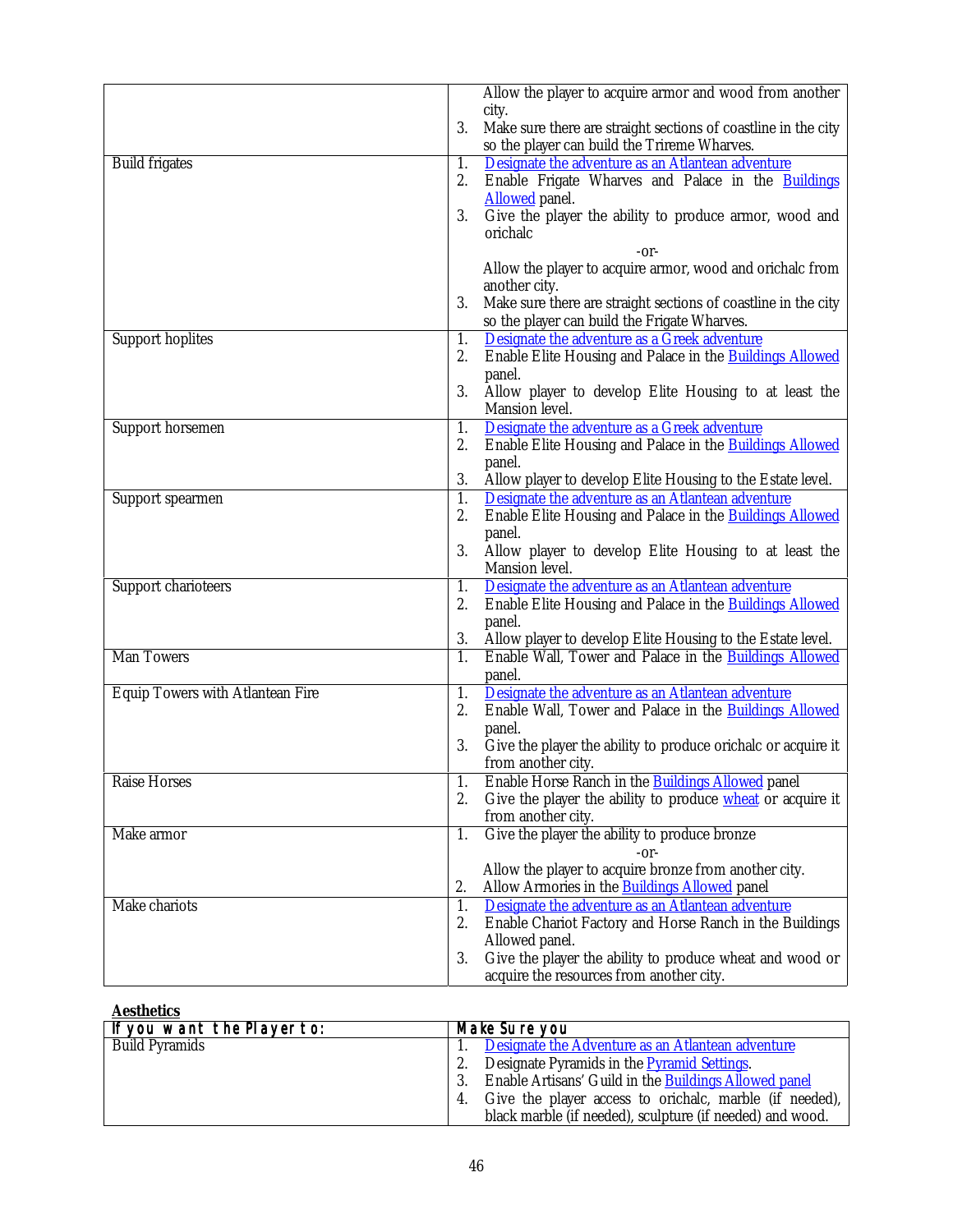| <b>Housing</b>                                      |                                                                                            |
|-----------------------------------------------------|--------------------------------------------------------------------------------------------|
| Develop Mansions (each Mansion can produce up to    | <b>In Greece</b>                                                                           |
| two hoplites/spearmen)                              | Enable Elite Housing, three types of culture and Aesthetic<br>1.                           |
|                                                     | structures in the <b>Buildings Allowed</b> panel                                           |
|                                                     | Give the player access to food, fleece, olive oil and armor.<br>2.                         |
|                                                     | <b>In Atlantis</b>                                                                         |
|                                                     | Enable Elite Housing, three types of science and Aesthetic<br>1.                           |
|                                                     | structures in the <b>Buildings Allowed</b> panel                                           |
|                                                     | Give the player access to food, fleece, olive oil and armor.<br>2.                         |
| Develop Manors (each Manor can produce up to four   | In Greece                                                                                  |
| hoplites/spearmen)                                  | Enable Elite Housing, three types of culture (including the<br>1.                          |
|                                                     | Stadium) and Aesthetic structures in the <b>Buildings</b>                                  |
|                                                     | <b>Allowed</b> panel                                                                       |
|                                                     | Give the player access to food, fleece, olive oil, armor and<br>2.                         |
|                                                     | wine.                                                                                      |
|                                                     | In Atlantis                                                                                |
|                                                     | Enable Elite Housing, three types of science (including the<br>1.                          |
|                                                     | Museum) and Aesthetic structures in the <b>Buildings</b>                                   |
|                                                     | <b>Allowed</b> panel<br>Give the player access to food, fleece, olive oil, armor and<br>2. |
|                                                     | wine.                                                                                      |
| Develop Estates (each Estate can produce up to four | In Greece                                                                                  |
| horsemen/charioteers)                               | Enable Elite Housing, all Culture buildings, Horse Ranch,<br>1.                            |
|                                                     | and Aesthetic structures in the <b>Buildings Allowed</b> panel                             |
|                                                     | Give the player access to food, fleece, olive oil, armor,<br>2.                            |
|                                                     | wine and wheat for horses.                                                                 |
|                                                     | In Atlantis                                                                                |
|                                                     | Enable Elite Housing, all Science buildings, Horse Ranch,<br>1.                            |
|                                                     | Chariot Factory and Aesthetic structures in the <b>Buildings</b>                           |
|                                                     | <b>Allowed</b> panel                                                                       |
|                                                     | 2.<br>Give the player access to food, fleece, olive oil, armor,                            |
|                                                     | wine, wood for chariots and wheat for horses.                                              |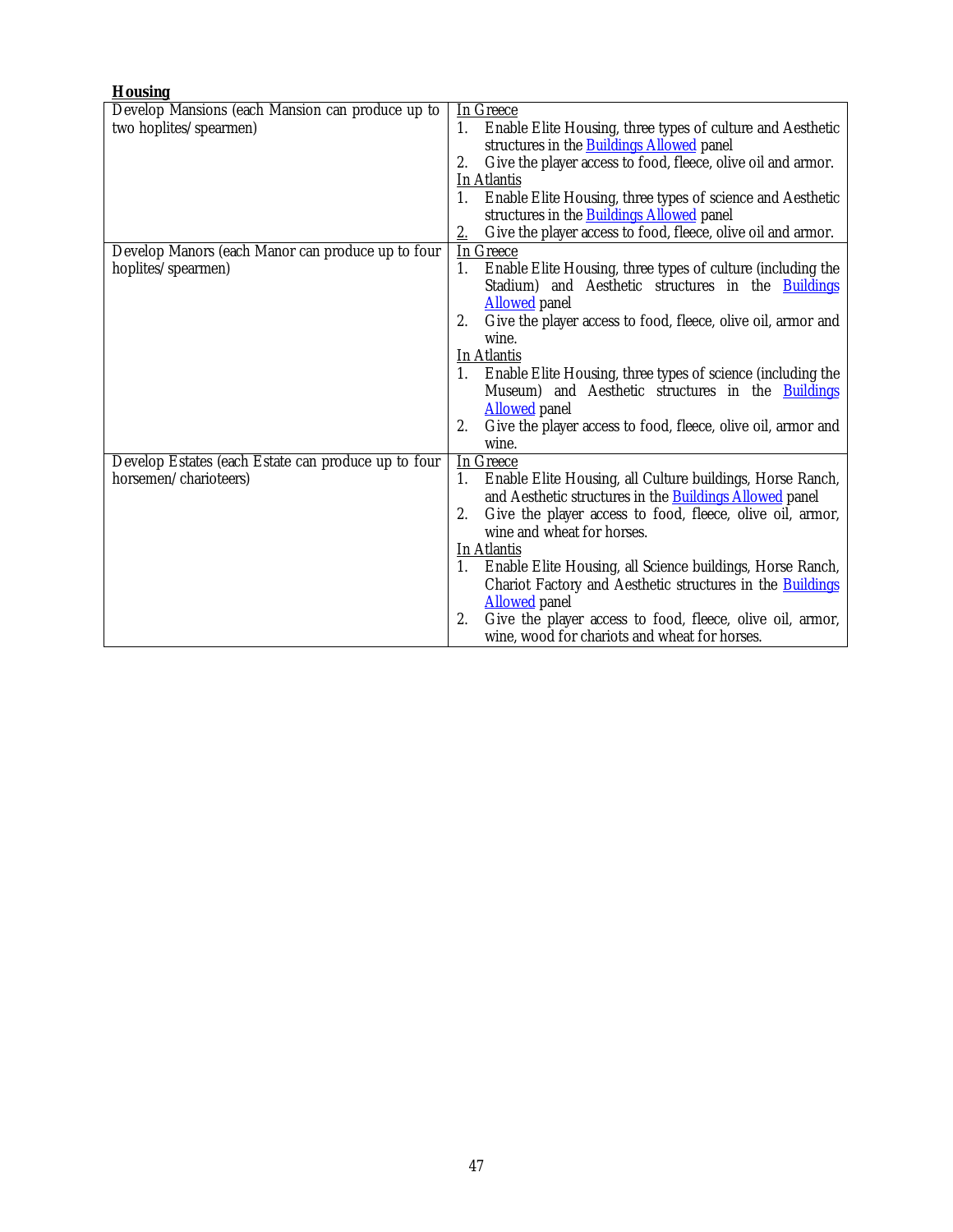## <span id="page-47-0"></span>Appendix 3: Gods, Monsters, Heroes and Quests

The following chart lists the gods, their associated monsters, and the heroes that fight them. For additional information, refer to the Mythology chapter of the *Zeus* manual:

| God               | <b>Monster</b>      | <b>Hero Needed to Fight Monster</b> |
|-------------------|---------------------|-------------------------------------|
| <b>Zeus</b>       | Cyclops             | Odysseus                            |
| Poseidon          | Kraken              | Perseus                             |
| Hades             | <b>Cerberus</b>     | <b>Hercules</b>                     |
| Hera              | <b>Sphinx</b>       | <b>Atalanta</b>                     |
| Demeter           | Medusa              | Perseus                             |
| Athena            | Hydra               | <b>Hercules</b>                     |
| <b>Artemis</b>    | Calydonian Boar     | <b>Theseus</b>                      |
| <b>Apollo</b>     | $\overline{Scylla}$ | Odysseus                            |
| <b>Atlas</b>      | Chimera             | Bellerophon                         |
| <b>Ares</b>       | <b>Dragon</b>       | Jason                               |
| <b>Hephaestus</b> | <b>Talos</b>        | <b>Jason</b>                        |
| <b>Aphrodite</b>  | Hector              | <b>Achilles</b>                     |
| Hermes            | Minotaur            | <b>Theseus</b>                      |
| <b>Dionysus</b>   | <b>Maenads</b>      | <b>Achilles</b>                     |
|                   | Harpies*            | Atalanta                            |
| $- -$             | Echidna*            | Bellerophon                         |

\*The Harpies and Echidna are independent monsters only.

The following chart lists the gods, their quests and the heroes traditionally associated with the quests. You can, however, choose any hero specified in the Mythology panel to complete the quest:

| God             | Quest #          | Quest                                         | <b>Traditional Hero</b> |
|-----------------|------------------|-----------------------------------------------|-------------------------|
| <b>Zeus</b>     | $\boldsymbol{0}$ | <b>Return the Golden Fleece to Greece</b>     | <b>Jason</b>            |
|                 | 1                | Fire the Weapon                               | Odysseus                |
| Poseidon        | $\overline{0}$   | <b>Recover the Palladium</b>                  | Odysseus                |
|                 | 1                | <b>Retrieve the Cornerstone</b>               | <b>Theseus</b>          |
| <b>Hades</b>    | $\bf{0}$         | <b>Acquire His Helmet of Invisibility</b>     | Perseus                 |
|                 | 1                | <b>Steal Ambrosia</b>                         | <b>Theseus</b>          |
| Hera            | $\bf{0}$         | Journey to Olympus                            | Bellerophon             |
|                 | $\overline{1}$   | Divert Zeus' Attention                        | <b>Jason</b>            |
| Demeter         | $\overline{0}$   | Acquire the Cattle of Geryon                  | <b>Hercules</b>         |
|                 | 1                | <b>Harvest the Argent Maize</b>               | <b>Jason</b>            |
| <b>Athena</b>   | $\bf{0}$         | <b>Retrieve the Mirror Shield</b>             | Perseus                 |
|                 |                  | <b>Retrieve the Golden Bridle</b>             | Bellerophon             |
| <b>Artemis</b>  | $\boldsymbol{0}$ | <b>Steal the Girdle of Hippolyte</b>          | <b>Hercules</b>         |
|                 |                  | <b>Gather Animals for the Menagerie</b>       | <b>Atalanta</b>         |
| Apollo          | $\bf{0}$         | <b>Rescue Theseus from Hades</b>              | <b>Hercules</b>         |
|                 | 1                | Retrieve the Tablet of the Pact               | <b>Achilles</b>         |
| <b>Atlas</b>    | $\bf{0}$         | <b>Widen the Strait</b>                       | <b>Hercules</b>         |
|                 | 1                | Relieve Atlas' Burden                         | <b>Hercules</b>         |
| Ares            | $\boldsymbol{0}$ | <b>Acquire the Mares of Diomedes</b>          | <b>Hercules</b>         |
|                 | 1                | <b>Find the Missing Piece</b>                 | <b>Atalanta</b>         |
| Hephaestus      | $\bf{0}$         | <b>Recover the Bow and Arrows of Hercules</b> | <b>Achilles</b>         |
|                 | $\mathbf{1}$     | Sabotage the Weapon                           | <b>Odysseus</b>         |
| Aphrodite       | $\bf{0}$         | Bring the Apples of the Hesperides            | <b>Hercules</b>         |
|                 | 1                | Find the Spring of Youth                      | Bellerophon             |
| <b>Hermes</b>   | $\bf{0}$         | <b>Retrieve Hermes' Winged Sandals</b>        | Perseus                 |
|                 |                  | <b>Cripple the Defenses</b>                   | <b>Achilles</b>         |
| <b>Dionysus</b> | $\boldsymbol{0}$ | <b>Recover the Horn of Amalthea</b>           | <b>Theseus</b>          |
|                 | 1                | <b>Exploit the Drunken Chaos</b>              | Perseus                 |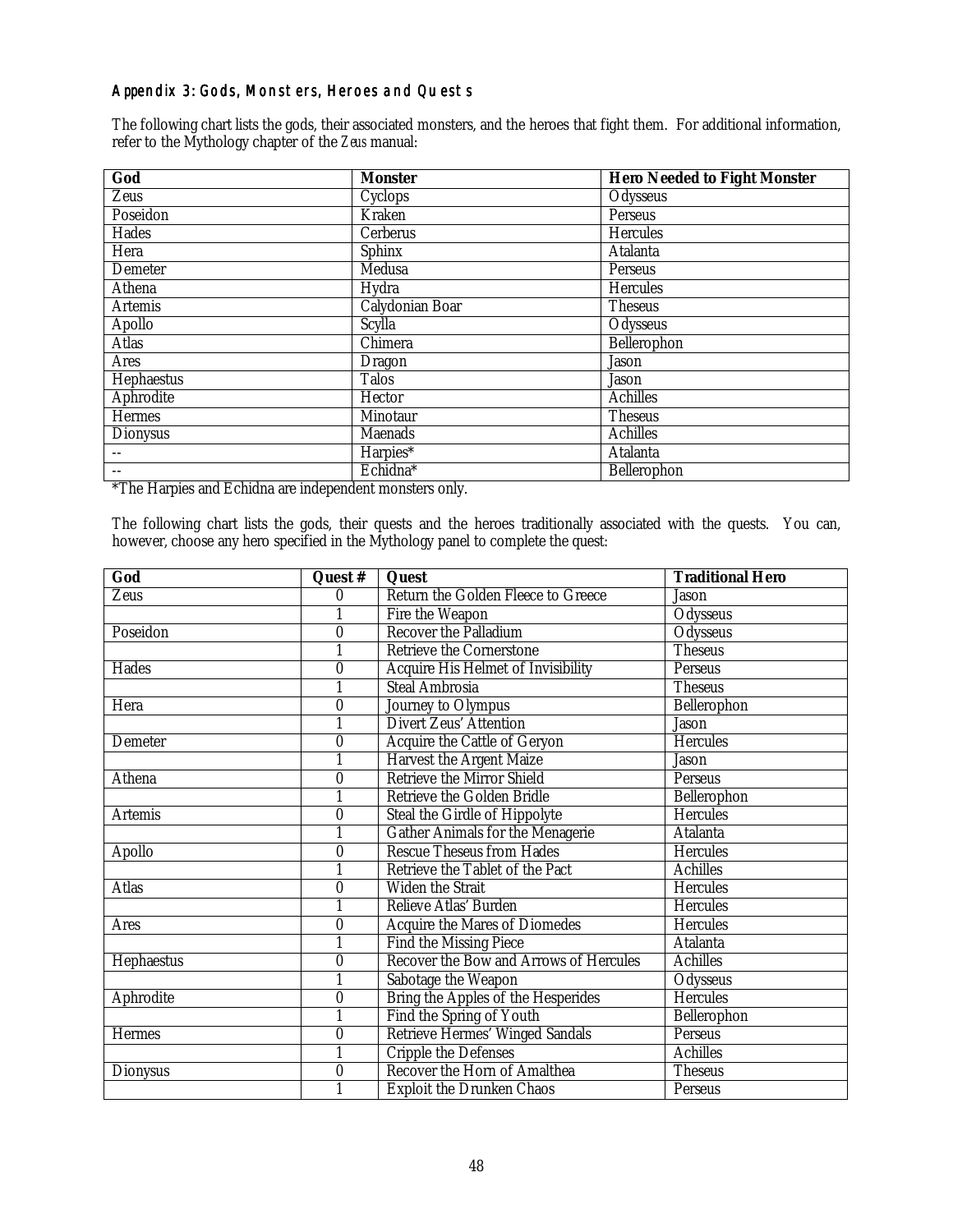## <span id="page-48-0"></span>Appendix 4: Housing Occupancy and Soldiers Produced

The following chart outlines the different housing types and how many people each can accommodate. It also shows the number of soldiers each house produces. Use the chart to help plan housing and support goals.

| <b>Housing</b>        | <b>Maximum Occupants</b> | <b>Maximum Soldiers Produced</b> |
|-----------------------|--------------------------|----------------------------------|
| <b>Common Housing</b> |                          |                                  |
| Hut                   | 8                        | 0                                |
| <b>Shack</b>          | 16                       | 0                                |
| Hovel                 | 24                       | $5*$                             |
| Homestead             | 32                       | $6*$                             |
| <b>Tenement</b>       | 40                       | $10*$                            |
| Apartment             | 48                       | $12*$                            |
| Townhouse             | 60                       | $15*$                            |
| <b>Elite Housing:</b> |                          |                                  |
| Residence             | 4                        | $\bf{0}$                         |
| <b>Mansion</b>        | 8                        | 2 hoplites/spearmen              |
| <b>Manor</b>          | 16                       | 4 hoplites/spearmen              |
| <b>Estate</b>         | 20                       | 4 horsemen/charioteers           |

\*Each rabble soldier or archer that you see in the field represents six people. For example, even though a fully occupied Homestead produces six soldiers, you'll only see one in the field. It takes 48 rabble soldiers or archers to make one company.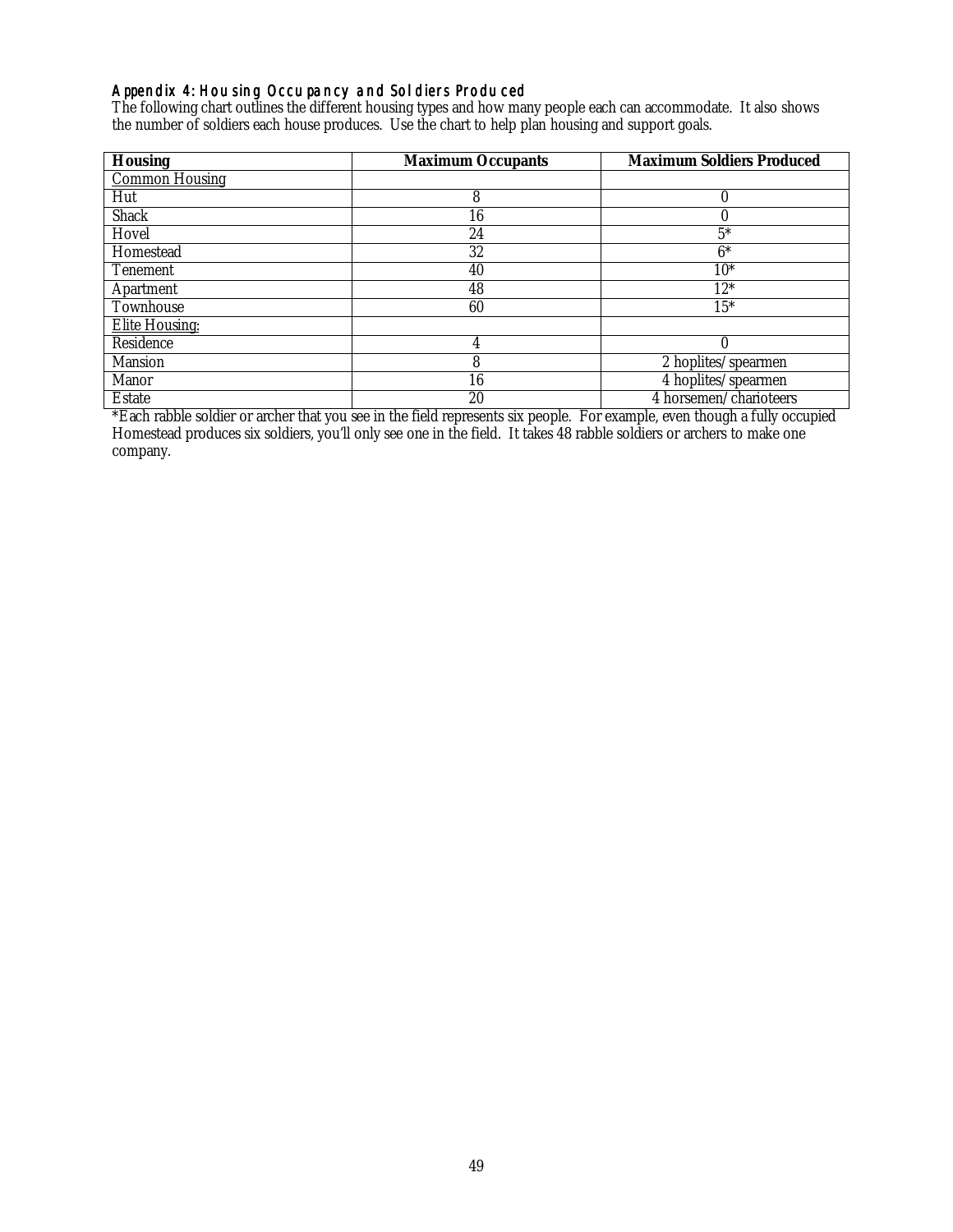#### <span id="page-49-0"></span>Appendix 5: Bitmap Images

On the Main Menu of the Adventure Editor, you can set the bitmap the player sees when he chooses your adventure. The bitmaps are:























Bitmap 9 Bitmap 10 Bitmap 11







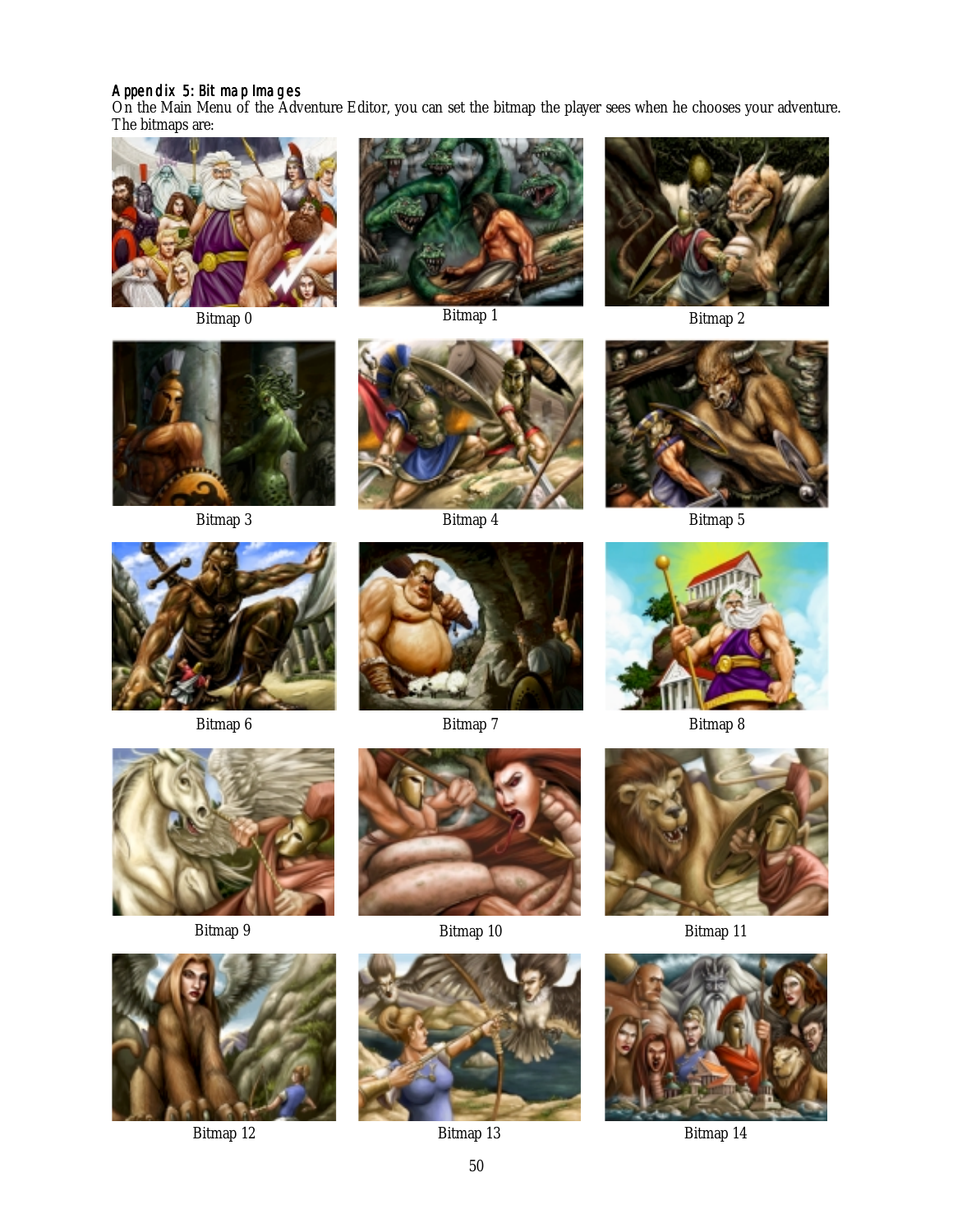#### <span id="page-50-0"></span>Appendix 6: File Names and Other Technical Information

When you create an adventure, a new folder with your adventure's file name is placed in your 'Adventures' folder. The following files are found inside this new folder:

**youradventurefilename.pak.** This is the file that the program reads when you play your adventure. If you want to share your adventure with others, you'll need to send them this file.

**youradventurefilename.set.** This file retains all of the adventure's settings.

**youradventurefilenameP.map.** This file contains details about your parent city's landscape. You can load this file from the city map editor.

**youradventurefilenameC#.map.** This contains details about your first colony's landscape. Depending on how many colonies you have, you could have up to four of these.

**youradventurefilename.txt.** This file contains the text for your adventure. If you want to share your adventure with others, you'll need to send them this file, along with the .pak file.

If you want others to be able to *edit* your adventure, you'll need to send them all of these files.

If you created MP3s for your adventure, these files also appear. Depending on the number of episodes in your adventure, you may see the following files:

Youradventurefilename\_P1\_i.mp3 Youradventurefilename\_P1\_v.mp3 Youradventurefilename\_P2\_i.mp3 Youradventurefilename\_P2\_v.mp3 Youradventurefilename\_P3\_i.mp3 Youradventurefilename\_P3\_v.mp3 Youradventurefilename\_P4\_i.mp3 Youradventurefilename\_P4\_v.mp3 Youradventurefilename\_P5\_i.mp3 Youradventurefilename\_P5\_v.mp3 Youradventurefilename\_P6\_i.mp3 Youradventurefilename\_P6\_v.mp3 Youradventurefilename P7 i.mp3 Youradventurefilename\_P7\_v.mp3 Youradventurefilename\_P8\_i.mp3 Youradventurefilename\_P8\_v.mp3 Youradventurefilename\_P9\_i.mp3 Youradventurefilename\_P9\_v.mp3 Youradventurefilename\_P10\_i.mp3 Youradventurefilename\_P10\_v.mp3 Youradventurefilename\_C1\_i.mp3 Youradventurefilename\_C1\_v.mp3 Youradventurefilename\_C2\_i.mp3 Youradventurefilename\_C2\_v.mp3 Youradventurefilename\_C3\_i.mp3 Youradventurefilename\_C3\_v.mp3 Youradventurefilename\_C4\_i.mp3 Youradventurefilename\_C4\_v.mp3 Youradventurefilename\_A\_v.mp3